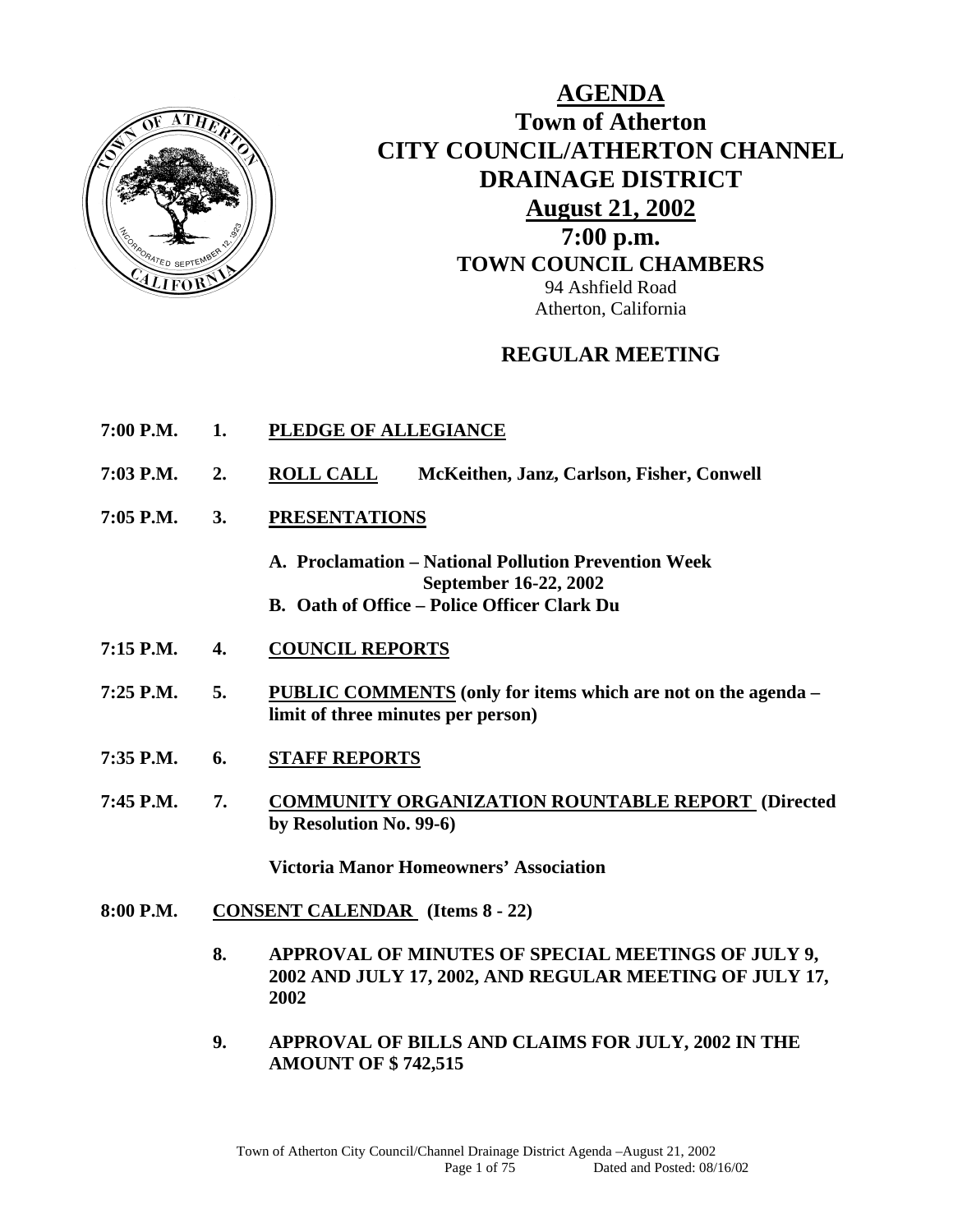- **10. ACCEPTANCE OF MONTHLY FINANCIAL REPORT FOR JULY 2002**
- **11. AWARD OF CONTRACT FOR WEST MIDDLEFIELD OVERLAY, PROJECT 02-003**

 **Recommendation: Award a contract for West Middlefield Overlay to B. Bortolloto and Company, the low bidder, for an amount not to exceed \$86,000.** 

#### **12. AWARD OF LANDSCAPE MAINTENANCE CONTRACT**

 **Recommendation: Award a two-year contract for landscape maintenance of El Camino Real median islands, Town Hall complex grounds, and miscellaneous area landscaping to Commercial Environmental Landscape.** 

**13. ADOPTION OF A RESOLUTION OF INTENTION TO CONSIDER THE VACATION OF A PORTION OF FAXON ROAD RIGHT-OF-WAY** 

 **Recommendation: Adopt Resolution No. 02-\_\_\_, a Resolution of Intention to consider the vacation of a portion of Faxon Road right-ofway adjacent to 96 Faxon Road, with reservation of a public utility easement, and setting a public hearing for October 16, 2002.** 

#### **14. APPROVAL OF AWARD OF A NEGOTIATED CONTRACT FOR HOLBROOK-PALMER PARK WATER TOWER REPAIR**

 **Recommendation: Declare finding that no bids were received for the Holbrook-Palmer Park Water Tower repair, and authorize the Mayor to sign a negotiated contract with Nexgen Builders, Inc. for repair and painting of the Water Tower in the amount of \$102,309.79 upon receipt of \$84,716.93 from the Holbrook-Palmer Park Foundation and the Atherton Dames.** 

**15. ACCEPTANCE OF PROPOSAL TO PROVIDE ENGINEERING SERVICES FOR ELENA AVENUE AND BARRY LANE – ATHERTON CHANNEL BOX CULVERT REPLACEMENTS** 

 **Recommendation: Accept the proposal and authorize the Mayor to sign a contract with Wilsey Ham to provide engineering services for Elena Avenue and Barry Lane – Atherton Channel box culvert replacements.**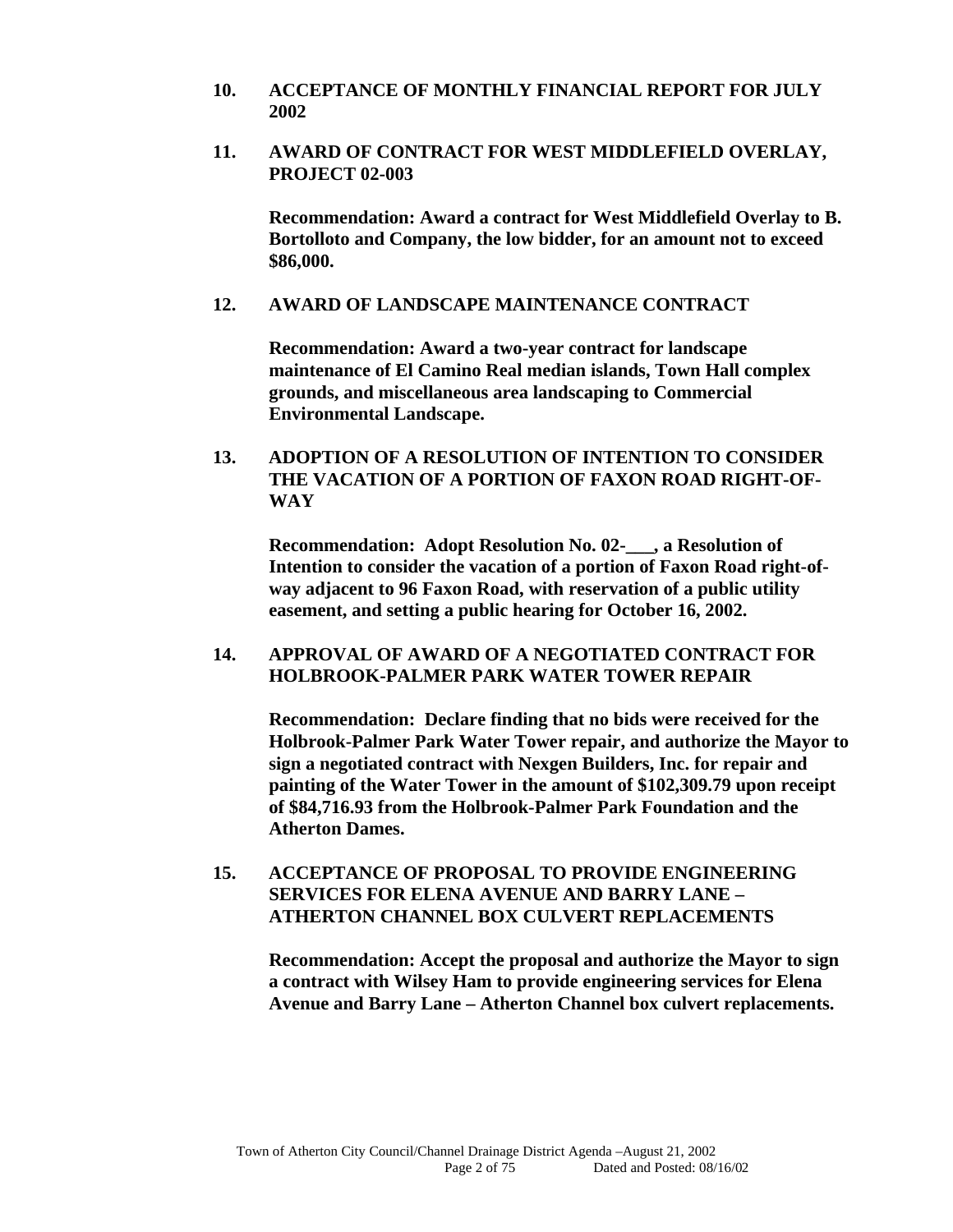**16. ACCEPTANCE OF PROPOSAL TO PROVIDE SURVEYING AND MAPPING SERVICES FOR 2003 STREET OVERLAY AND RECONSTRUCTION PROJECTS** 

 **Recommendation: Accept the proposal of CSG Consultants, Inc. to provide surveying and mapping services for 2003 Street Overlay and Reconstruction projects.** 

**17. ADOPTION OF ORDINANCE NO. \_\_\_, AMENDING CHAPTER 5.20 OF THE ATHERTON MUNICIPAL CODE – REVISIONS OF SECTION 5.20.010 REGARDING PERMITS** 

 **Recommendation: Adopt Ordinance No. \_\_\_amending Chapter 5.20 of the Atherton Municipal Code by revising Section 5.20.010 pertaining to permits required for soliciting.** 

**18. APPROVAL OF AGREEMENT AND FIRST AMENDMENT TO AGREEMENT WITH COUNTY OF SAN MATEO TO PROVIDE ANIMAL CONTROL SERVICES FOR FISCAL YEAR 2002-2003** 

 **Recommendation: Approve agreement and first amendment to the agreement with the County of San Mateo to provide animal control services for FY 2002-03, with billing based on service levels, and authorize the Mayor to sign said agreement and amendment.** 

**19. APPROVAL OF SECOND AMENDMENT TO CITY ATTORNEY'S AGREEMENT BETWEEN THE TOWN OF ATHERTON AND MARC G. HYNES OF ATKINSON-FARASYN, LLP** 

 **Recommendation: Approve Second Amendment to the City Attorney's Agreement between the Town of Atherton and Marc G. Hynes of Atkinson-Farasyn, LLP.** 

**20. APPROVAL OF POLICY FOR CENTERLINE STRIPING AND APPROVED CENTERLINE MARKING LIST AS RECOMMENDED BY THE TRANSPORTATION COMMITTEE** 

 **Recommendation: Adopt the Approved Centerline Marking List and the Policy for Centerline Striping attached to the staff report.** 

**21. APPROVAL OF PLANS AND SPECIFICATIONS FOR CENTERLINE STRIPING, PROJECT NO. 02-005** 

 **Recommendation: Approve the plans and specifications for 2002 Street Striping.**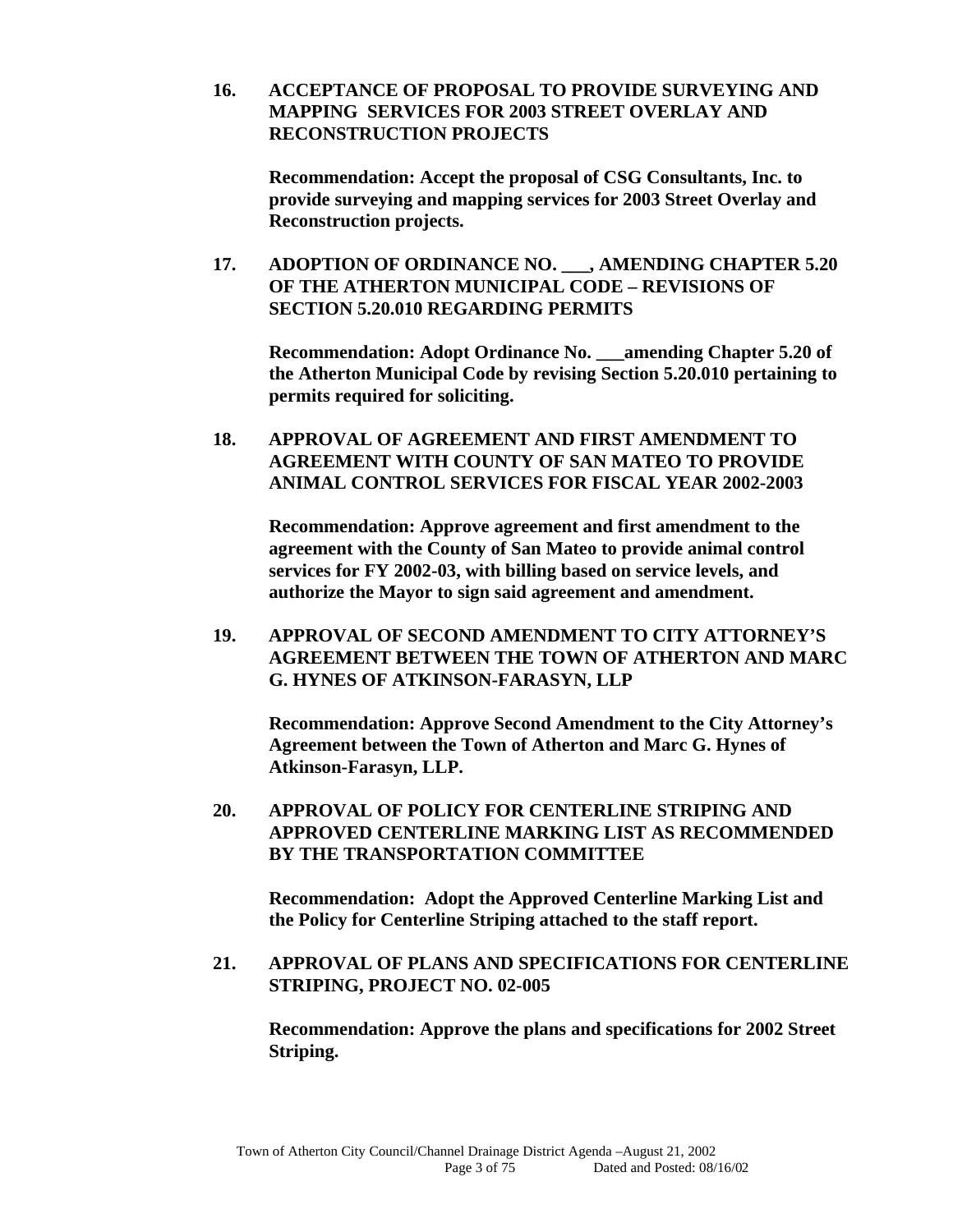#### **8:05 P.M. PUBLIC HEARING (Item No. 22)**

#### **22. PUBLIC HEARING AND ADOPTION OF A RESOLUTION ORDERING THE VACATION OF A PUBLIC UTILITIES EASEMENT AT 57 BROAD ACRES ROAD**

 **Recommendation: Open public hearing, hear testimony, close public hearing. After consideration, adopt Resolution No. 02-\_\_\_, ordering the vacation of the public utilities easement at 57 Broad Acres Road.** 

#### **REGULAR AGENDA (Items 23 - 28)**

**8:25 P.M. 23. CONSIDER ADOPTION OF A RESOLUTION PROVIDING FOR THE APPOINTMENT TO THE OFFICE OF CITY COUNCIL MEMBER THOSE PERSONS WHO HAVE BEEN NOMINATED, OR ADOPTION OF A RESOLUTION TO HOLD THE GENERAL MUNICIPAL ELECTION AS SCHEDULED ON NOVEMBER 5, 2002** 

> **Recommendation: Consider adoption of Resolution No. 02-\_\_\_, providing for the appointment to the office of City Council those persons who have been nominated and cancel the November 5, 2002 Municipal Election, or adoption of Resolution No. 02-\_\_\_ to hold the Municipal Election as scheduled for Tuesday, November 5, 2002.**

**8:40 P.M. 24. AWARD OF CONTRACT – POLICE GARAGE STORAGE BUILDING, PROJECT 02-004** 

> **Recommendation: Consider award of a contract for the Police Garage Storage Building to Dymond Construction in the amount of \$88,782.00.**

**8:55 P.M. 25. APPOINTMENT OF ATHERTON ARTS COMMITTEE AND AUDIT COMMITTEE MEMBERS** 

> **Recommendation: Accept the recommendation of the City Council Screening Committee and appoint Judy Sleeth, Jack Phillips, and Hilary Hausman to the Atherton Arts Committee for an indefinite term, and Marc Hebert to the Audit Committee for a three year term.**

#### **9:05 P.M. 26. INTRODUCTION AND FIRST READING OF AN ORDINANCE AMENDING CHAPTER 15.40 OF THE ATHERTON MUNICPAL CODE PERTAINING TO CONSTRUCTION REGULATIONS**

**Recommendation: Consider an ordinance amending Chapter 15.40 regarding demolition sales, operations of vehicles, and required signs, and penalties for violation, and introduce the ordinance for first reading.**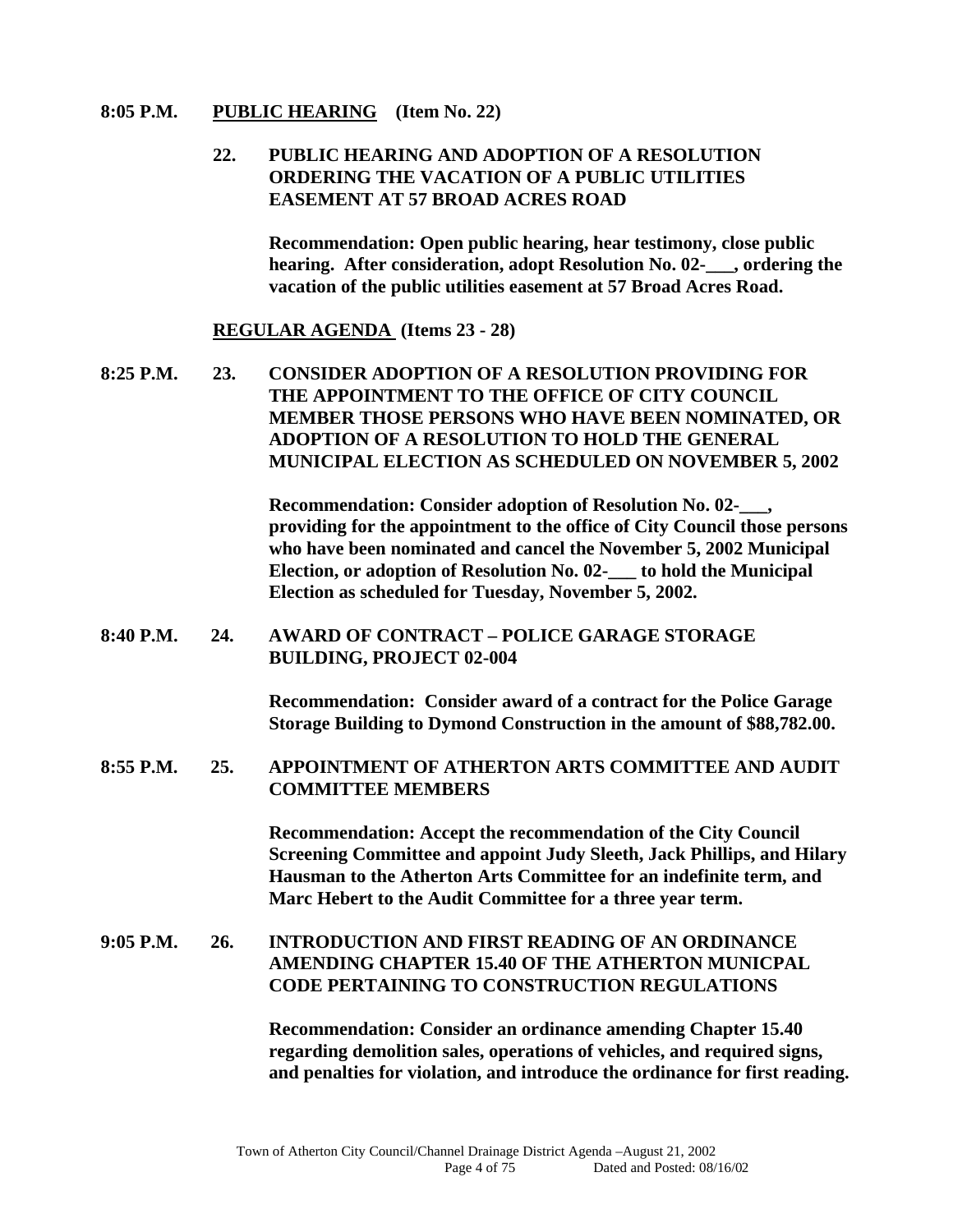**9:25 P.M. 27. APPROVAL OF AGREEMENT WITH THE CITY OF PALO ALTO FOR INFORMATION TECHNOLOGY SERVICES THROUGH JUNE 30, 2003** 

> **Recommendation: After consideration, approve the proposed agreement with the City of Palo Alto for Information Technology Services, effective September 16, 2002 through June 30, 2003.**

**9:40 P.M. 28. SET DATE FOR JOINT MEETING WITH MENLO PARK CITY COUNCIL FOR CONSIDERATION OF VALPARAISO AVENUE TRAFFIC STUDY** 

> **Recommendation: Consider a date for a joint meeting with the Menlo Park City Council for consideration of the Valparaiso Avenue Traffic Study.**

**9:50 P.M. 29. DISCUSSION AND POSSIBLE ACTION – ATHERTON CHANNEL WATER TESTING** 

> **Recommendation: After consideration, give direction to staff regarding possible water testing of the Atherton Channel.**

- **10:05 P.M. 30. PUBLIC COMMENTS**
- **10:15 P.M. 31. ADJOURNMENT**

*Agendas and staff reports may be accessed on the Town website at: www.ci.atherton.ca.us*  *Please contact the City Clerk's Office at 650.752.0529 with any questions* 

Pursuant to the Americans with Disabilities Act, if you need special assistance in this meeting, please contact the City Clerk's Office at (650) 752-0529. Notification of 48 hours prior to the meeting will enable the City to make reasonable arrangements to ensure accessibility to this meeting. (29 CRF 35.104 ADA Title II)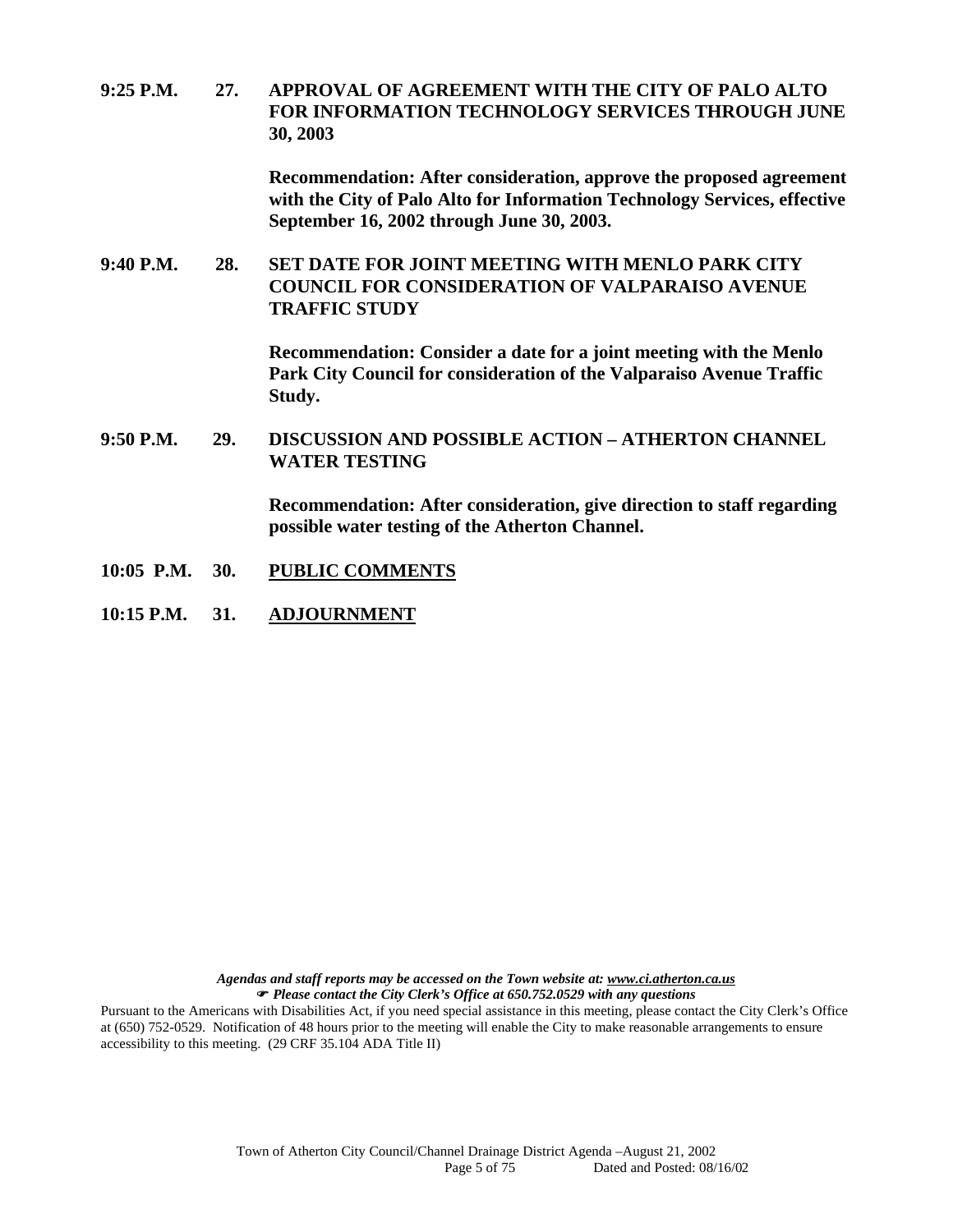

**Draft Minutes Town of Atherton CITY COUNCIL/ATHERTON CHANNEL DRAINAGE DISTRICT July 9, 2002 8:00 A.M. Town Council Chambers 94 Ashfield Road, Atherton** 

# **Special Meeting**

**Mayor Carlson called the meeting to order at 8:00 a.m.** 

- **1. PLEDGE OF ALLEGIANCE**
- **2. ROLL CALL** 
	- **PRESENT: McKeithen Janz Carlson Fisher Conwell**

 **City Manager Jim Robinson and City Attorney Marc Hynes were also present.** 

**3. PUBLIC COMMENTS** 

 **There were no public comments.** 

**4. PUBLIC HEARING** 

 **ADOPTION OF A RESOLUTION ESTABLISHING A SPECIAL TAX FOR MUNICIPAL SERVICES FOR THE FISCAL YEAR 2002-2003** 

**City Manager Jim Robinson stated that Ordinance No. 520, approved by the voters on June 5, 2001, provided for the authorization to levy a Special Tax for Municipal Services and Capital Improvements. Each year, following the adoption of the Budget, it is necessary to hold a Public Hearing and adopt a Resolution levying the Special Tax for Municipal Services.** 

**Mayor Carlson opened the public hearing. No public testimony was heard. Mayor Carlson closed the public hearing.**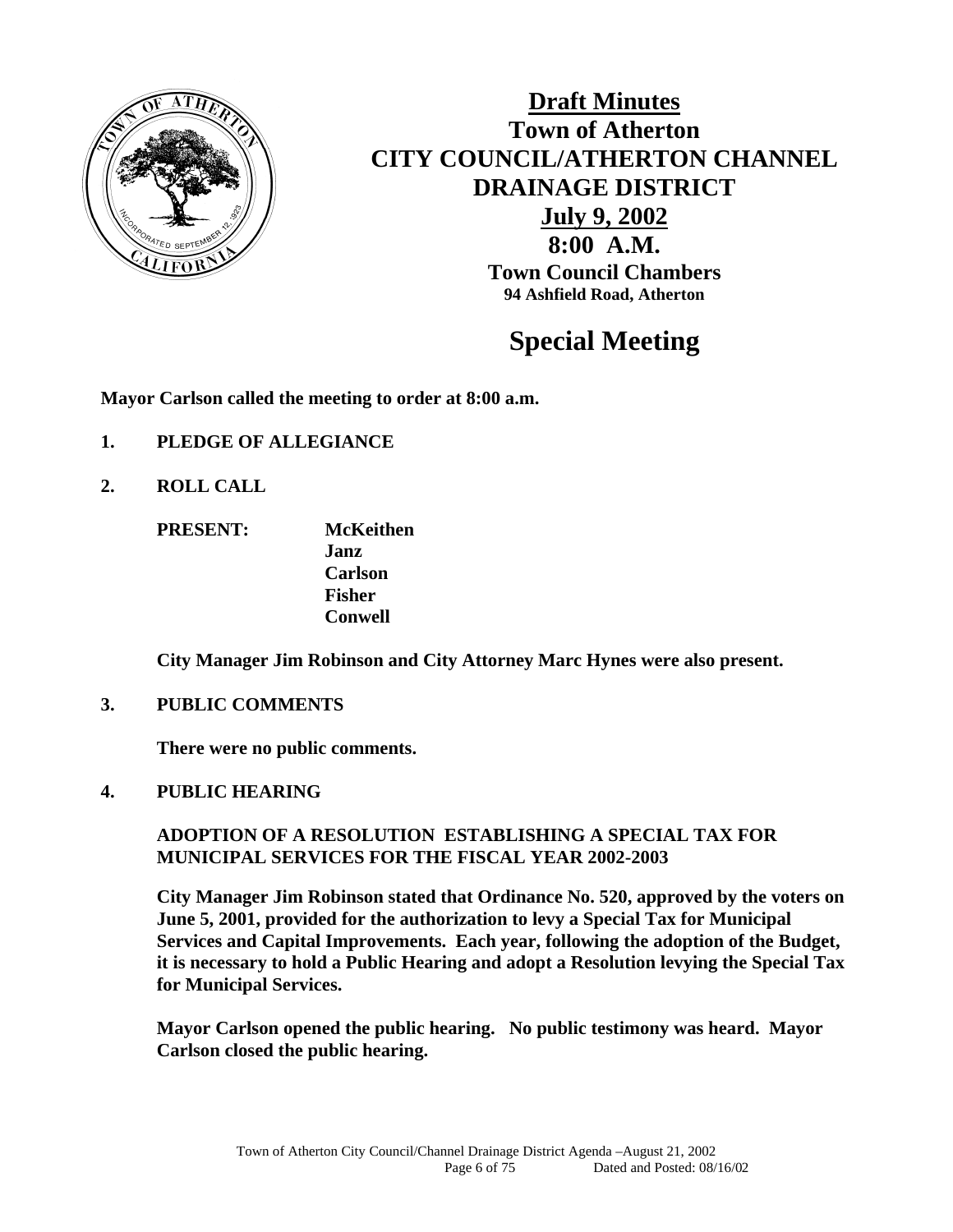**The Council asked staff to report back on the number of parcels in Town owned by public utilities, and how many residences are served by the Bear Gulch reservoir.** 

**MOTION – to adopt Resolution No. 02-21 establishing a Special Tax for Municipal Services for the Fiscal Year 2002-2003.** 

M/S Fisher/McKeithen **Ayes: 5 Noes: 0 Abstain: 0 Absent: 0** 

**5. ADJOURNMENT** 

 **The meeting adjourned at 8:10 a.m.** 

**Respectfully submitted,** 

**\_\_\_\_\_\_\_\_\_\_\_\_\_\_\_\_\_\_\_\_\_\_\_\_\_\_\_\_ Sharon Barker, City Clerk**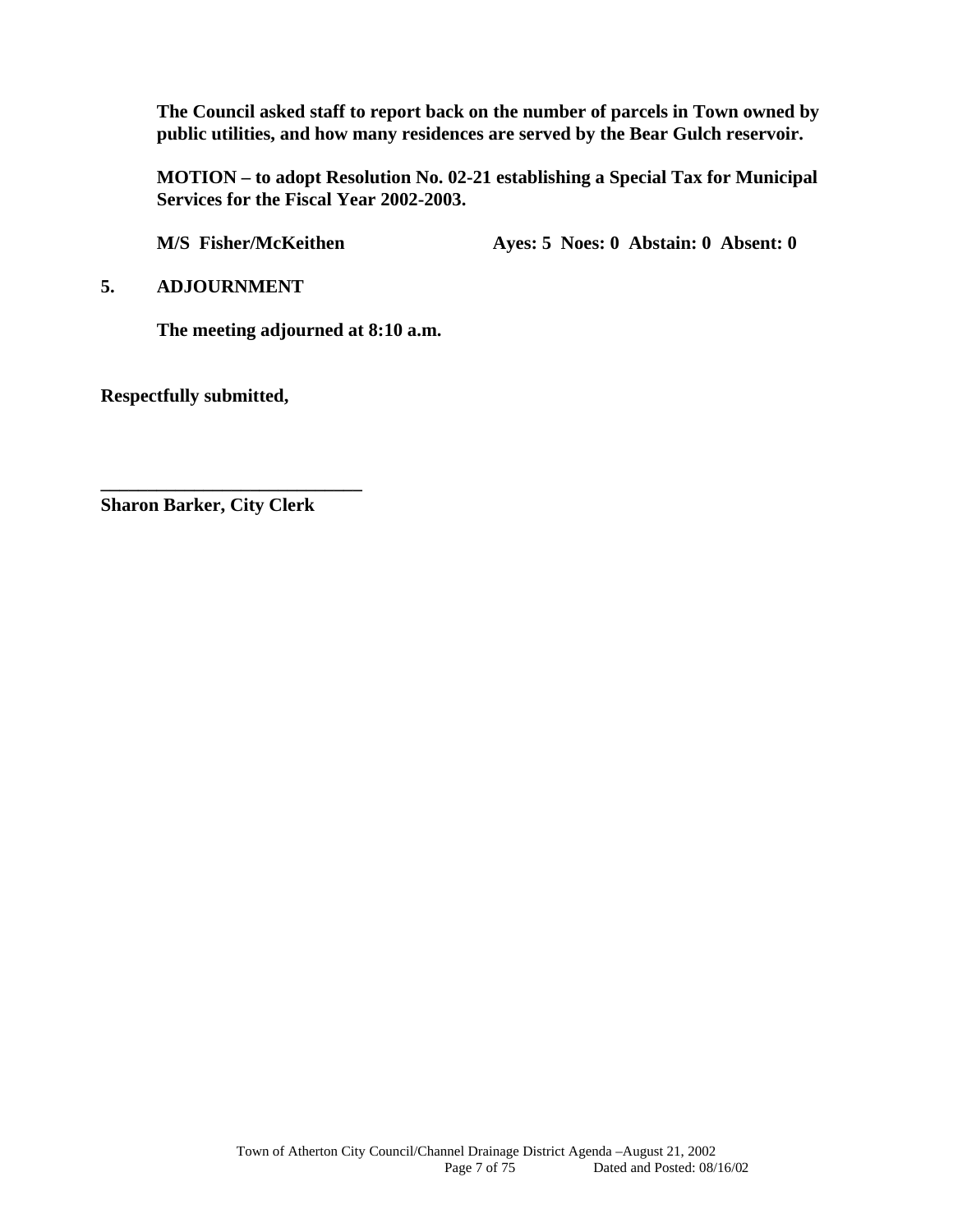

# **Draft Minutes Town of Atherton CITY COUNCIL/ATHERTON CHANNEL DRAINAGE DISTRICT MEETING July 17, 2002 5:30 P.M. Meeting Room Town Administrative Offices 91 Ashfield Road, Atherton Special Meeting**

**Mayor Carlson called the meeting to order at 5:30 p.m.** 

- **1. ROLL CALL** 
	- **PRESENT: McKeithen Janz Carlson Fisher Conwell**

 **City Manager Jim Robinson and City Attorney Marc Hynes were also present.** 

**2. PUBLIC COMMENTS** 

 **There were no public comments.** 

**3. CLOSED SESSION** 

 **The Council adjourned to closed session at 5:35 p.m.** 

**4. RECONVENE TO OPEN SESSION** 

 **The following action was taken:** 

**A. CONFERENCE WITH LABOR NEGOTIATOR – pursuant to Government Code Section 94957.6** 

 **Agency Negotiator: James H. Robinson, City Manager Employee Organization: Management Employees** 

**No action was taken.**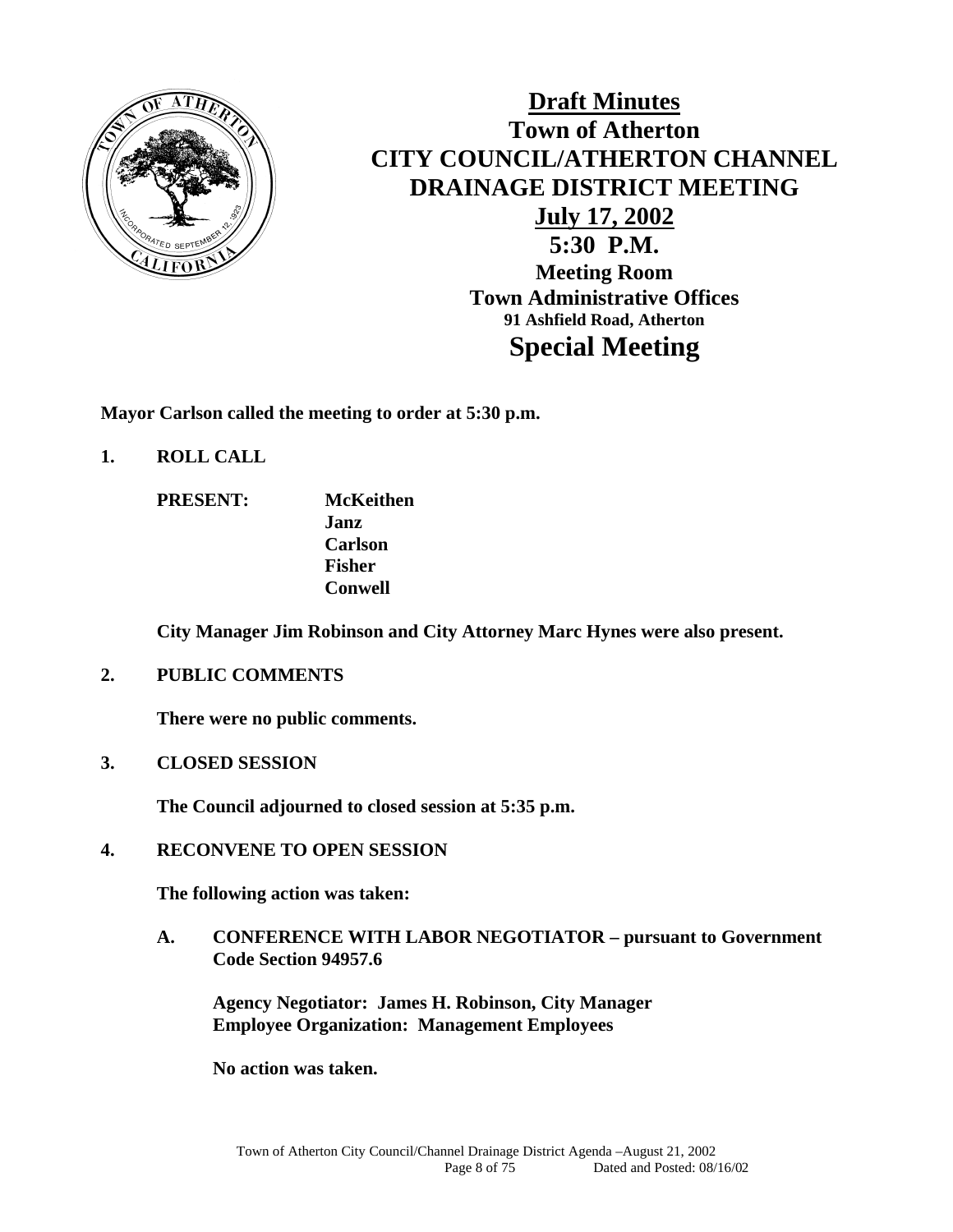**B. CONFERENCE WITH LABOR NEGOTIATOR – pursuant to Government Code Section 94957.6** 

 **Agency Negotiator: James H. Robinson, City Manager Employee Organization: Part Time Employees** 

 **No action was taken.** 

**C. CONFERENCE WITH LEGAL COUNSEL – Anticipated Litigation pursuant to Government Code Section 54956.9(b). Two potential cases.** 

 **This item was continued to the end of the regular meeting.** 

**D. LIABILITY CLAIM – pursuant to Government Code Section 54956.95** 

 **Claimant: Bob Mondin Agency claimed against: Town of Atherton** 

 **Direction was given to the City Attorney.** 

**E. PUBLIC EMPLOYEE PERFORMANCE EVALUATION pursuant to Government Code Section 54957** 

**Title: City Attorney** 

 **Direction was given to the City Attorney.** 

**F. PUBLIC EMPLOYEE PERFORMANCE EVALUATION pursuant to Government Code Section 54957** 

**Title: City Manager** 

 **This item was continued to the end of the regular meeting.** 

#### **5. ADJOURN**

**The meeting was adjourned at 7:00 p.m. to continue after the regular City Council meeting.** 

**Respectfully submitted,** 

**Alan B. Carlson, Mayor** 

**\_\_\_\_\_\_\_\_\_\_\_\_\_\_\_\_\_\_\_\_\_\_\_\_\_\_\_\_\_\_**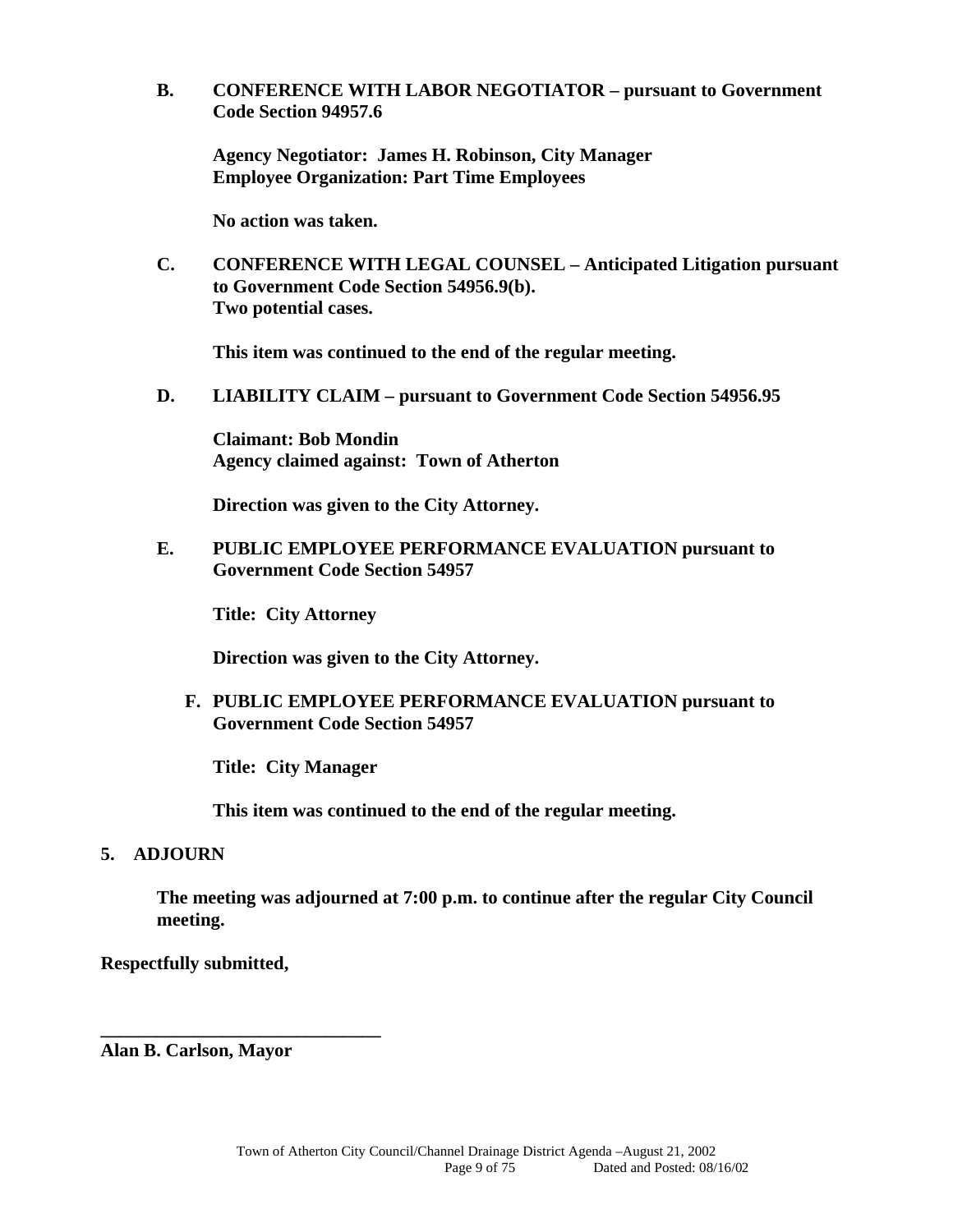

**Draft Minutes Town of Atherton CITY COUNCIL/ATHERTON CHANNEL DRAINAGE DISTRICT July 17, 2002 7:00 p.m. TOWN COUNCIL CHAMBERS** 94 Ashfield Road Atherton, California

# **REGULAR MEETING**

**Mayor Carlson called the meeting to order at 7:08 p.m.** 

- **1. PLEDGE OF ALLEGIANCE**
- **2. ROLL CALL**

 **PRESENT: Kathy McKeithen James R. Janz Alan B. Carlson Dianne M. Fisher William R. Conwell** 

 **City Manager Jim Robinson and City Attorney Marc Hynes were also present.** 

#### **3. PRESENTATIONS**

- **A. Mayor Carlson presented a Letter of Recognition to Sean Devlin for his heroic action in assisting a victim during a crime.** 
	- **B. Mayor Carlson presented a Certificate of Appreciation to Alice Marston for her service on the Atherton Arts Committee.**

#### **4. COUNCIL REPORTS**

- **Council Member Conwell attended the Criminal Justice Council meeting today where Project Focus made a presentation. He asked the Council to consider hosting a special Criminal Justice Council dinner the last Friday in October to recognize outstanding County residents. He attended the C/CAG meeting this month; the topic was the continuation of the special sales tax.**
- **Council Member Fisher reported on the July 15th General Plan Committee meeting. The issue of side yard setbacks was tabled until the General Plan is considered. No action was taken at the Joint Facilities and Finance Committees meeting this month. The Library JPA met and discussed possible funding cuts by**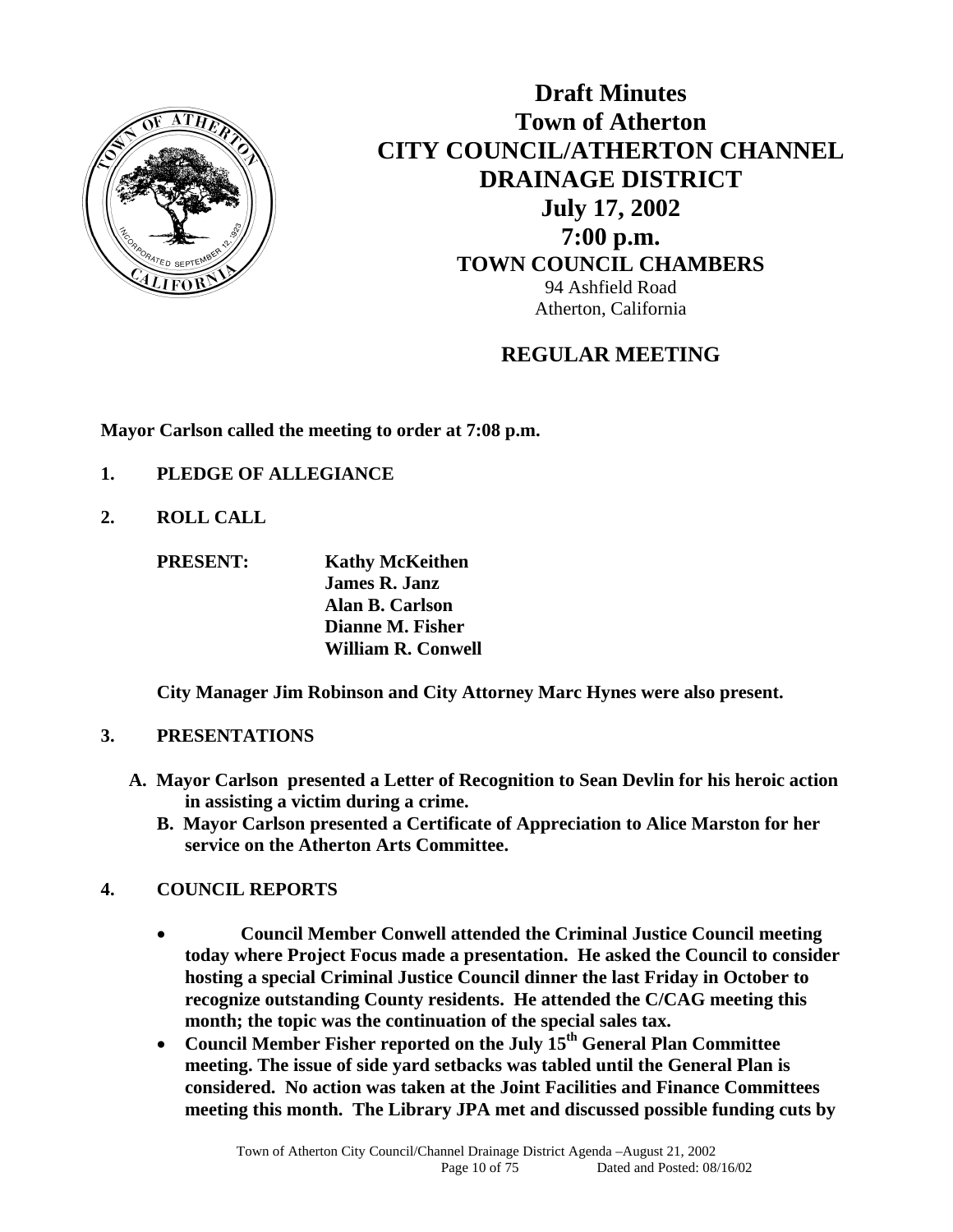**the State. The Transportation Committee met this month and heard a presentation by the consultants of the Valparaiso study. The Committee addressed the left turn signs at the Oak and Middlefield intersection. A centerline striping policy was also considered and will be on the August City Council agenda.** 

- **Vice Mayor Janz reported that the Atherton Channel Drainage District Committee met on July 1st. Some issues identified by the Committee are on this agenda for Council discussion and consideration. He will attend an ABAG Executive Board meeting on Thursday, July 18.** 
	- **Council Member McKeithen reported on the sideyard setback issue which was addressed by the General Plan Committee at their July meeting. She added that the Transportation Committee had agreed to add signs at Oak and Middlefield requiring left turns to yield to oncoming traffic. Issues raised at the Atherton**  Channel Drainage subcommittee meeting on July 1<sup>st</sup> included liability insurance, **easements, water testing, and permits issued to properties along the channel. A bond consultant was present to provide information on financing mechanisms. The Committee plans to meet with Caltrans to discuss drainage on El Camino, and will follow up with a later meeting with Assemblyman Simitian.**
	- **Mayor Carlson reported on the July 3rd Joint Facilities and Finance Committees meeting.**
- **5. PUBLIC COMMENTS**

**There were no public comments.** 

- **6. STAFF REPORTS** 
	- **City Attorney Marc Hynes reported out of the closed session as follows:**
	- **A. CONFERENCE WITH LABOR NEGOTIATOR pursuant to Government Code Section 94957.6. Agency Negotiator: James H. Robinson, City Manager Employee Organization: Management Employees**

**No action was taken.** 

**B. CONFERENCE WITH LABOR NEGOTIATOR – pursuant to Government Code Section 94957.6. Agency Negotiator: James H. Robinson, City Manager Employee Organization: Part Time Employees** 

 **No action was taken.** 

**C. CONFERENCE WITH LEGAL COUNSEL – Anticipated Litigation pursuant to Government Code Section 54956.9(b). Two potential cases.** 

 **This item was continued to the end of the regular meeting.**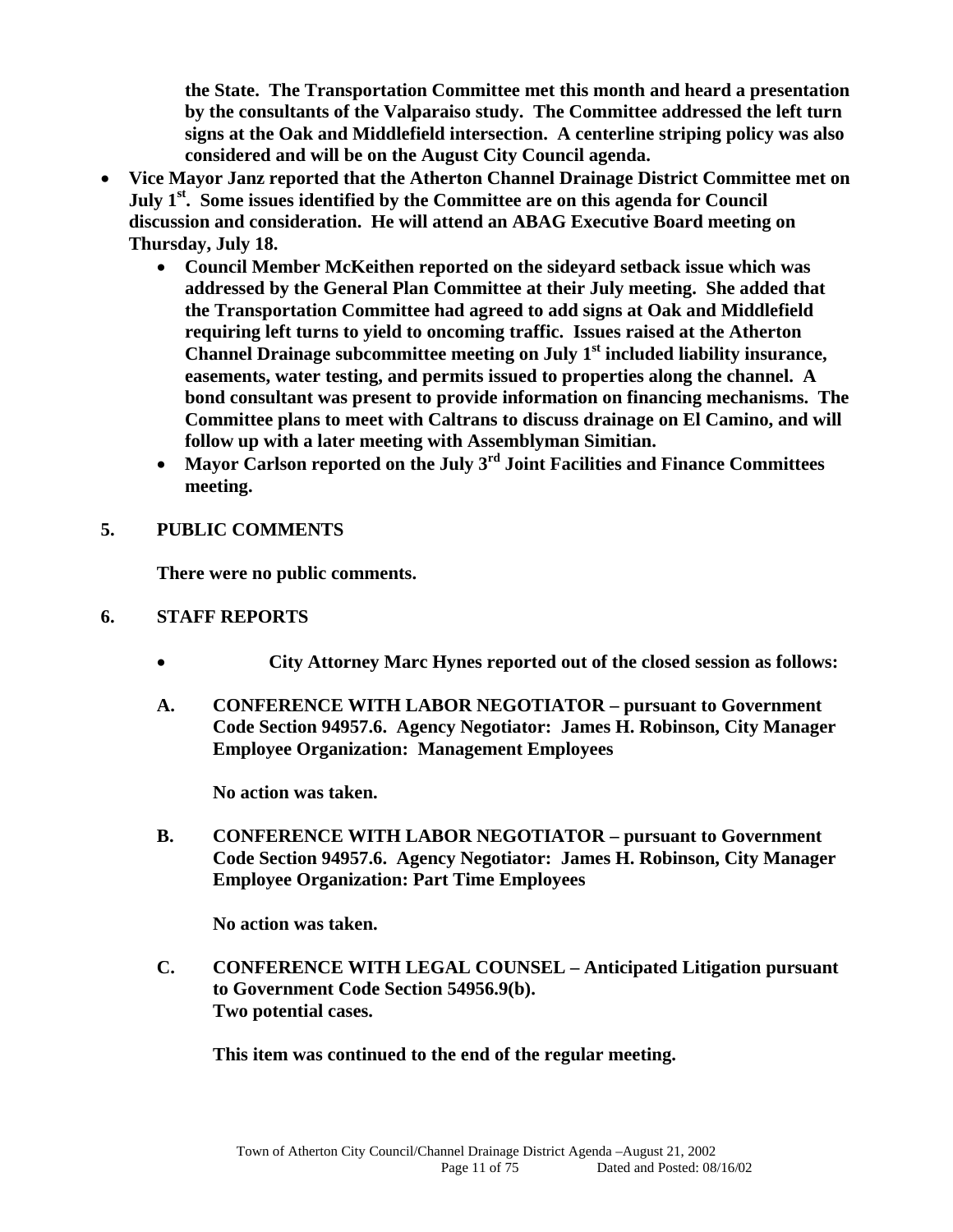**D. LIABILITY CLAIM – pursuant to Government Code Section 54956.95 Claimant: Bob Mondin Agency claimed against: Town of Atherton** 

 **Direction was given to the City Attorney.** 

**E. PUBLIC EMPLOYEE PERFORMANCE EVALUATION pursuant to Government Code Section 54957. Title: City Attorney** 

 **Direction was given to the City Attorney.** 

**G. PUBLIC EMPLOYEE PERFORMANCE EVALUATION pursuant to Government Code Section 54957. Title: City Manager** 

 **This item was continued to the end of the regular meeting.** 

- **Building Official Mike Hood reported that one bid was received for the proposed improvements to the Water Tower. He is expecting another bid, and will report back to the Council. He also reported that a structural review of the Town Communications Tower was done in 1997, and is still an accurate representation of the safety of the Tower.**
- **Police Chief Bob Brennan reported that the County is proposing to charge fees for processing evidence back to the cities in order to fund the Crime Lab. The Police Chief's organization of San Mateo County is working on negotiating with the County on this issue. Chief Brennan will report back to the Council.**
- **City Manager Jim Robinson reported that a letter has been received from Mr. Fennell, who has reviewed and is satisfied with the plans for the police storage building. He announced that the summer issue of the Athertonian was mailed out today. The Building Department has ordered and received construction signs reflecting allowable construction times and will begin distributing them to contractors. Bills and claims questions were answered.**

#### **7. PRESENTATION**

 **A special presentation was given on Drug Awareness Resistance Education (D.A.R.E.) by Reserve Officer Bruce Potts.** 

#### **CONSENT CALENDAR (Items 8 - 18)**

**The City Manager addressed questions from Council Member McKeithen on the monthly financial report, the conflict of interest resolution, and the two NPDES resolutions, and from Vice Mayor Janz on the monthly financial report.** 

 **MOTION – to approve the Consent Agenda as presented.**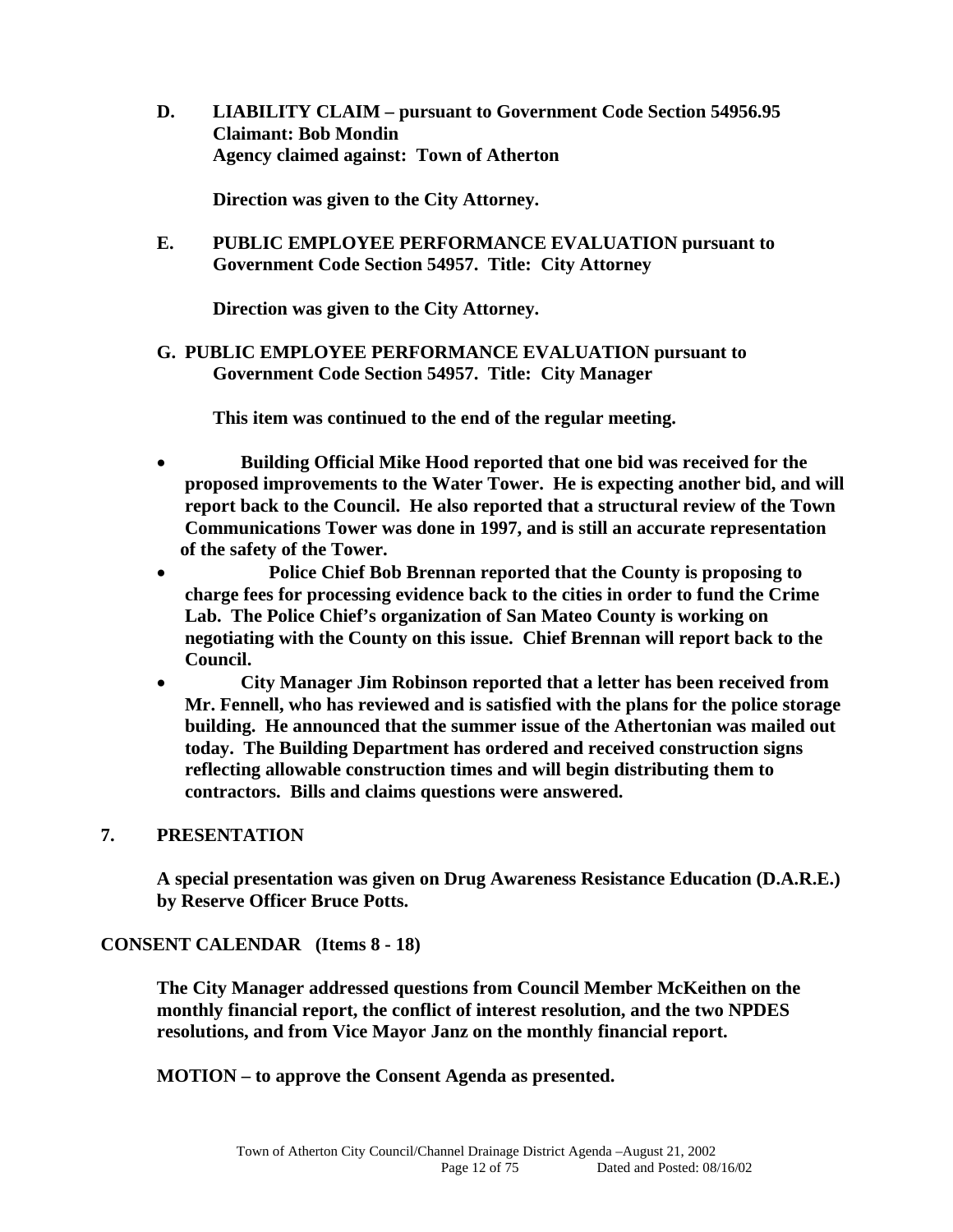- **8. APPROVED MINUTES OF SPECIAL MEETINGS OF JUNE 17, 2002 AND JUNE 19, 2002, AND REGULAR MEETING OF JUNE 19, 2002**
- **9. APPROVED BILLS AND CLAIMS FOR JUNE, 2002 IN THE AMOUNT OF \$636,846**
- **10. ACCEPTED THE MONTHLY FINANCIAL REPORT FOR JUNE 2002**
- **11. AUTHORIZED STAFF TO ISSUE A PURCHASE ORDER TO NORTH CENTRAL SERVICE COOPERATIVE FOR TWO SHARP BRAND PHOTOCOPY MACHINES AND TO ENTER INTO MAINTENANCE AGREEMENT**

 **Authorized the issuance of a purchase order for two Sharp brand photocopy machines from the North Central Service Cooperative and authorized entering into a maintenance agreement for said machines with Pinnacle Document Systems. Funding is included in the adopted FY 2002-2003 Budget.** 

**12. APPROVED A SIDE LETTER TO THE MEMORANDUM OF UNDERSTANDING BETWEEN THE TOWN OF ATHERTON AND THE ATHERTON POLICE OFFICERS' ASSOCIATION** 

 **Adopted a Side Letter to the Memorandum of Understanding between the Town of Atherton and the Atherton Police Officers' Association for the period of July 1, 2000 through June 30, 2005 regarding a holiday pay issue.** 

**13. ADOPTED RESOLUTION N0. 02-22 AUTHORIZING HOURLY SALARY RANGES FOR PART-TIME AND TEMPORARY EMPLOYEES FOR FISCAL YEAR 2002-03** 

 **Adopted Resolution No. 02-22 authorizing hourly salary ranges for part-time and temporary employees for Fiscal Year 2002-03, effective for the payroll period beginning July 7, 2002.** 

**14. ADOPTED RESOLUTION NO. 02-23 AMENDING THE TOWN OF ATHERTON CONFLICT OF INTEREST CODE FOR DESIGNATED EMPLOYEES** 

 **Adopted Resolution No. 02-23 amending the Town's Conflict of Interest Code to add additional positions as described in the resolution.** 

**15. ADOPTED RESOLUTION NO. 02-24 RECOMMENDING THAT SAN MATEO COUNTY FLOOD CONTROL DISTRICT IMPOSE CHARGES FOR FUNDING THE 2002-03 COUNTY-WIDE NATIONAL POLLUTANT DISCHARGE AND ELIMINATION SYSTEM GENERAL PROGRAM** 

 **ADOPTED RESOLUTION NO. 02-25 IMPOSING ADDITIONAL CHARGES** 

#### **APPROVED AND AUTHORIZED THE MAYOR TO SIGN AN AGREEMENT REGARDING CHARGES FOR FUNDING THE NATIONAL POLLUTANT**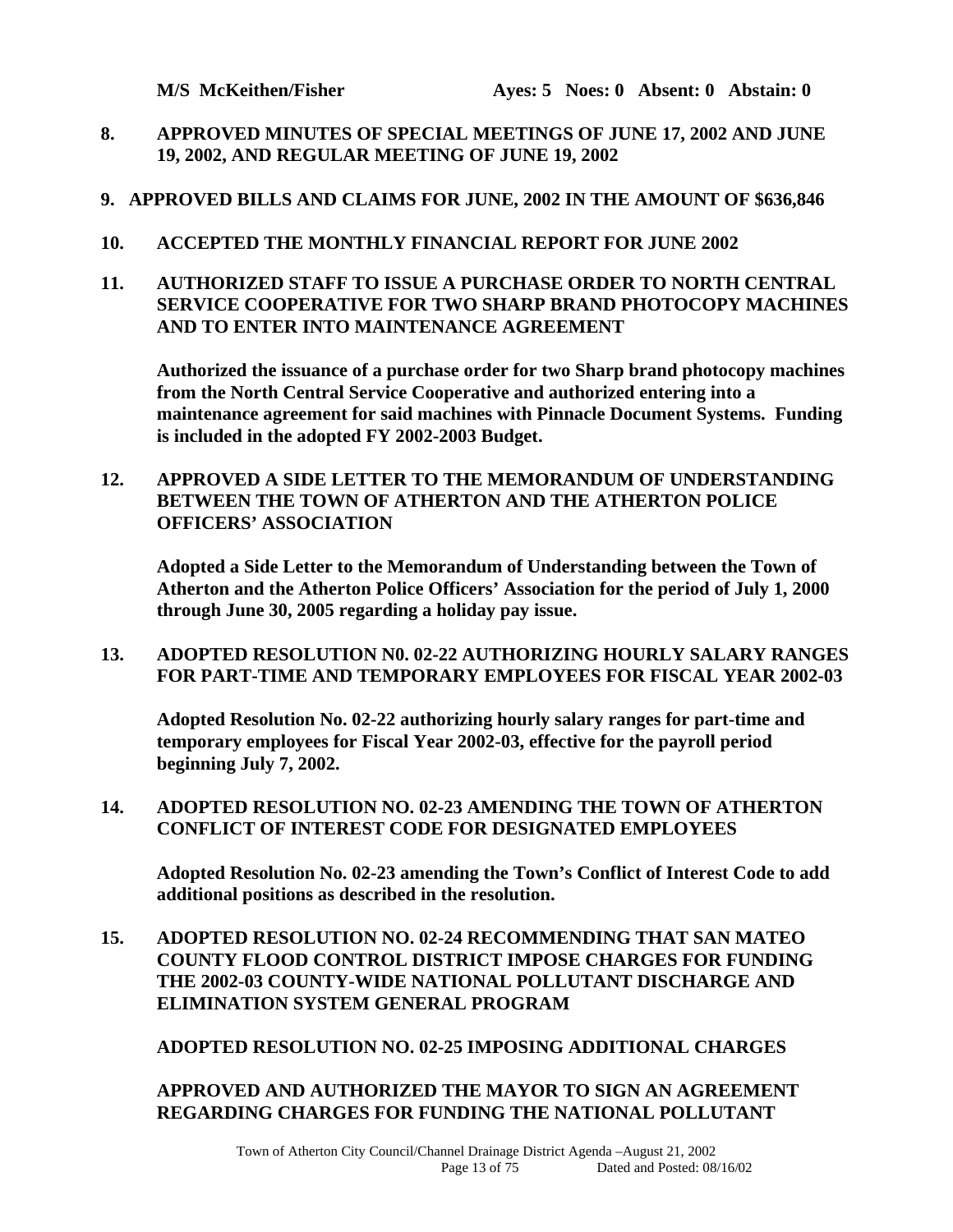**DISCHARGE ELIMINATION SYSTEM PROGRAM FOR THE COUNTY OF SAN MATEO** 

- **16. ACCEPTED THE WORK AND AUTHORIZED THE RECORDING OF A NOTICE OF COMPLETION FOR THE MIDDLEFIELD ROAD PATCHING PROJECT NO. 02-001**
- **17. APPROVED THE PLANS AND SPECIFICATIONS FOR WEST MIDDLEFIELD ROAD OVERLAY PROJECT NO. 02-003, 100 FEET NORTH OF FAIR OAKS LANE TO THE NORTHWEST CITY LIMIT**
- **18. APPROVED THE PLANS AND SPECIFICATIONS FOR A POLICE GARAGE STORAGE BUILDING AND FENCE– PROJECT NO. 02-004**

#### **PUBLIC HEARING**

#### **19. PUBLIC HEARING –APPEAL OF BUILDING OFFICIAL DECISION REGARDING ISSUANCE OF BUILDING PERMIT FOR A RETAINING WALL AT 85 ORCHARD HILLS DRIVE**

**Building Official Mike Hood presented a staff report on this item. A building permit for a retaining wall to be located at 85 Orchard Hills was issued on June 25, 2002. On June 26, 2002, Mr. Eric Amadei, owner of the property at 291 Stockbridge Avenue, filed an appeal of the Building Official's decision.** 

**City Attorney Marc Hynes referred to the Municipal Code section under which the Building Official issued the permit for the retaining wall. Historically, the Town has looked to the accessory structure section of the code for regulations pertaining to retaining walls. The Municipal Code does not refer to construction of retaining walls specifically. He stated that the issue before the Council is to either uphold the Building Official's decision or to find that an error or omission or abuse of discretion in the issuance of the building permit had occurred. Planning Commission review is not required for this type of permit.** 

**Discussion ensued regarding the use of the accessory structure code section in relation to retaining walls. The City Attorney explained that to add provisions for requiring a conditional use permit would take an amendment to the code.** 

 **Mayor Carlson opened the public hearing at 8:45 p.m. The following members of the audience spoke:** 

- **Eric Amadei, 291 Stockbridge Ave., Appellant, against issuance of the building permit.**
- **Robert Balic, 295 Stockbridge Ave. against issuance of the building permit.**
- **Robert Mullet, Architect for Eric Amadei, against the issuance of the building permit, asked why landscape screening plans were not turned in with the retaining wall plans.**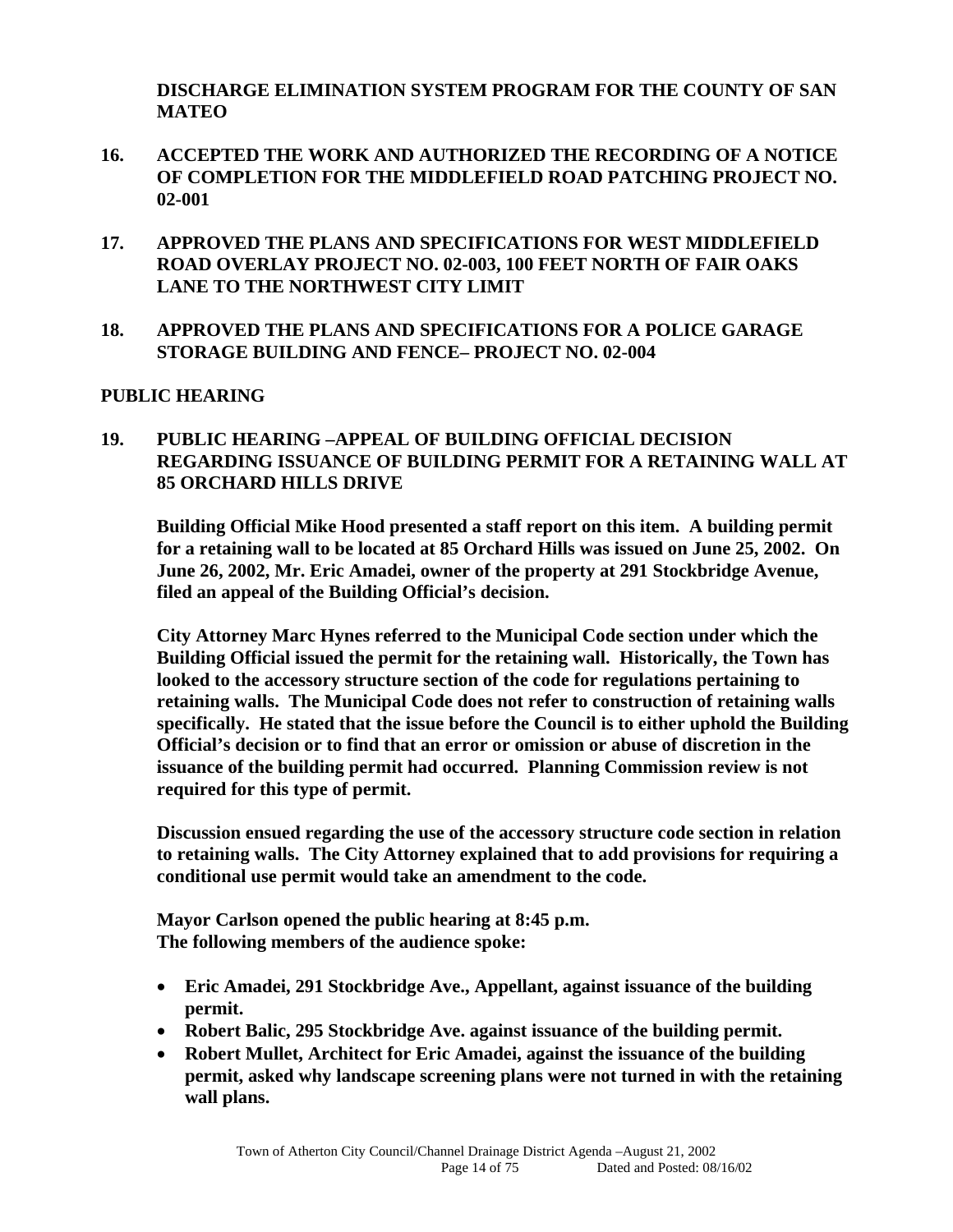- **Robert McBain, architect for Eric Amadei, against the issuance of the permit.**
- **Harim Maskatiya, 85 Orchard Hills Drive, property owner, in favor of permit.**
- **Ismial Baron, 1023 Wilsham Dr. San Jose, property manager for 85 Orchard Hills Dr., in favor of wall.**
- **Paul Baynton, contractor representing Harim Maskatiya, in favor of the wall.**
- **Philip Lively, 24 Hawthorn Drive, submitted a letter against issuance of the building permit for the retaining wall.**

**Mayor Carlson closed the public hearing at 9:50 p.m.** 

**The Council instructed the City Manager to have the General Plan Committee address regulations regarding retaining walls at their next meeting.** 

**MOTION – that the appeal be granted on the limited grounds that a landscape screening agreement was not reached with the Town prior to the issuance of the building permit, that the appeal be denied on all other grounds stated in the appeal, and that the matter be referred back to the Building Official with respect to the issue of achieving a landscape screening agreement with the owner.** 

 **M/S Carlson/Fisher Ayes: 5 Noes: 0 Absent: 0 Abstain: 0** 

**The Mayor called a recess at 10:15 p.m.** 

#### **REGULAR AGENDA**

**The Mayor called the meeting back to order at 10:27 p.m.** 

#### **20. CONSIDERATION OF POSSIBLE ACTION OF A REQUEST FOR REIMBURSEMENT OF PERMIT FEE FOR DEAD OR DANGEROUS TREE**

 **A letter was received from resident Douglas M. Heller requesting reimbursement of a \$250.00 tree removal permit. The fee was charged prior to the amended fee resolution adopted February 13, 2002, which established a \$100.00 fee for a permit for the removal of a dead or dangerous tree. City Manager Jim Robinson stated that this item was before the Council because Staff does not have the authority to refund or waive the fee.** 

 **MOTION – to deny the request for reimbursement on the basis that it would be unfair to other residents who had also paid the higher fee prior to the adoption of the amended fee resolution.** 

 **M/S Conwell/Janz Ayes: 4 Noes: 1(Fisher) Absent: 0 Abstain: 0** 

#### **21. DISCUSSION AND POSSIBLE ACTION RE: ATHERTON CHANNEL DRAINAGE DISTRICT – LIABILITY INSURANCE, WATER TESTING, EASEMENTS**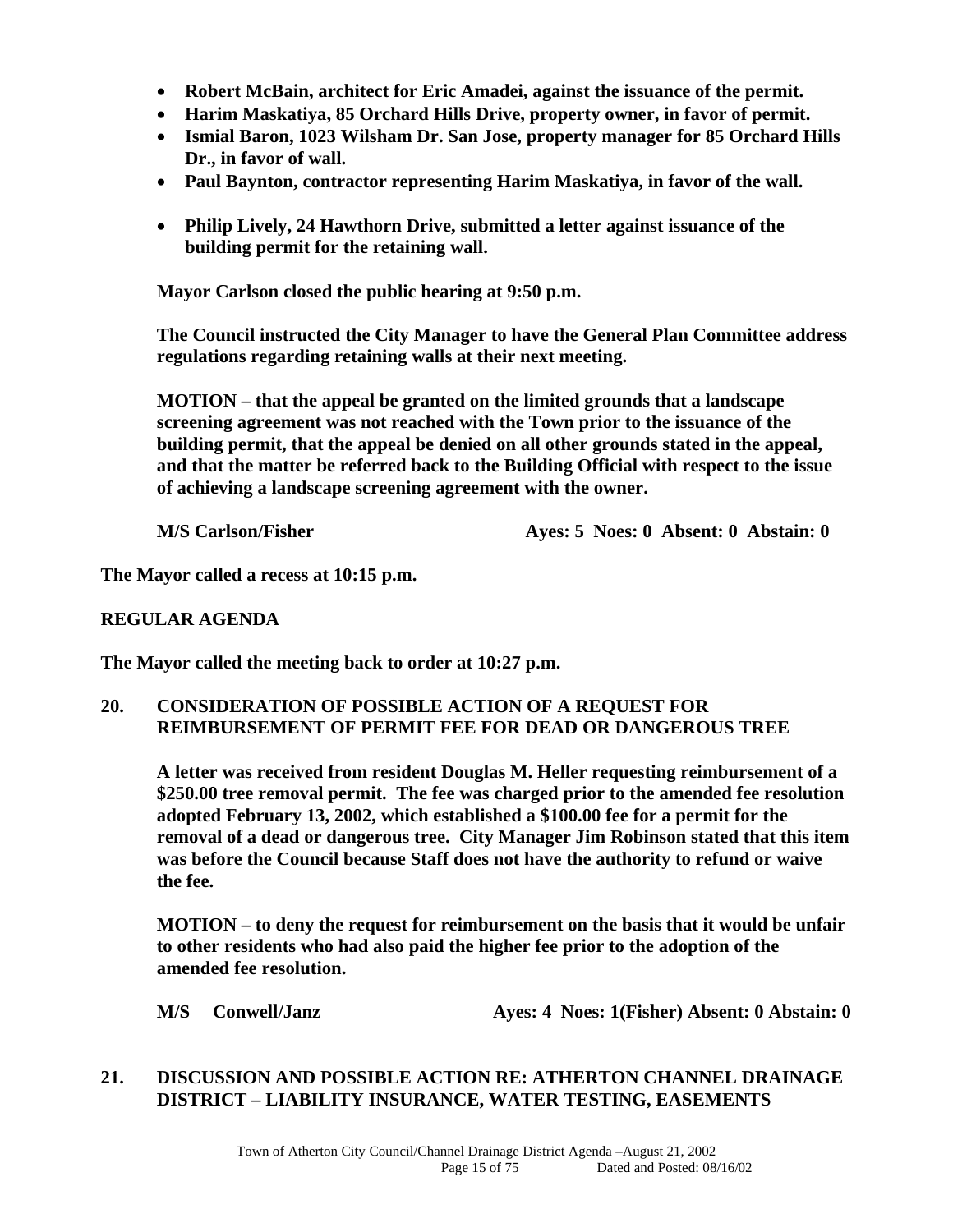**Council Member McKeithen outlined the issues that have been addressed by the Atherton Channel Drainage District Council subcommittee.** 

 **Discussion was held on the issue of liability insurance for the District. Coverage is provided under the Town's policy and the policy is paid for by the Town. A concern is that the Town could be held liable for risk incurred by the District. The City Attorney was asked to provide a legal opinion if it is appropriate to have an agreement between the Town and the District addressing liability insurance, and insuring the District separately.** 

**On the issue of water testing, a proposal was received from EOA to conduct water sampling for a cost of \$34,700. Concerns have been raised regarding the quality of the water in the channel. The County has been approached and does not desire to share in the cost for the testing. Marts Beekley, 75 Reservoir Road, spoke on the reservoir above the channel. Council Member Conwell will speak with Rich Napier of C/CAG on this matter.** 

**Public Works Director Cliff Temps provided a survey outlining how other communities are dealing with creek issues. Discussion was held regarding abandoning the current easements. The Council asked the City Attorney to pursue looking into the procedure for the Channel District becoming part of the San Mateo County Flood Control District, and to look into the procedure for dissolving the Channel District.** 

**The City Manager was asked to contact the City Manager of Menlo Park regarding the reservoir above the channel.** 

#### **22. INTRODUCTION AND FIRST READING OF AN ORDINANCE AMENDING CHAPTER 5.20 OF THE ATHERTON MUNICIPAL CODE – REVISIONS OF SECTION 5.20.010 REGARDING PERMITS**

 **The City Attorney proposed amending Section 5.20.010 of the Atherton Municipal Code to comply with the Supreme Court decision in the case of Watchtower Bible and Tract Society of New York, Inc., et al v. Village of Stratton, et al. which held that city ordinances requiring a permit prior to engaging in door-to-door soliciting is invalid on First Amendment grounds. Vice Mayor Janz requested that the word "property" be added to the first sentence in Section 1 of the ordinance as follows: "It is unlawful for any person or persons to enter in or upon any private residence, apartment,** *property,* **or premises…..".** 

 **MOTION - introduce an ordinance amending Chapter 5.20 of the Atherton Municipal Code by revising Section 5.20.010 pertaining to permits required for soliciting, as amended, and waive further reading.**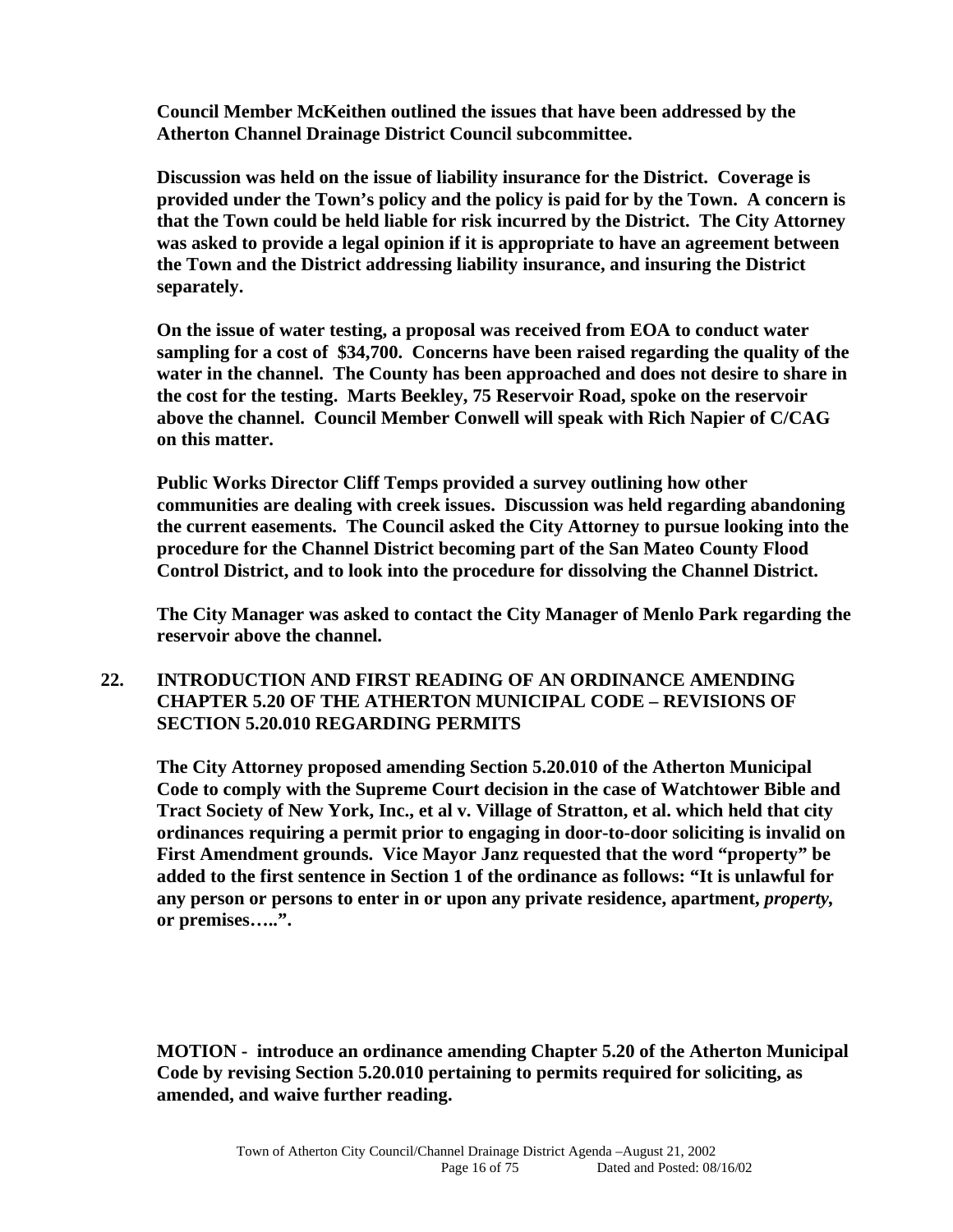#### **23. INTRODUCTION AND FIRST READING OF AN ORDINANCE AMENDING CHAPTER 15.40 OF THE ATHERTON MUNICIPAL CODE – CONSTRUCTION REGULATIONS**

 **City Attorney Marc Hynes presented the proposed ordinance regarding demolition sales, operations of vehicles and required signs and penalties for violation. Discussion ensued regarding the most effective ways of enforcing the allowable construction times. The City Attorney will research the legality of placing conditions on the building permit which would require compliance with the Municipal Code.** 

#### **24. ACCEPTANCE OF STATUS REPORT BY CITY MANAGER OF ANNUAL REVIEW OF LITTLE LEAGUE COMPLIANCE WITH PARK LICENSE AGREEMENT**

 **The license agreement entered into between the Town and Menlo-Atherton Little League in August 2000 provides that the City Manager conduct an annual review of use and operation of the Park improvements to ensure compliance. The City Manager met with the Park and Recreation Commission and Town staff regarding issues involving Little League. No complaints were received during the last season.** 

 **The Council requested that the City Manager contact Little League regarding increasing their liability insurance to \$2 million in coverage, and to clarify issues on maintenance.** 

 **MOTION – to accept the City Manager's report of annual review of Little League compliance with the Park license agreement and direct the City Manager to meet with the President of Menlo-Atherton Little League to conduct the annual review of use and operation of the Park improvements.** 

 **M/S** Janz/Fisher **Ayes: 5 Noes: 0 Absent: 0 Abstain: 0** 

#### **25. PUBLIC COMMENTS**

 **There were no public comments.** 

#### **26. ADJOURNMENT**

**The meeting adjourned at 11:45 p.m. to Closed Session continued from 7:00 p.m.** 

**The Council reconvened to open session at 12:20 a.m. The following action was taken:** 

#### **C. CONFERENCE WITH LEGAL COUNSEL – Anticipated Litigation pursuant to Government Code Section 54956.9(b). Two potential cases.**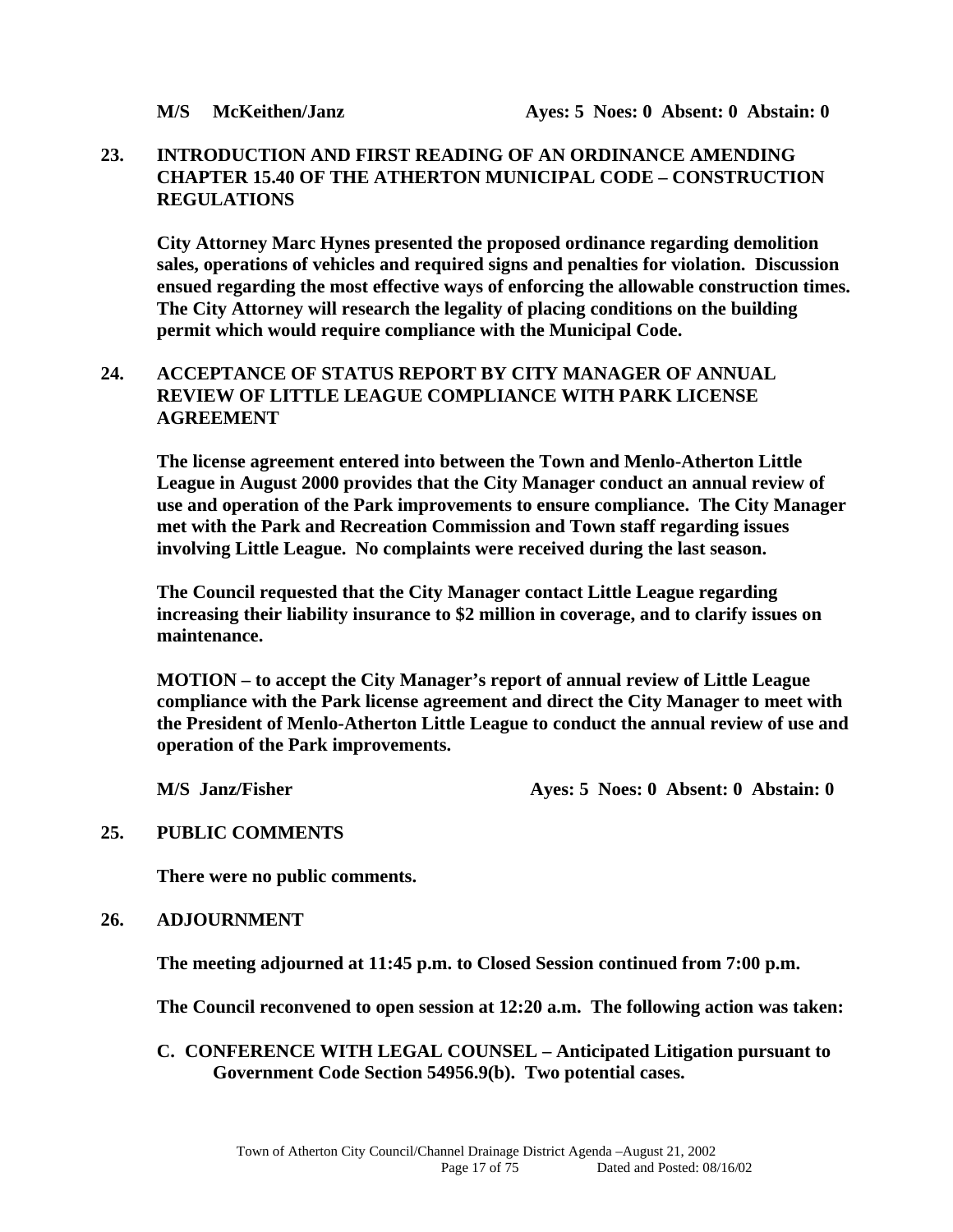**Direction was given to the City Attorney.** 

### **F. PUBLIC EMPLOYEE PERFORMANCE EVALUATION - pursuant to Government Code Section 54957**

**Direction was given to the City Attorney.** 

**The meeting adjourned at 12:20 a.m.** 

**Respectfully submitted,** 

**Sharon Barker, City Clerk** 

**\_\_\_\_\_\_\_\_\_\_\_\_\_\_\_\_\_\_\_\_\_\_\_\_\_\_\_\_** 

## **TOWN OF ATHERTON**  CLAIMS LIST

Town of Atherton City Council/Channel Drainage District Agenda –August 21, 2002 Dated and Posted: 08/16/02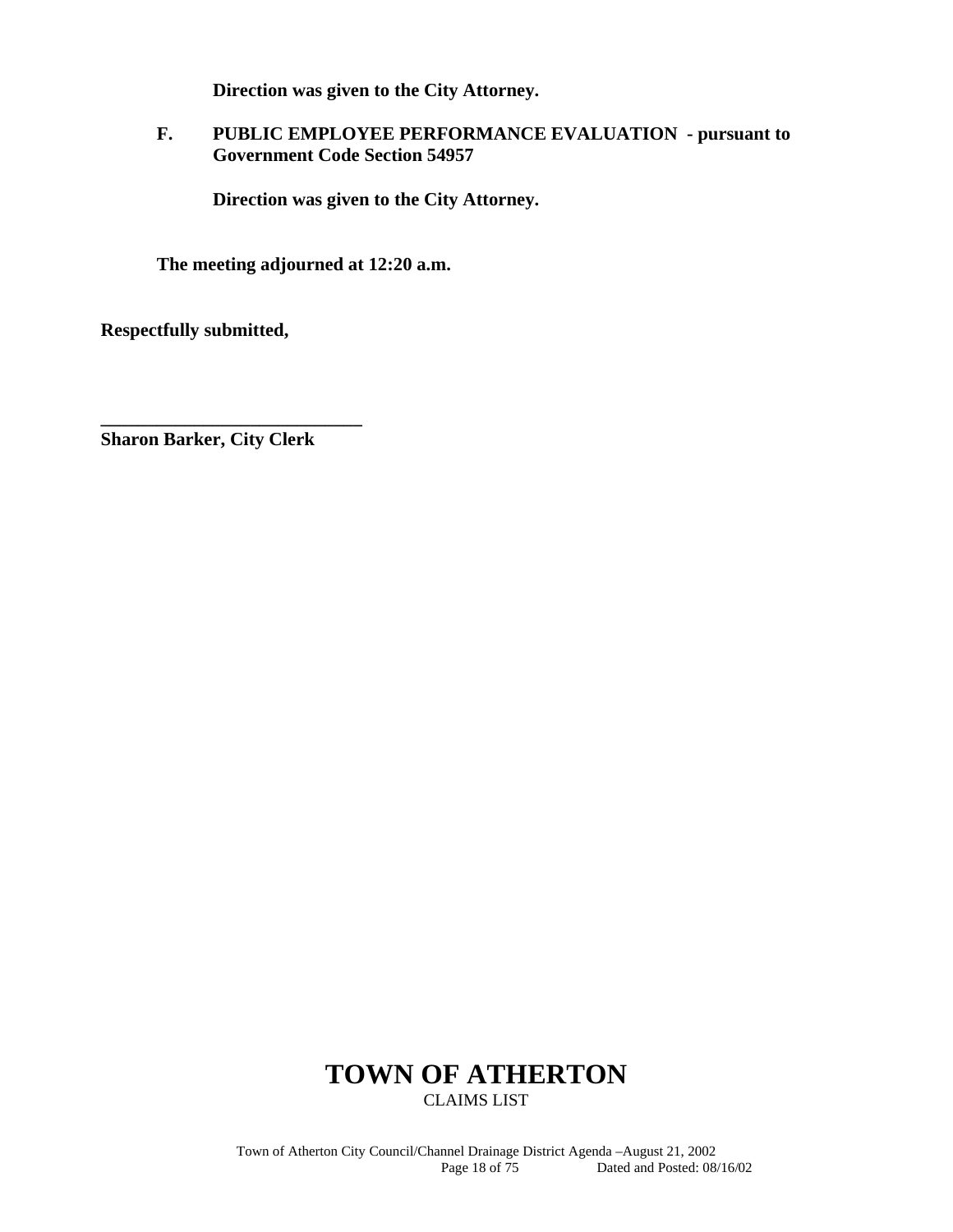|  | July, 2002 |  |
|--|------------|--|
|  |            |  |

| Payroll Checks<br>Electronic Transfers<br>$AP$ Checks | 921 - 1001<br>$13273 - 13479$ |              | \$52,585<br>239,014<br>450.916 |
|-------------------------------------------------------|-------------------------------|--------------|--------------------------------|
|                                                       |                               | <b>TOTAL</b> | \$742.515                      |

I, James H. Robinson, City Manager of the Town of Atherton, do hereby certify under penalty of perjury that the demands listed above, check numbers 921 through 1001 (Payroll) and 13273 through 13479 (Accounts Payable), and Electronic Transfers for Employees Federal Payroll Taxes and fees, inclusive, amount to \$742,515 are true and correct, and that there are funds for payment.

> James H. Robinson City Manager

\_\_\_\_\_\_\_\_\_\_\_\_\_\_\_\_\_\_\_\_\_\_\_\_\_\_\_\_\_\_\_

The above claims, Payroll check numbers 921 through 1001, Accounts Payable check numbers 13273 through 13479 and Electronic Transfers for employees federal payroll taxes and fees, amount to \$742,515; and are hereby approved for payment.

> Alan Carlson Mayor, Town of Atherton

\_\_\_\_\_\_\_\_\_\_\_\_\_\_\_\_\_\_\_\_\_\_\_\_\_\_\_\_\_\_\_

SOURCE OF FUNDS

| 101 | General Fund                          |       | \$569,761 |
|-----|---------------------------------------|-------|-----------|
| 105 | Tennis Fund                           |       | 1,695     |
| 201 | Special Parcel Tax                    |       | 49,740    |
| 202 | Transportation                        |       | 20,124    |
| 203 | Gas Tax Fund                          |       |           |
| 210 | Road Construction Impact Fees         |       | 500       |
| 401 | <b>General Capital Projects</b>       |       |           |
| 402 | <b>Storm Drainage</b>                 |       | 500       |
| 403 | <b>Atherton Channel District</b>      |       |           |
| 404 | Park Playground Improvement           |       | 71,445    |
| 610 | Vehicle Replacement                   |       |           |
| 611 | Computer Maint. & Replacement         |       | 15,712    |
| 612 | <b>Administrative Services</b>        |       | 5,616     |
| 614 | <b>Workers Compensation Insurance</b> |       |           |
| 715 | <b>Evans Estate</b>                   |       | 5,997     |
| 730 | H-P Park Improvement                  |       | 1,425     |
| 740 | <b>Tree Committee</b>                 |       |           |
|     |                                       | TOTAL | \$742,515 |

 **Item No. 10**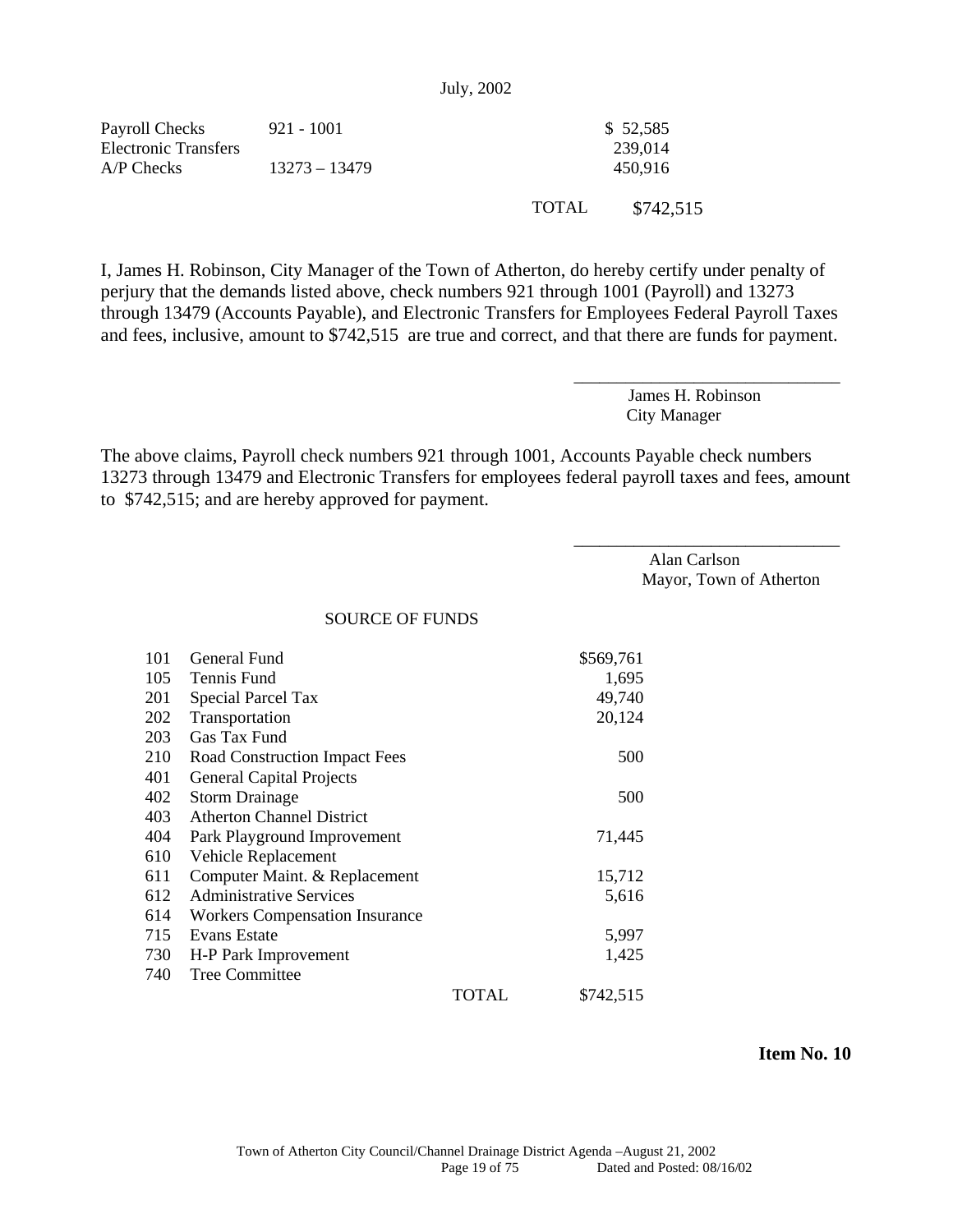

**Town of Atherton** 

## **CITY COUNCIL STAFF REPORT**

- **TO: HONORABLE MAYOR AND CITY COUNCIL**
- **FROM: JOHN P. JOHNS, FINANCE DIRECTOR**
- **DATE: FOR THE MEETING OF WEDNESDAY AUGUST 22, 2002**
- **SUBJECT: MONTHLY FINANCIAL REPORT, JULY, 2002**

## **RECOMMENDATION:**

Receive and file Monthly Financial Report for July, 2002.

## **INTRODUCTION:**

The attached schedules show revenues and expenditures and fund balance for all funds as of June 30th, 2002.

## **FISCAL IMPACT:**

Informational only.

Prepared by: Approved by:

*s/ John P. Johns*\_\_\_\_\_\_\_\_\_\_\_\_\_\_\_\_ \_\_\_\_\_\_\_\_\_\_\_\_\_\_\_\_\_\_\_\_\_\_\_\_\_ John P. Johns James H. Robinson Finance Director City Manager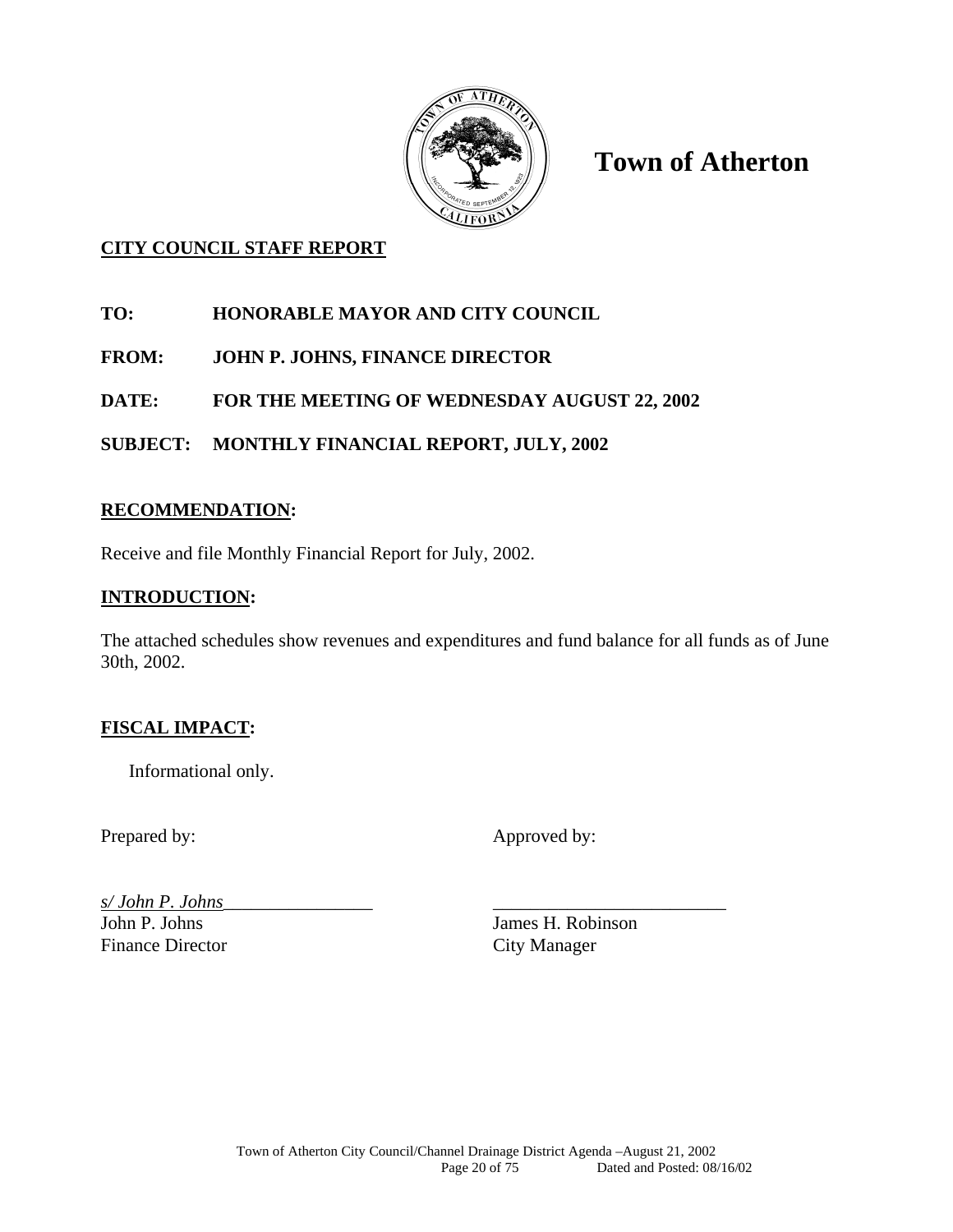# TOWN OF ATHERTON Revenue Summary For the Month ended July 31st, 2002

|      |                                           | 2002-03<br>Estimate | <b>Current Period</b>    |    | Year to Date             | $\%$<br>Received |
|------|-------------------------------------------|---------------------|--------------------------|----|--------------------------|------------------|
| Fund | Revenue Source                            |                     | Revenues                 |    | Revenues                 |                  |
|      | <b>Property Tax</b>                       | \$<br>2,927,487     |                          | \$ |                          | $0\%$            |
|      | <b>Sales and Use Tax</b>                  | 255,000             | 7,002                    |    | 7,002                    | 3%               |
|      | <b>Other Taxes</b>                        | 882,158             | 142                      |    | 142                      | $0\%$            |
|      | <b>Licenses &amp; Permits</b>             | 1,407,000           | 124,618                  |    | 124,618                  | 9%               |
|      | <b>Fines &amp; Forfeitures</b>            | 70,000              | 1,265                    |    | 1,265                    | 2%               |
|      | <b>Investment &amp; Rental Income</b>     | 220,974             | 8,478                    |    | 8,478                    | 4%               |
|      | <b>Revenue from Other Agencies</b>        | 394,868             | 7,631                    |    | 7,631                    | 2%               |
|      | <b>Charges for Services</b>               | 352,400             | 65,493                   |    | 65,493                   | 19%              |
|      | <b>Other Revenues</b>                     | 3,000               | 766                      |    | 766                      | 26%              |
|      | <b>Total General Fund Revenues</b>        | 844,000             | 215,395                  |    | 215,395                  | 26%              |
|      | <b>Interfund (Operating) Transfers In</b> | 694,000             | $\blacksquare$           |    | $\blacksquare$           | $0\%$            |
|      | 101 General Fund Total                    | 1,538,000           | 215,395                  |    | 215,395                  | 14%              |
|      |                                           |                     |                          |    |                          |                  |
|      | Special Revenue Funds:                    |                     |                          |    |                          |                  |
| 105  | <b>Tennis</b>                             | 9,000               | 455                      |    | 455                      | 5%               |
| 201  | <b>Special Parcel Tax</b>                 | 1,570,000           | $\blacksquare$           |    | $\overline{a}$           | $0\%$            |
| 202  | <b>Transportation</b>                     | 270,000             | 2,652                    |    | 2,652                    | $1\%$            |
| 203  | <b>Street Improvement (Gas Tax)</b>       | 200,000             | 1,571                    |    | 1,571                    | $1\%$            |
| 208  | <b>Police on the Street</b>               |                     |                          |    |                          | $0\%$            |
| 209  | <b>Law Enforcement</b>                    | 100,000             |                          |    |                          | $0\%$            |
| 210  | <b>Road Construction Impact Fees</b>      | 400,000             | 18,354                   |    | 18,354                   | 5%               |
| 211  | <b>State Park Grants Fund</b>             |                     |                          |    |                          | $0\%$            |
| 213  | Library                                   | 20,000              |                          |    |                          | $0\%$            |
|      | <b>Total</b>                              | 2,549,000           | 23,032                   |    | 23,032                   | $1\%$            |
|      | Capital Project Funds:                    |                     |                          |    |                          |                  |
| 401  | <b>Capital Improvement</b>                | 10,000              |                          |    |                          | $0\%$            |
| 402  | <b>Storm Drainage</b>                     | 10,000              |                          |    |                          | $0\%$            |
| 403  | <b>Channel Drainage District</b>          | 38,000              |                          |    |                          | $0\%$            |
| 404  | <b>Park Playground Improvement</b>        | 325,000             | 2,200                    |    | 2,200                    | $1\%$            |
| 405  | <b>Middlefield Road Grants</b>            | 600,000             |                          |    |                          | $0\%$            |
| 406  | <b>Facilities Construction</b>            | 220,000             |                          |    | Ξ                        | #DIV/0!0%        |
|      | Total                                     | 1,203,000           | 2,200                    |    | 2,200                    | $0\%$            |
|      |                                           |                     |                          |    |                          |                  |
|      | Internal Service Funds:                   |                     |                          |    |                          |                  |
| 610  | <b>Vehicle Replacement</b>                | 243,020             |                          |    |                          | $0\%$            |
| 611  | <b>Information Technology</b>             | 77,610              |                          |    |                          | $0\%$            |
| 612  | <b>Administrative Services</b>            | 213,300             |                          |    |                          | $0\%$            |
| 614  | <b>Workers Compensation Insurance</b>     | 170,000             |                          |    |                          | $0\%$            |
|      | <b>Total</b>                              | 703,930             | $\overline{\phantom{a}}$ |    | $\overline{\phantom{a}}$ | $0\%$            |
|      |                                           |                     |                          |    |                          |                  |
|      | Total Revenues and Transfers -- All Funds | 5.993,930           | 240.627                  | ፍ  | 240.627                  | 4%               |
|      |                                           |                     |                          |    |                          |                  |
|      | Trust and Agency Funds:                   |                     |                          |    |                          |                  |
| 715  | <b>Evans Creative Design</b>              | 53,040              | 2,635                    |    | 2,635                    | 5%               |
| 720  | <b>Library Extension</b>                  |                     |                          |    |                          | $0\%$            |
| 727  | <b>Colley Trust Fund</b>                  |                     |                          |    |                          | $0\%$            |
| 730  | <b>H-P Park Improvement</b>               |                     |                          |    |                          | $0\%$            |
| 731  | <b>MA Little League</b>                   |                     |                          |    |                          | $0\%$            |
| 740  | <b>Tree Committee</b>                     |                     |                          |    |                          | $0\%$            |
|      |                                           |                     |                          |    |                          |                  |
|      | <b>Total</b>                              | 53,040              | 2,635                    |    | 2,635                    | 5%               |
|      | <b>Total Revenues</b>                     | 6,046,970           | 243,262                  |    | 243,262                  | 4%               |
|      |                                           |                     |                          |    |                          |                  |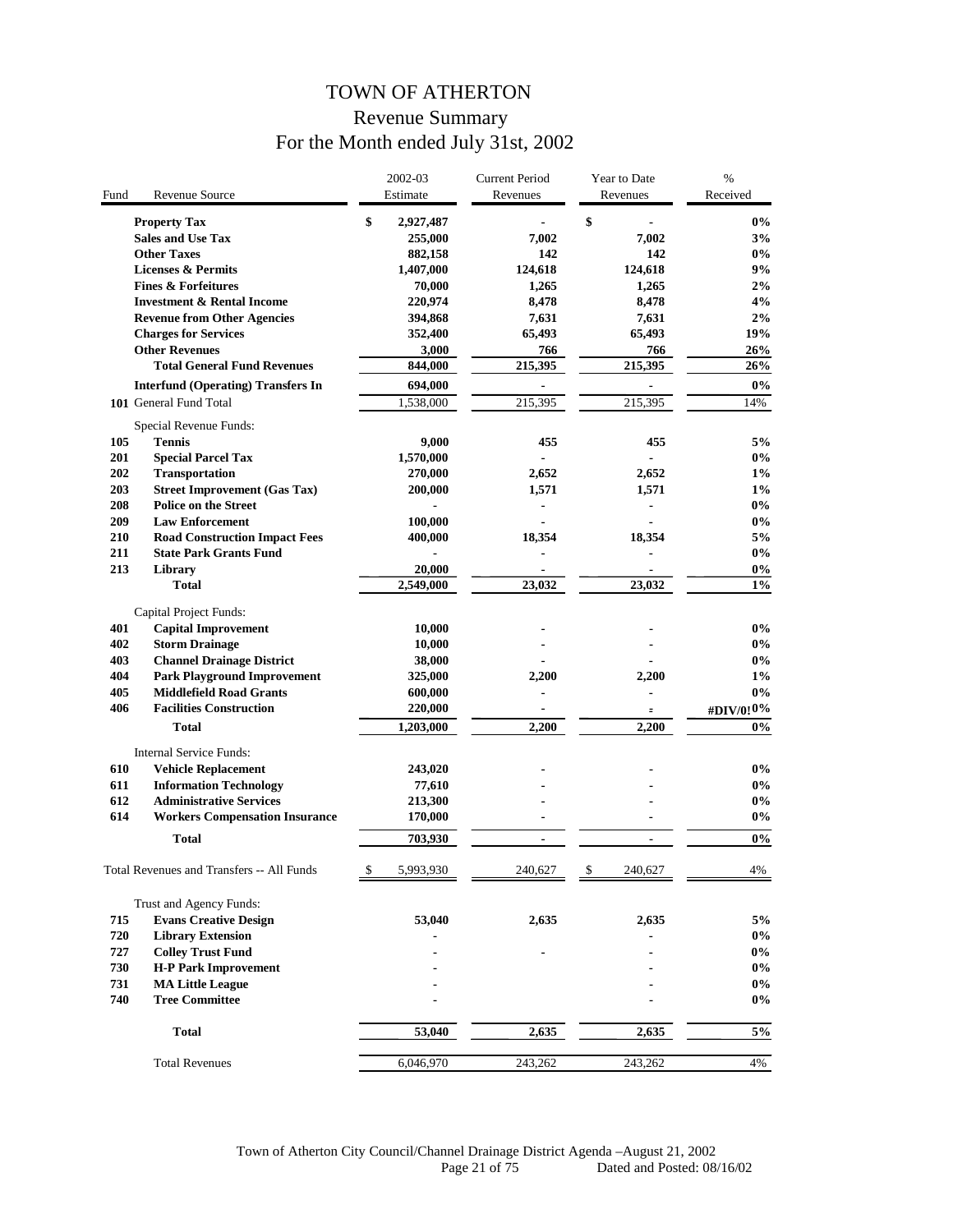# **TOWN OF ATHERTON Expenditure Summary For the Month Ended July 31st, 2002**

| Fund | <b>Description</b><br><b>Department</b>              | 2002-03<br><b>Budget</b> | <b>Current Period</b><br><b>Expenditures</b> | <b>Year to Date</b><br><b>Expenditures</b> | $\frac{0}{0}$<br><b>Spent</b> |
|------|------------------------------------------------------|--------------------------|----------------------------------------------|--------------------------------------------|-------------------------------|
| 101  | General Fund                                         |                          |                                              |                                            |                               |
|      | 11 City Council                                      | \$<br>21,650             | \$<br>5,930                                  | 5,930                                      | 27%                           |
|      | 12 City Manager                                      | 476,686                  | 31,620                                       | 31,620                                     | 7%                            |
|      | 16 City Attorney                                     | 182,504                  |                                              |                                            | 0%                            |
|      | 18 Finance                                           | 401,879                  | 29,967                                       | 29,967                                     | 7%                            |
|      | 25 Building                                          | 867,699                  | 39,605                                       | 39,605                                     | 5%                            |
|      | 40 Police                                            | 3,687,057                | 232,956                                      | 232,956                                    | 6%                            |
|      | 50 Public Works                                      | 1,738,904                | 111,949                                      | 111,949                                    | 6%                            |
|      | Contingency                                          | 100,000                  | ÷                                            | $\frac{1}{2}$                              | 0%                            |
|      | <b>Total General Fund Expenditures</b>               | 7,476,379                | 452,027                                      | 452,027                                    | 6%                            |
|      | Interfund (Operating) Transfers Out                  |                          |                                              |                                            | 0%                            |
|      | 101 General Fund Total                               | 7,476,379                | \$<br>452,027                                | \$<br>452,027                              | 6%                            |
|      | <b>Special Revenue Funds:</b>                        |                          |                                              |                                            |                               |
| 105  | Tennis                                               | 29,946                   |                                              |                                            | 0%                            |
| 201  | Special Parcel Tax                                   | 1,480,309                | 93                                           | 93                                         | 0%                            |
| 202  | Transportation                                       | 273,992                  |                                              |                                            | $0\%$                         |
| 203  | Street Improvement (Gas Tax)                         | 57,203                   | 21,951                                       | 21,951                                     | 38%                           |
| 208  | Police on the Street                                 | 40,000                   |                                              |                                            | 0%                            |
| 209  | Law Enforcement                                      | 100,000                  | 21,951                                       | 21,951                                     | 22%                           |
| 210  | Road Impact Fees                                     | 684,294                  |                                              |                                            | 0%                            |
| 211  | <b>State Park Grants</b>                             |                          |                                              |                                            | 0%                            |
| 213  | Library Fund                                         | 22,567                   | $\overline{\phantom{a}}$                     | $\overline{\phantom{a}}$                   | 0%                            |
|      | Total                                                | 2,688,311                | 43,995                                       | 43,995                                     | 2%                            |
|      |                                                      |                          |                                              |                                            |                               |
|      | <b>Capital Project Funds:</b>                        |                          |                                              |                                            |                               |
| 401  | Capital Improvement                                  | 396,861                  |                                              |                                            | 0%                            |
| 402  | <b>Storm Drainage</b>                                |                          |                                              |                                            | 0%                            |
| 403  | <b>Channel Drainage District</b>                     | 90,848                   |                                              |                                            | 0%                            |
| 404  | Park Playground Fund                                 | ä,                       | 69,732                                       | 69,732                                     | 0%                            |
| 405  | Middlefield Road Grants                              | 1,299,000                |                                              |                                            | 0%                            |
| 406  | <b>Facilities Construction</b>                       | 198,454                  |                                              |                                            | 0%                            |
|      | Total                                                | 1,786,709                | 69,732                                       | 69,732                                     | 4%                            |
|      | <b>Internal Service Funds:</b>                       |                          |                                              |                                            |                               |
| 610  | Vehicle Replacement                                  | 45,000                   |                                              |                                            | 0%                            |
| 611  | <b>Information Technology</b>                        | 100,500                  | 1,050                                        | 1,050                                      | 1%                            |
| 612  | <b>Administrative Services</b>                       | 325,335                  | 4,773                                        | 4,773                                      | 1%                            |
| 614  | <b>Workers Compensation Insurance</b>                | 125,000                  |                                              |                                            | 0%                            |
|      | Total                                                | 595,835                  | 5,823                                        | 5,823                                      | 1%                            |
|      |                                                      |                          |                                              |                                            |                               |
|      | <b>Total Expenditures and Transfers -- All Funds</b> | \$12,547,234             | 571,577                                      | 571,577                                    | 5%                            |
|      |                                                      |                          |                                              |                                            |                               |
|      | <b>Trust and Agency Funds:</b>                       |                          |                                              |                                            |                               |
| 715  | <b>Evans Creative Design</b>                         | 103,770                  | 5,423                                        | 5,423                                      | 5%                            |
| 727  | Colley Reward Fund                                   |                          |                                              |                                            |                               |
| 730  | H-P Park Improvement                                 |                          |                                              |                                            |                               |
| 731  | <b>MA Little League</b>                              | ٠                        |                                              |                                            |                               |
| 740  | Tree Committee                                       | 730                      |                                              |                                            |                               |
|      | Total                                                | 104,500                  | 5,423                                        | 5,423                                      |                               |
|      | <b>Total Expenditures</b>                            | 12,651,734               | 577,000                                      | 577,000                                    | $5\%$                         |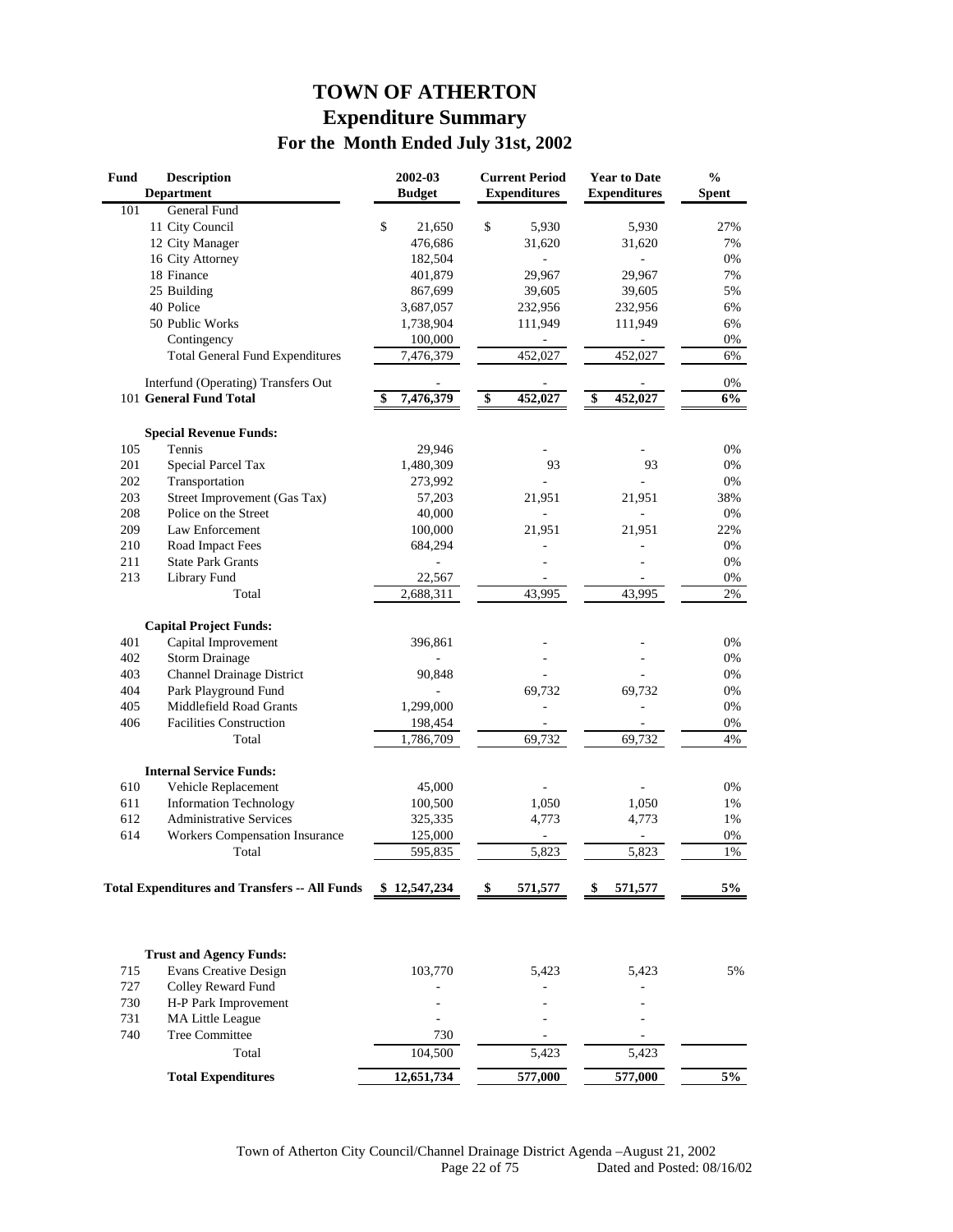#### **As of July 31st, 2002 Fiscal Year 2002-03 Budget Summary TOWN OF ATHERTON**

-

| Fund | <b>Description</b>                                  | <b>Beginning</b><br><b>Fund Balance</b><br><b>July 1, 2002</b> | <b>Revenues</b><br>to Date | <b>Transfers</b><br>to Date | <b>Expenditures</b><br><b>To Date</b> | <b>Ending</b><br><b>Fund Balance</b><br>to Date |
|------|-----------------------------------------------------|----------------------------------------------------------------|----------------------------|-----------------------------|---------------------------------------|-------------------------------------------------|
|      | 101 General Fund                                    | 5,141,505                                                      | 215,395                    |                             | 452,027                               | 4,904,873                                       |
|      | <b>Special Revenue Funds:</b>                       |                                                                |                            |                             |                                       |                                                 |
| 105  | Tennis                                              | 22,305                                                         | 455                        |                             | ÷,                                    | 22,760                                          |
| 201  | Special Municipal Tax                               | 894,215                                                        | L.                         |                             | 93                                    | 894,122                                         |
| 202  | Transportation                                      | 187,671                                                        | 2,652                      |                             |                                       | 190,323                                         |
| 203  | Street Improvement (Gas Tax)                        | 77,431                                                         | 1,571                      |                             | 21.951                                | 57,051                                          |
| 208  | Police on the Street                                | 44,989                                                         | ÷,                         |                             | ä,                                    | 44,989                                          |
| 209  | Law Enforcement                                     | 21,663                                                         |                            |                             | 21,951                                | (288)                                           |
| 210  | Road Construction Impact Fees                       | 896,417                                                        | 18,354                     |                             |                                       | 914,771                                         |
| 213  | Library Special Revenue Fund                        | 400,000                                                        | ÷,                         |                             | ä,                                    | 400,000                                         |
|      | Sub Total                                           | 2,544,691                                                      | 23,032                     | ÷.                          | 43,995                                | 2,523,728                                       |
|      | <b>Capital Projects Funds:</b>                      |                                                                |                            |                             |                                       |                                                 |
| 401  | Capital Improvement                                 | 450,309                                                        |                            |                             |                                       | 450,309                                         |
| 402  | <b>Storm Drainage</b>                               | 55,374                                                         |                            |                             |                                       | 55,374                                          |
| 403  | <b>Channel Drainage District</b>                    | 436,601                                                        |                            |                             |                                       | 436,601                                         |
| 404  | Park Playground Improvement                         | 132,501                                                        | 2,200                      |                             | 69,732                                | 64,969                                          |
| 405  | Middlefield Road Grants                             | (173)                                                          |                            |                             |                                       | (173)                                           |
| 406  | <b>Facilities Construction</b>                      | 449,269                                                        |                            |                             |                                       | 449,269                                         |
|      | Sub Total                                           | 1,523,881                                                      | 2,200                      | ÷,                          | 69,732                                | 1,456,349                                       |
|      |                                                     |                                                                |                            |                             |                                       |                                                 |
| 610  | <b>Internal Service Fund</b><br>Vehicle Replacement | 263,431                                                        |                            |                             |                                       | 263,431                                         |
| 611  | <b>Information Technology</b>                       | 35,264                                                         |                            |                             | 1,050                                 | 34,214                                          |
| 612  | <b>Administrative Services</b>                      | 8,524                                                          |                            |                             | 4,773                                 | 3,751                                           |
| 614  | Workers Compensation Insurance                      | (115, 229)                                                     |                            |                             |                                       | (115, 229)                                      |
|      | Sub Total                                           | 191,990                                                        | ä,                         | ×.                          | 5,823                                 | 186,167                                         |
|      |                                                     |                                                                |                            |                             |                                       |                                                 |
|      | <b>Trust and Agency Funds</b>                       |                                                                |                            |                             |                                       |                                                 |
| 715  | <b>Evans Creative Design</b>                        | 100,534                                                        | 2,635                      |                             | 5,423                                 | 97,746                                          |
| 727  | Colley Reward Fund                                  | 66,931                                                         |                            |                             |                                       | 66,931                                          |
| 730  | H-P Park Improvement                                | 6,339                                                          |                            |                             |                                       | 6,339                                           |
| 731  | <b>MA Little League</b>                             | (1, 571)                                                       |                            |                             |                                       | (1,571)                                         |
| 740  | <b>Tree Committee</b>                               | 1,137                                                          |                            |                             |                                       | 1,137                                           |
|      | Sub Total                                           | 173,370                                                        | 2,635                      |                             | 5,423                                 | 170,582                                         |
|      | <b>Grand Total</b>                                  | \$<br>9,575,437                                                | \$<br>243,262              | \$<br>$\overline{a}$        | \$<br>577,000                         | \$<br>9,241,699                                 |
|      |                                                     |                                                                |                            |                             |                                       |                                                 |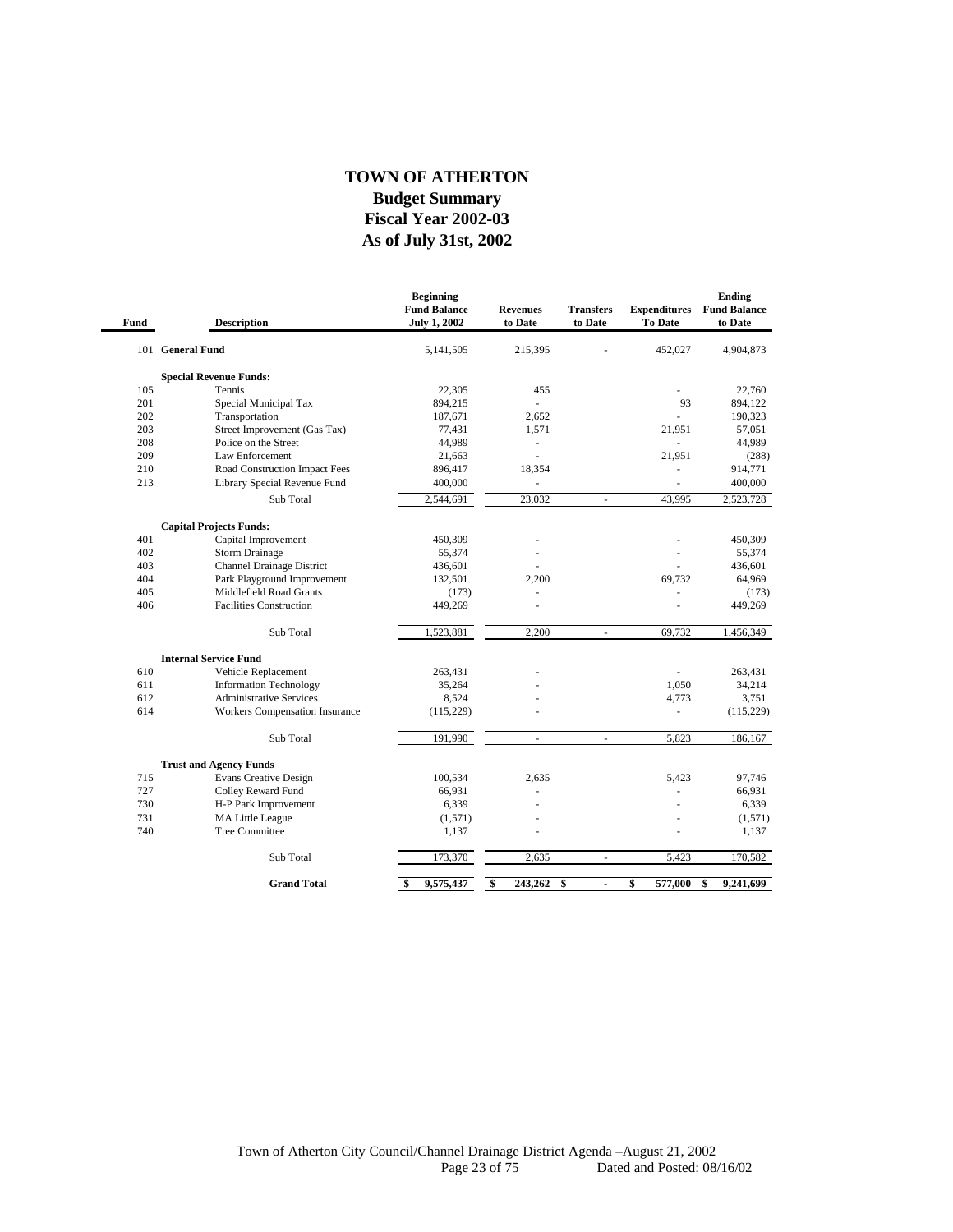

# **Town of Atherton**

#### **CITY COUNCIL STAFF REPORT**

#### **TO: HONORABLE MAYOR AND CITY COUNCIL CITY MANAGER, JAMES ROBINSON**

#### **FROM: CLIFF TEMPS, PUBLIC WORKS DIRECTOR**

**DATE: FOR THE MEETING OF AUGUST 21, 2002**

#### **SUBJECT: AWARD OF CONTRACT FOR WEST MIDDLEFIELD OVERLAY PROJECT 2002-02**

#### **RECOMMENDATION**

Award a contract for West Middlefield Overlay to B. Bortolloto and Company, the low bidder for an amount not to exceed \$86,000.

#### **INTRODUCTION**

The FY 02/03 Capital Improvement Budget includes a project to extend the overlay work being done on the Middlefield grant project (from Fair Oaks south) to the northern city limit line. The project consists of overlaying the existing pavement with a 3-inch thick asphalt concrete overlay reinforced with paving fabric, eliminating edge of pavement drop-offs by filling shoulders with base rock tapers, replacing the deep valley gutter at Jennings Lane with twin 6-inch diameter, shallow drain pipes and restriping the new pavement surface with centerlines and bicycle stripes that will match the striping in the grant project.

#### **ANALYSIS**

Seven bids were received and opened on August 6, 2002. The low bid was submitted by G. Bortolotto and Company. A bid summary is presented below:

| G. Bortolotto and Company            | \$78,797.79  |
|--------------------------------------|--------------|
| <b>Pavex Construction Company</b>    | \$86,934.00  |
| <b>Redgwick Construction Company</b> | \$88,686.00  |
| Interstate Grading and Paving        | \$90,267.20  |
| El Camino Paving, Inc.               | \$94,350.70  |
| O'Grady Paving, Inc.                 | \$96,773.00  |
| C. F. Archibald Paving, Inc.         | \$108,447.00 |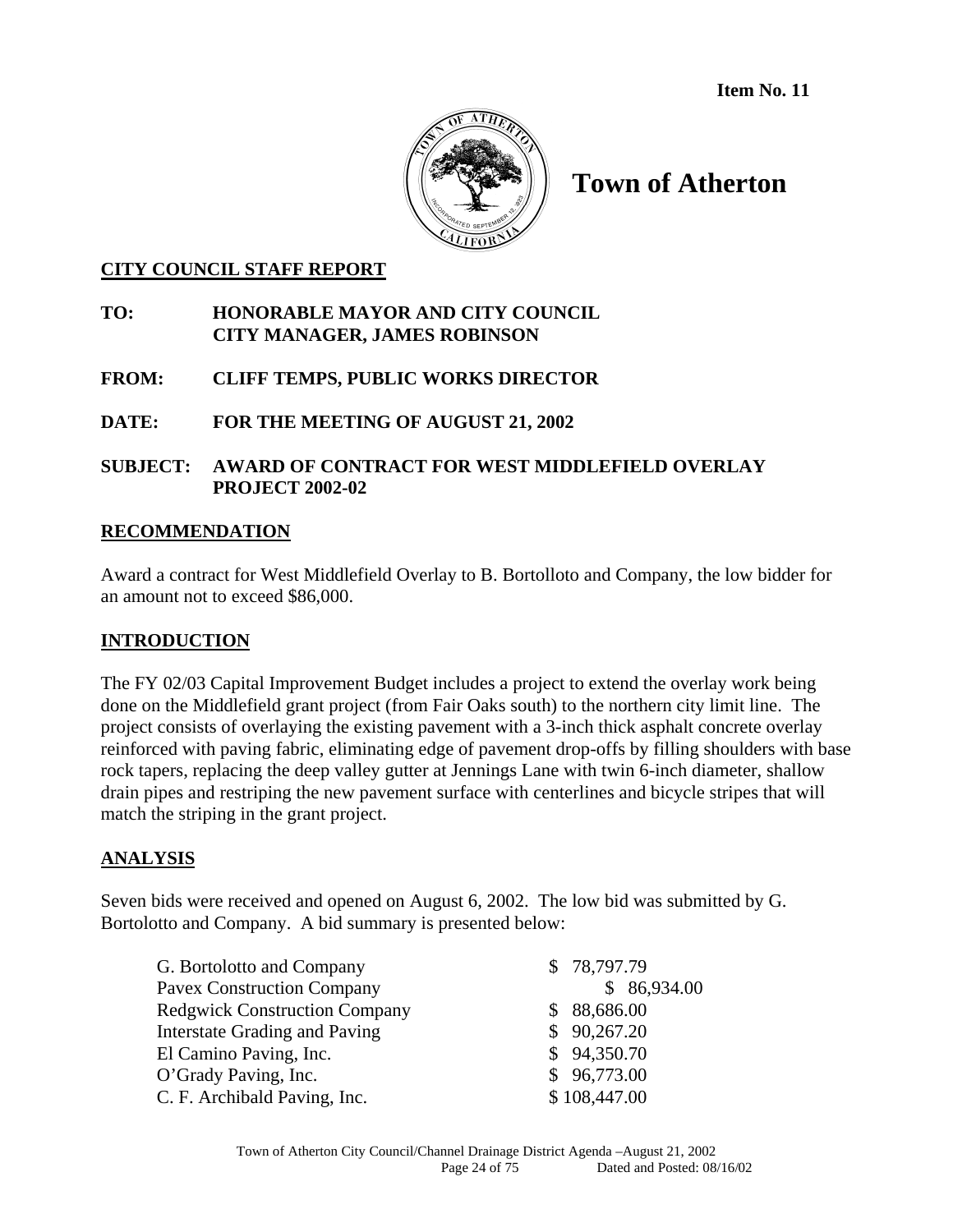Staff is asking for approval for spending up to \$86,000, which represents an approximate 10% contingency for asphalt overrun. This type of overrun is more likely on an overlay where a concerted effort is made to maintain the full useful road width by maintaining full overlay thickness at pavement edges and making short tapers beyond the edges. In this case, the "drop off" effect that occurs when full overlay thickness is maintained at pavement edges will be dealt with by filling the shoulders with base rock. Maintaining at least the full existing pavement width is important on this section of Middlefield because, in many sections, there is barely enough room for 12' travel and 4' bike lanes.

## **FISCAL IMPACT**

The budget for this project is \$55,000, which would be enough to cover the overlay, shoulder and restriping work. The added cost reflected in the bid is due to extensive work we found was required to deal with the drainage and "bottoming out" problem at the Jennings Lane intersection. The existing deep valley gutter, which ponds water, is being removed and replaced by two 6-inch shallow culverts, and the dip is being filled. When finished, Jennings will have a smooth flat connection to Middlefield. The increased cost of doing this work can be more than covered by the significant savings realized in the current 2001 Street Reconstruction project. Both are funded by Parcel tax.

## **CONCLUSION:**

The contract for West Middlefield Overlay should be awarded.

Respectfully submitted: Reviewed/Approved:

Cliff Temps James Robinson Public Works Director City Manager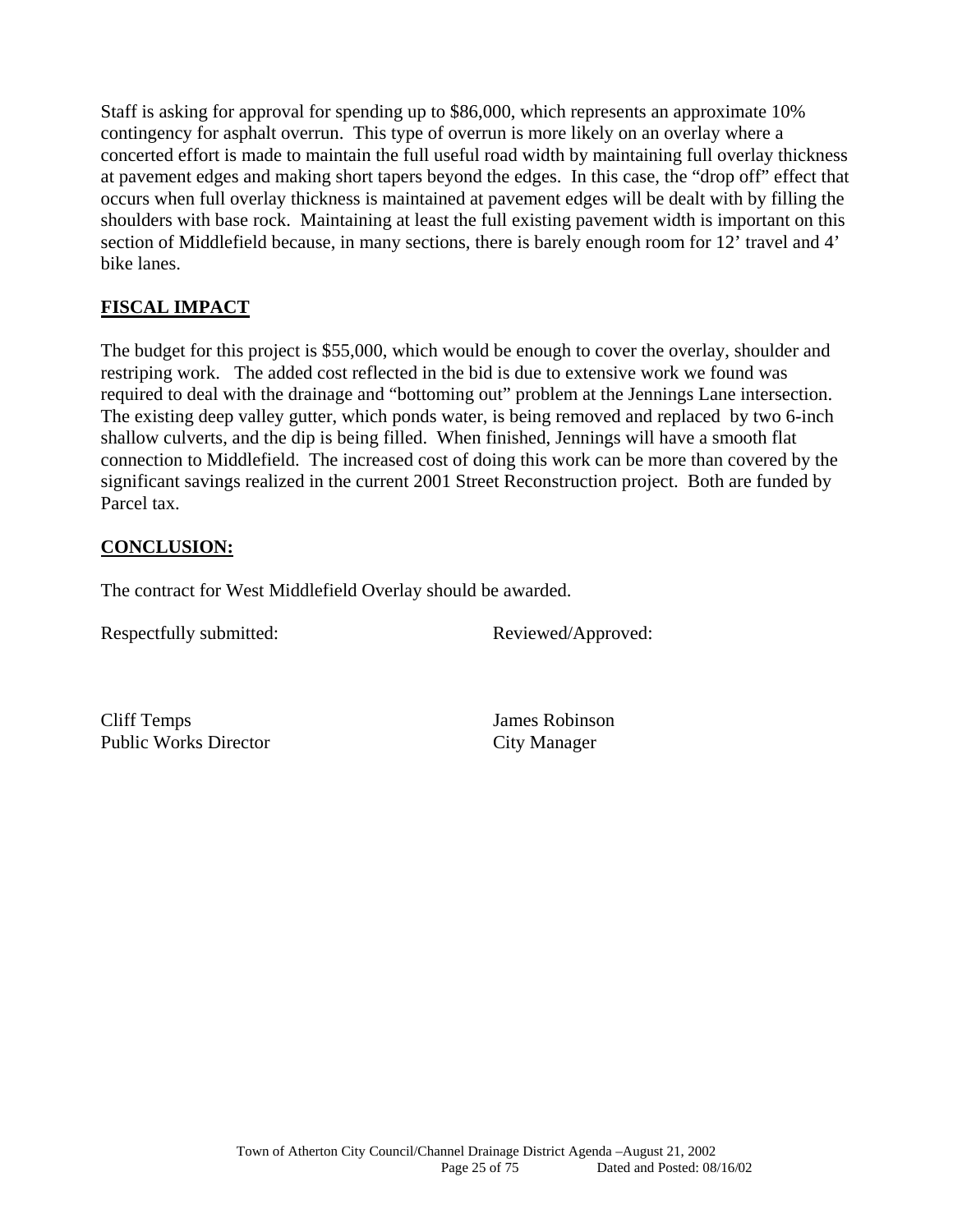**Item No. 12** 



# **Town of Atherton**

# **CITY COUNCIL STAFF REPORT**

## **TO: HONORABLE MAYOR AND CITY COUNCIL CITY MANAGER, JAMES ROBINSON**

## **FROM: CLIFF TEMPS, PUBLIC WORKS DIRECTOR**

**DATE: FOR THE MEETING OF AUGUST 21, 2002** 

## **SUBJECT: AWARD OF LANDSCAPE MAINTENANCE CONTRACT**

#### **RECOMMENDATION**

Award a two-year contract for landscape maintenance of El Camino Real median islands, Town Hall complex grounds, and miscellaneous area landscaping to Commercial Environmental Landscape.

## **INTRODUCTION**

For the past four-and-a-half years the Town has contracted with Coast Landscape for maintenance of landscaping in the El Camino Real islands, other minor street landscape areas and the grounds around Town Hall, the Council Chambers and Library. The cost was not adjusted during the contract period and had a base rate of \$32,847 per year, plus \$3,000 to \$4,000 a year for extras. The extras consist mostly of vehicle damage repairs and irrigation part replacement. The Coast contract expired at the end of last year. Since then we have continued to employ Coast on a monthto-month basis.

#### **ANALYSIS**

In order to get back under a regular contract, we recently readvertized the work for a two-year contract with built-in options for two one-year renewals. The results are shown below:

| Firm                                      | 1-Year Base Price | <b>Estimated Ann. Hours</b> |
|-------------------------------------------|-------------------|-----------------------------|
| <b>Commercial Environmental Landscape</b> | \$ 30,686.22      | 2398                        |
| Coast Landscape Maintenance, Inc.         | \$38,486.00       | 1758                        |
| Bay Area Landscaping                      | \$46,980.00       | 1222                        |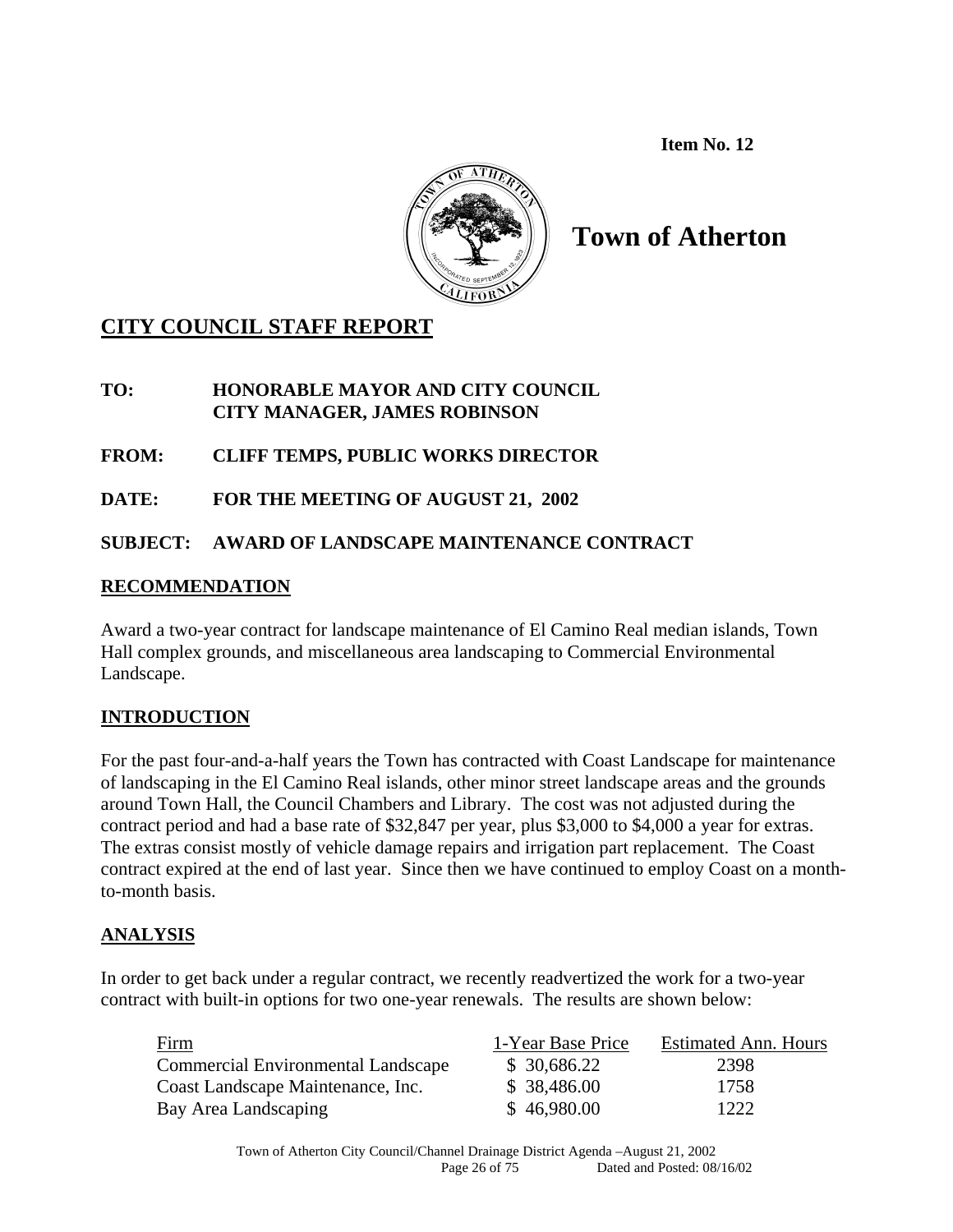| Segale & Cerini | \$146,672.00 | 3277 |
|-----------------|--------------|------|
|-----------------|--------------|------|

Each firm was required to submit a statement of qualifications indicating the experience and training of their supervisors and advisors, the equipment they own that will be available for use on our work, and references relating to work that is similar in size and nature to ours. Commercial Environmental Landscape's supporting materials were thoroughly checked and found to be suitable.

#### **FINANCIAL IMPACT**

The FY 02/03 budget has \$38,000 for this contract work, which includes the base contract plus likely extras. Based on Commercial Environmental Landscape's bid, and the contract going into effect in the second half of September, the Town may save \$3,000 to \$4,000 this year.

#### **CONCLUSION**

The new contract for landscape maintenance should be awarded to Commercial Environmental Landscape.

Respectfully submitted Reviewed/Approved

Cliff Temps James Robinson Public Works Director City Manager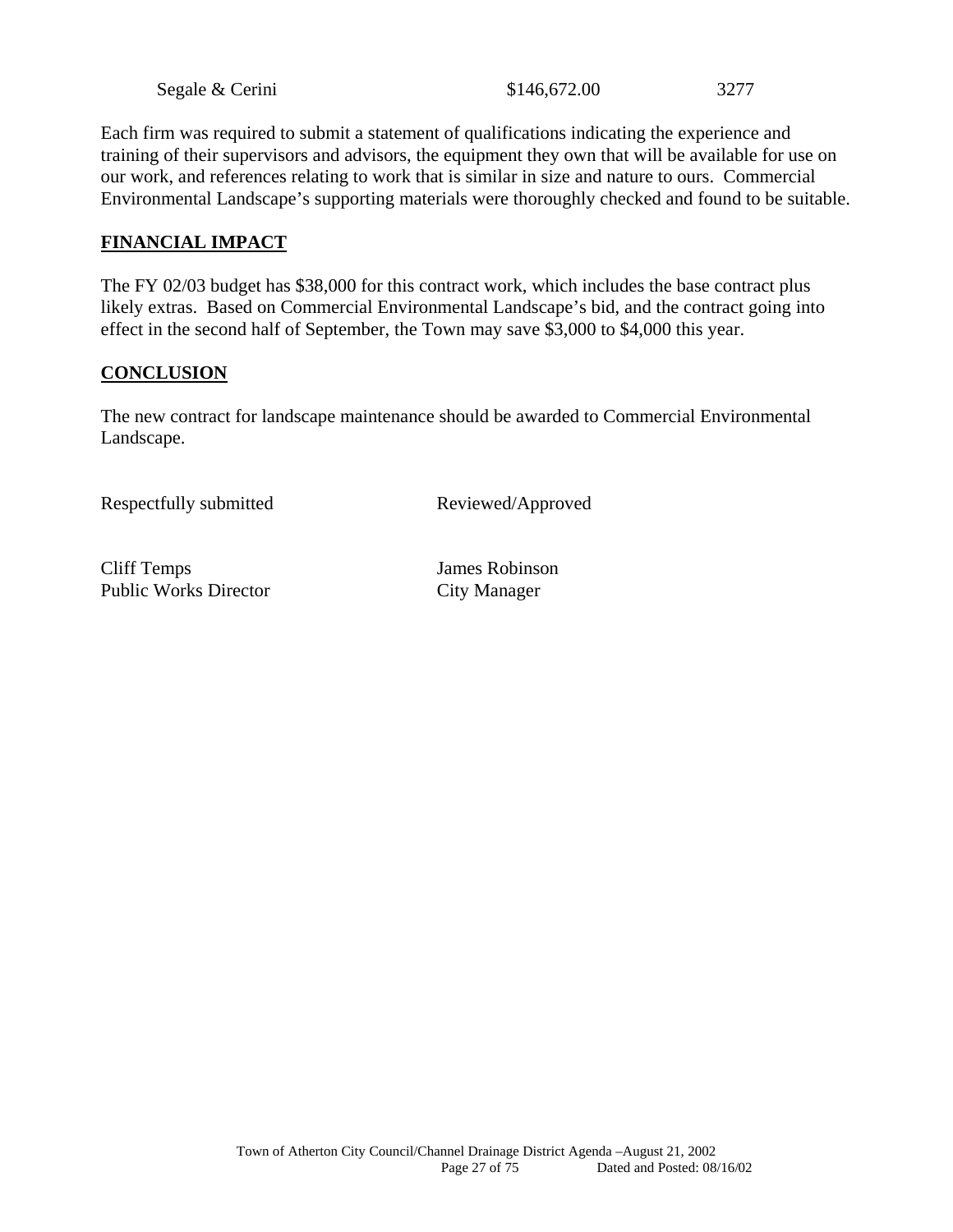**Item No. 13** 



# **Town of Atherton**

## **CITY COUNCIL STAFF REPORT**

#### **TO: HONORABLE MAYOR AND CITY COUNCIL CITY MANAGER, JAMES ROBINSON**

## **FROM: CLIFF TEMPS, PUBLIC WORKS DIRECTOR**

- **DATE: FOR THE MEETING OF AUGUST 21,2002**
- **SUBJECT: ADOPTION OF A RESOLUTION OF THE CITY COUNCIL OF THE TOWN OF ATHERTON STATING ITS INTENT TO CONSIDER THE VACATION OF A PORTION OF THE FAXON ROAD RIGHT-OF-WAY ADJACENT TO NUMBER 96 FAXON ROAD, WITH RESERVATION OF A PUBLIC UTILITY EASEMENT, SAID PORTION AND EASEMENT RESERVATION BEING MORE PARTICULARLY DESCRIBED IN EXHIBITS "A" AND "B" ATTACHED HERETO AND MADE A PART HEREOF, AND SETTING A PUBLIC HEARING FOR OCTOBER 16, 2002**

#### **RECOMMENDATION**

Adopt a resolution stating intent to consider the vacation of a portion of Faxon Road adjacent to 96 Faxon Road.

#### **INTRODUCTION**

The owners of the property at 96 Faxon Road have requested that a portion of road right-of-way be vacated so they can include it in their yard area.

#### **ANALYSIS**

When Atherton Woods was first subdivided, Faxon Road dead-ended near the southerly corner of 96 Faxon Road, where the road right-of-way was widened to provide room for a turn-around. Faxon Forest subdivision later extended the road and provided a turn-around at the ultimate end of the street. The area proposed to be vacated is a portion of the now unneeded turnaround at number 96. It is shown on the attached Exhibit "B." The property owner is not requesting, and staff is not recommending, vacation of the entire turn-around widening because the driveway serving 98 Faxon cuts across part of the area to avoid going through an unpaved island with substantial trees in what would be a straight-line extension of 98's driveway.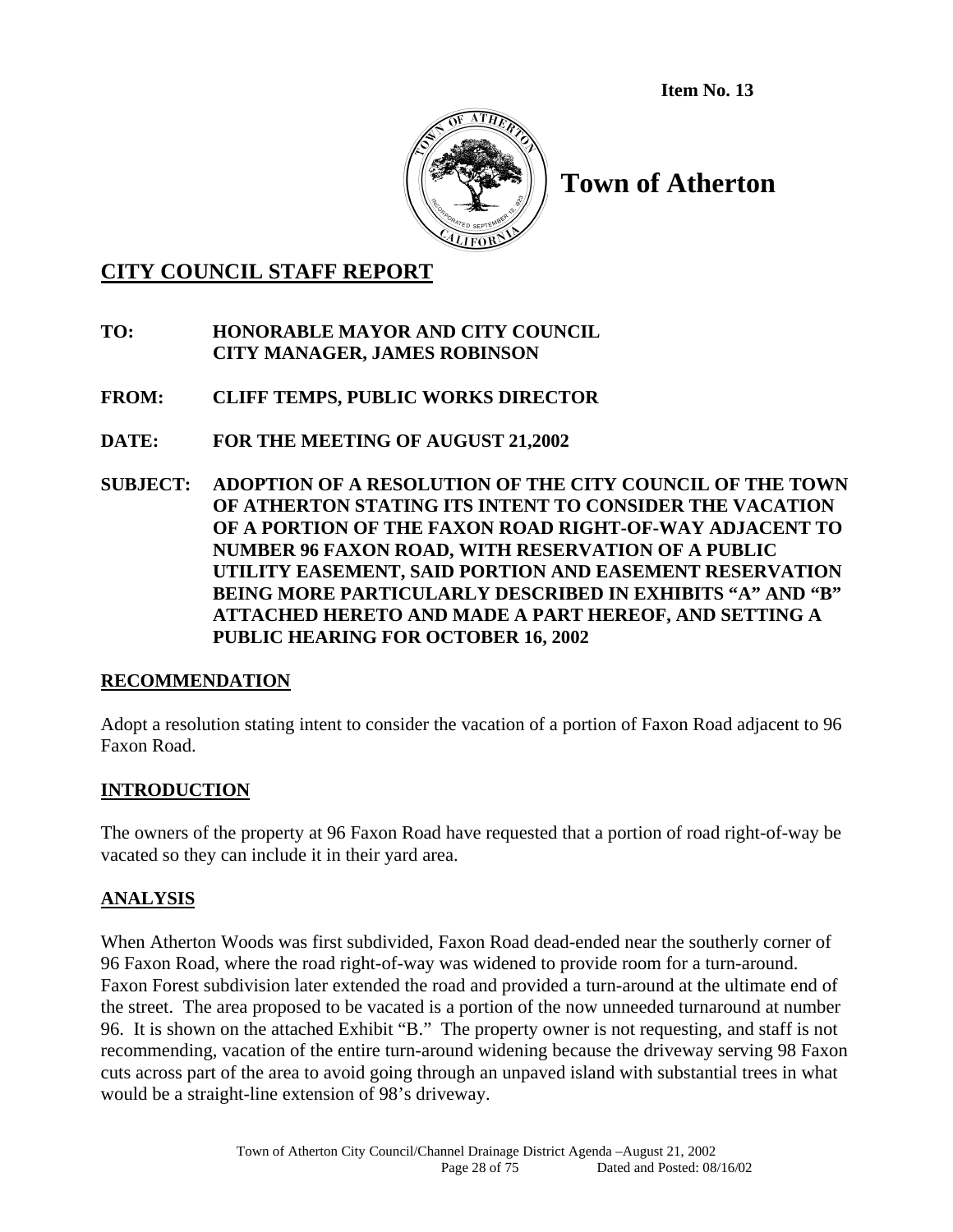The Planning Commission considered this vacation in August of last year and found it to conform to the General Plan. Utilities have also looked at it, and requested that a Public Utilities Easement covering the entire area to be vacated, be reserved. This matter will be brought back to the Council for a public hearing and adoption of a resolution vacating the easement. The Resolution of Intent sets the date of the hearing for October 16, 2002.

### **FISCAL IMPACT**

Vacating the easement has no fiscal impact on the Town.

## **CONCLUSION:**

Adoption of the resolution setting a public hearing on the proposed vacation is appropriate.

Respectfully submitted: Reviewed/Approved:

Cliff Temps James Robinson Public Works Director City Manager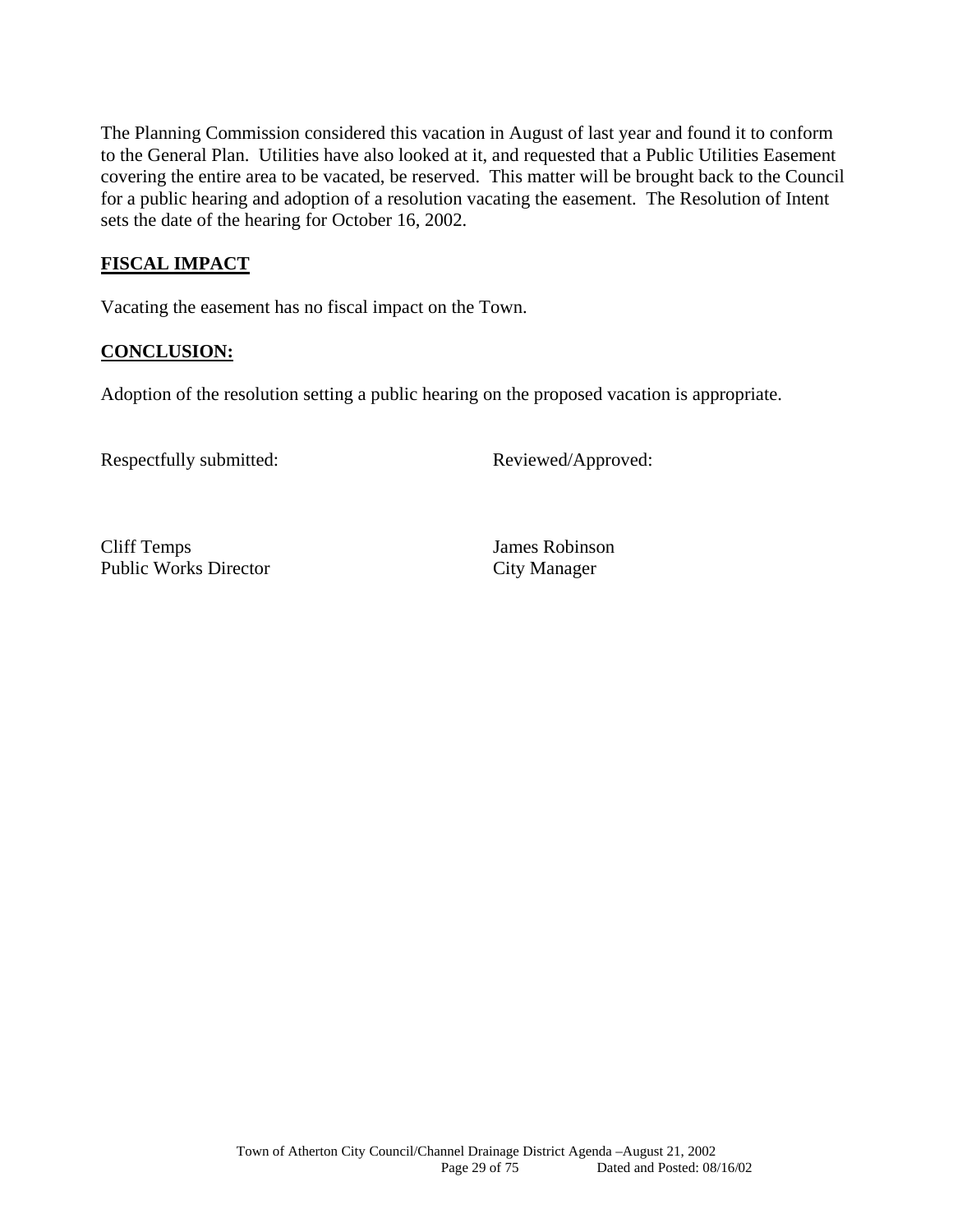#### **RESOLUTION NO. 02-**\_\_\_\_

### **A RESOLUTION OF THE CITY COUNCIL OF THE TOWN OF ATHERTON STATING ITS INTENT TO CONSIDER THE VACATION OF A PORTION OF THE FAXON ROAD RIGHT-OF-WAY ADJACENT TO NUMBER 96 FAXON ROAD, WITH RESERVATION OF A PUBLIC UTILITY EASEMENT, SAID PORTION AND EASEMENT RESERVATION BEING MORE PARTICULARLY DESCRIBED IN EXHIBITS "A" AND "B" ATTACHED HERETO AND MADE A PART HEREOF, AND SETTING A PUBLIC HEARING FOR OCTOBER 16, 2002**

**WHEREAS**, the Town of Atherton has received a request from the owners of the property at 96 Faxon Road, otherwise known as Lot 1 of Atherton Woods Unit 1, recorded in the office of the San Mateo County Recorder on December 30, 1954 in Volume 40 of Maps at Page 50, to vacate a portion of the Faxon Road right-of-way, preserving a public utilities easement, pursuant to Part 3, Chapter1, Section 8300 et.seq. of the California Streets and Highways Code; and

**WHEREAS**, the description and location of the portion of Faxon Road proposed to be vacated is described and shown in Exhibits "A" and "B" attached hereto; and

**WHEREAS**, said California Streets and Highways Code requires public hearing to hear evidence to determine if the portion of street right-of-way proposed for vacation is unnecessary for present or prospective public use,

**NOW, THEREFORE, BE IT RESOLVED** by the City Council of the Town of Atherton that: The City Council intends to consider the vacation of a portion of Faxon Road right-of-way and will conduct a public hearing on this matter at its regular meeting, commencing at 7:00 p.m. on Wednesday, October 16, 2002, to be held at the City Council Chambers located at 94 Ashfield Road in Atherton California.

\* \* \* \* \* \* \* \* \* \* \* \* \* \*

*I hereby certify that the foregoing Resolution was duly and regularly passed and adopted by the City Council of the Town of Atherton at a regular meeting thereof held on the \_\_\_ day of August, 2002, by the following vote:* 

| AYES:    | COUNCILMEMBERS: |
|----------|-----------------|
| NOES:    | COUNCILMEMBERS: |
| ABSENT:  | COUNCILMEMBERS: |
| ABSTAIN: | COUNCILMEMBERS: |

ATTEST: \_\_\_\_\_\_\_\_\_\_\_\_\_\_\_\_\_\_\_\_\_\_\_\_\_\_\_\_

 Alan B. Carlson, Mayor \_\_\_\_\_\_\_\_\_\_\_\_\_\_\_\_\_\_\_\_\_\_\_ Town of Atherton

Sharon Barker, City Clerk

APPROVED AS TO FORM \_\_\_\_\_\_\_\_\_\_\_\_\_\_\_\_\_\_\_\_\_\_\_

Marc Hynes, City Attorney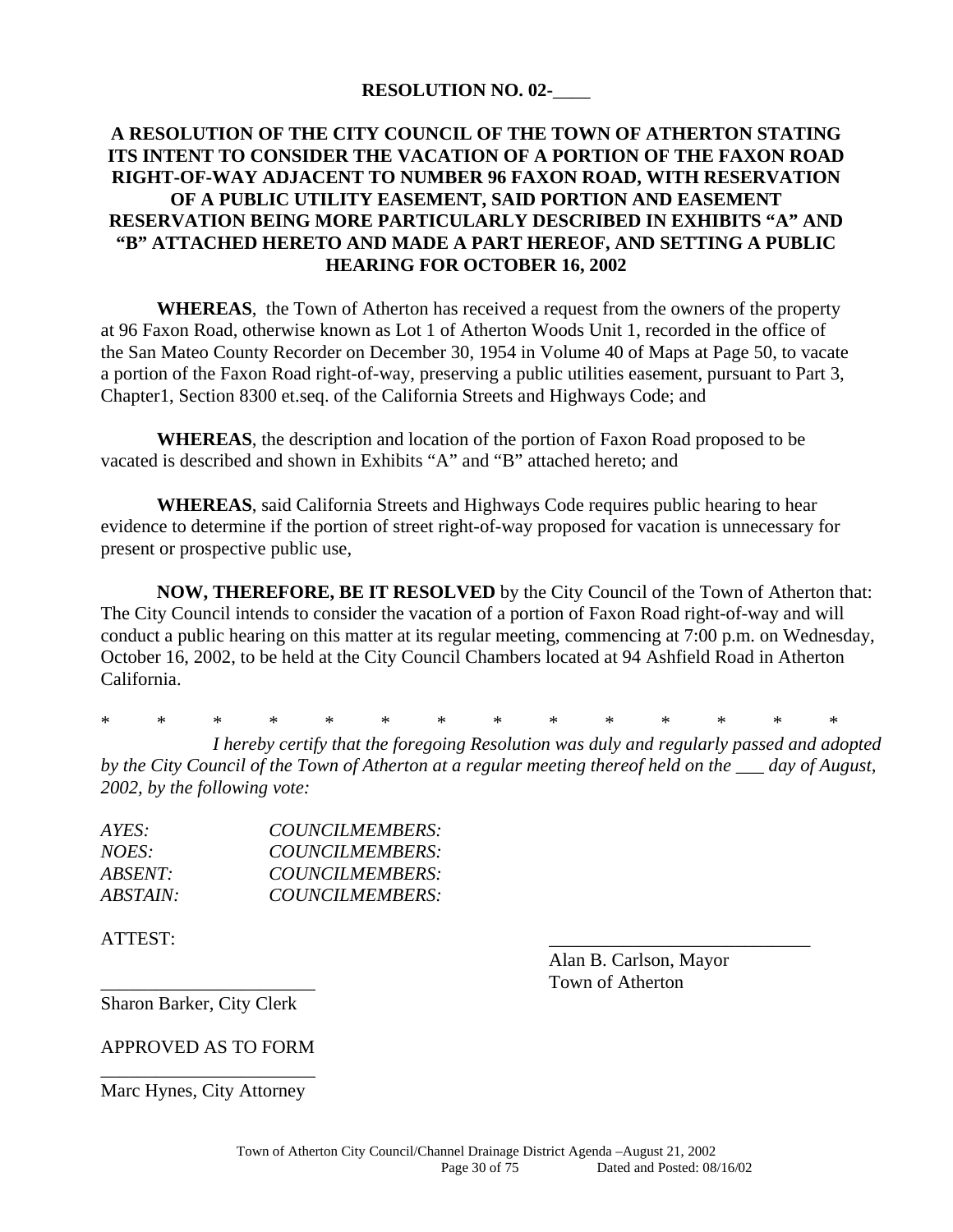#### EXHIBIT "A" DESCRIPTION OF PORTION OF FAXON ROAD RIGHT-OF-WAY TO BE VACATED

COMMENCING at the most southerly corner of lot 1, Atherton Woods Unit 1 Subdivision, recorded in the office of the San Mateo County Recorder on December 30, 1954, in volume 40 of maps at page 50, thence along a westerly line of the right-of-way of Faxon Road, shown on said map, at a bearing of north 15 º 19' 55" east a distance of 7 feet to the POINT OF BEGINNING, thence continuing along said westerly line of Faxon Road north 15<sup>°</sup> 19' 55" east 33.00 feet, thence north 71<sup>°</sup> 28' east 48.19 feet, thence, leaving said right-of way line, south 15º 05' 09" west 15.00 feet, thence south 57º 06' 43" west to the point of beginning. Containing 962.07 square feet.

RESERVING therefrom a Public Utility Easement over the entire area of the parcel described above.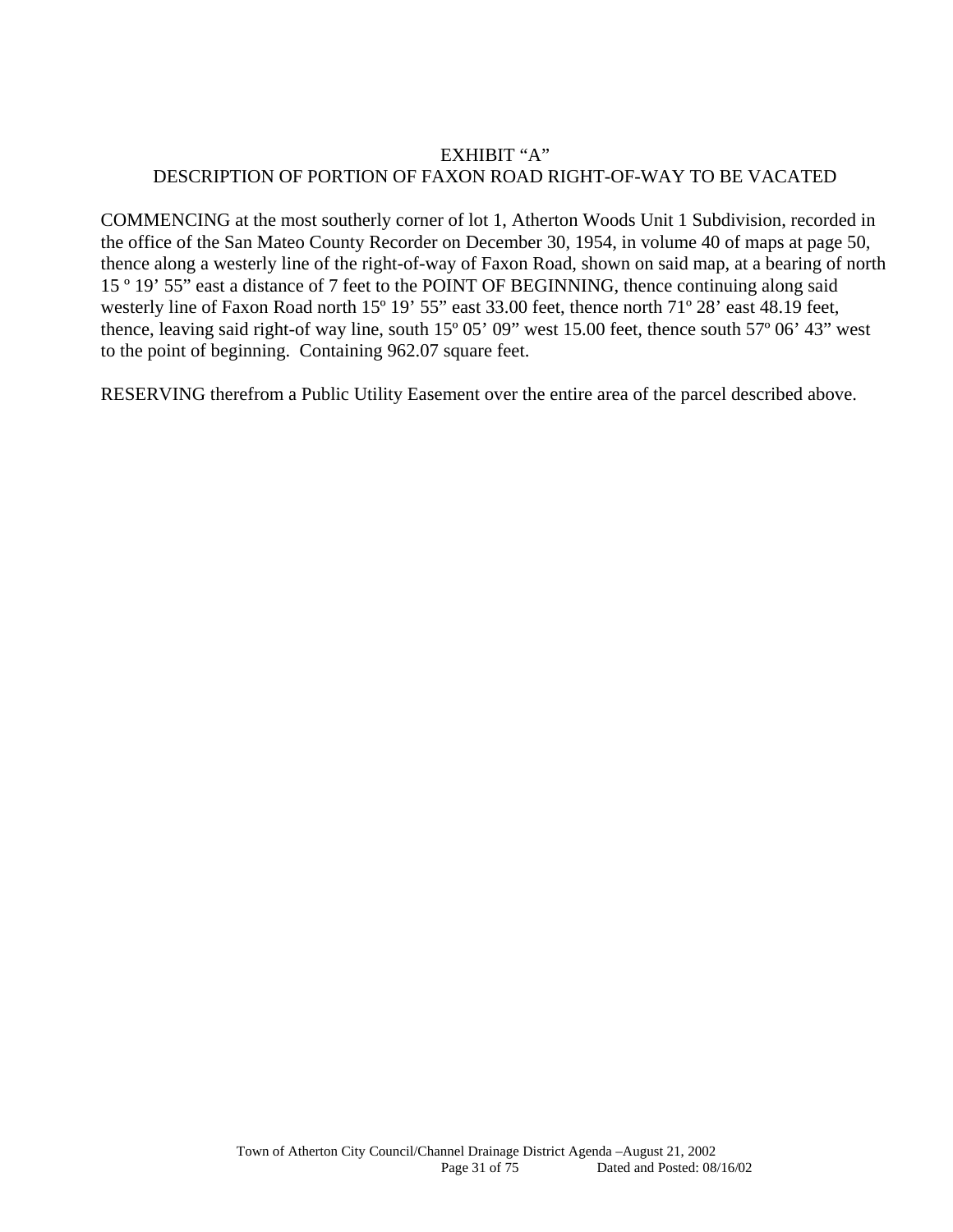**Item No. 14** 



# **Town of Atherton**

# **CITY COUNCIL STAFF REPORT**

**TO: HONORABLE MAYOR AND CITY COUNCIL CITY MANAGER, JAMES ROBINSON** 

- **FROM: CLIFF TEMPS, PUBLIC WORKS DIRECTOR**
- **DATE: FOR THE MEETING OF AUGUST 21. 2002**

## **SUBJECT: HOLBROOK PALMER PARK WATER TOWER REPAIR PROJECT**

- **1. FINDING THAT NO BIDS WERE RECEIVED**
- **2. AUTHORIZATION TO ENTER INTO NEGOTIATED CONTRACT FOR WORK**

## **RECOMMENDATIONS**

- 1. Pass a motion declaring the Council's finding that no bids were received in response to the advertisement for bids for the Holbrook Palmer Park Water Tower Repair Project.
- 2. Pass a motion to authorize the Mayor to enter into a negotiated contract with Nexgen Builders, Inc. for repair and painting of the Holbrook Palmer Park Water Tower for \$102,309.79 upon receipt of \$84,716.93 from the Holbrook Palmer Park Foundation and the Atherton Dames.

## **INTRODUCTION**

Plans and specifications were prepared for repairing and painting the water tower in Holbrook Palmer Park, and the job was advertised in accordance with the Public Contracts Code. No bids were received by the due date. The State Code provides that when no bids for work are received, the public agency may proceed to have the work performed without further complying with the code. After the bid date passed, staff and a representative of the Holbrook Palmer Park Foundation worked with two contractors in attempts to obtain bids for the work. Only one contractor, Nexgen Builders, Inc. submitted a price.

The work consists of preparing interior and exterior surfaces for painting and repainting the entire structure (items 1 and 2 in the attached Nexgen proposal), and straightening a sag and repairing the stair and landing structure on the south wall of the building, installing a hatch to permit access to the roof from inside the building and replacing the catwalk around the upper level of the building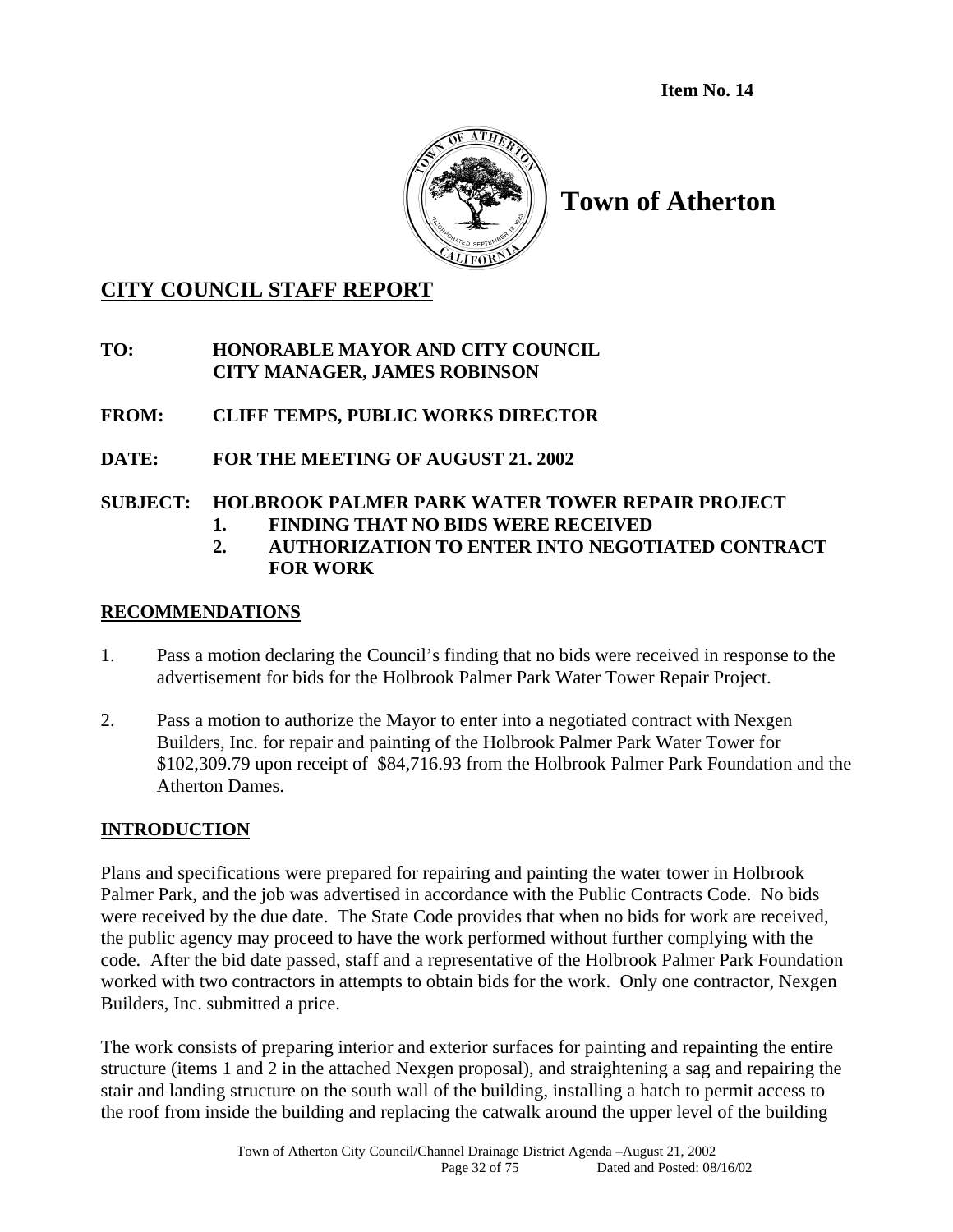(proposal items 3 through 6). The painting was included in the Town's FY 2002/03 Capital Improvement Budget. The rest of the work constitutes the project the Holbrook Palmer Park Foundation originally proposed to sponsor and pay for itself.

## **ANALYSIS**

The first proposal we received from Nexgen was for \$114,528.00. After staff and a Foundation representative met with them and clarified a number of details regarding the catwalk replacement, Nexgen refined their proposal and came back with a price of \$102,309.79. This is the proposal that is attached and the one staff recommends be accepted. Nexgen's price is based on furnishing routine insurance, performance and payment bonds and paying prevailing wages.

## **FISCAL IMPACT**

The \$102,309.79 cost is proposed to be paid with \$17,592.86 from the Town's Capital Improvement Fund (\$30,000 is in the budget) and the remaining \$84,716.96 with donations from the Holbrook Palmer Park Foundation and the Dames. The savings for the Town's part of the work is due mainly to the economy of combining the painting work with the structural work, rather than doing it as a separate project.

#### **CONCLUSION:**

The negotiated price from Nexgen provides good value to the Town, and the Mayor should be authorized sign the contract upon receipt of the balance of funds necessary to pay for the entire work.

Respectfully submitted: Reviewed/Approved:

Cliff Temps James Robinson Public Works Director City Manager

#### ATTACHMENT:

Nexgen letter proposal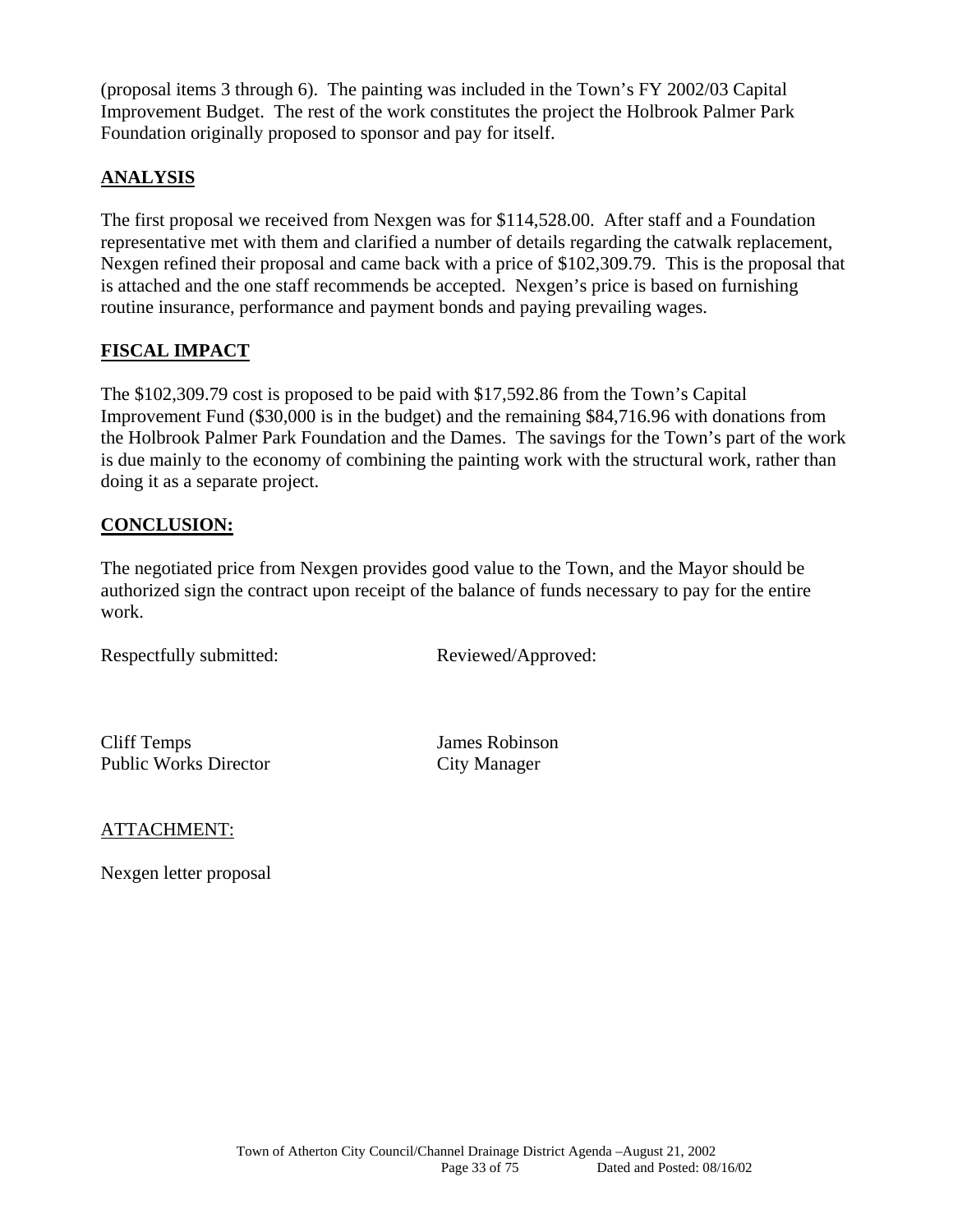**Item No. 15** 



# **Town of Atherton**

# **CITY COUNCIL STAFF REPORT**

- **TO: HONORABLE MAYOR AND CITY COUNCIL CITY MANAGER, JAMES ROBINSON**
- **FROM: CLIFF TEMPS, PUBLIC WORKS DIRECTOR**
- **DATE: FOR THE MEETING OF AUGUST 21, 2002**
- **SUBJECT: ACCEPTANCE OF PROPOSAL TO PROVIDE ENGINEERING SERVICES FOR ELENA AVENUE AND BARRY LANE - ATHERTON CHANNEL BOX CULVERT REPLACEMENTS**

## **RECOMMENDATION**

Accept the proposal and authorize the Mayor to sign a contract with Wilsey Ham to provide engineering services for Elena Avenue and Barry Lane - Atherton Channel box culvert replacements.

## **INTRODUCTION**

The adopted Capital Improvement Program includes funds for designing and constructing enlarged replacements for existing box culverts at the Elena Avenue and Barry Lane street crossings of the Atherton Channel. The need for these replacements was made clear by waters overflowing both street crossings during the last El Nino winter and was confirmed to be very high priority in the Nolte study.

## **ANALYSIS**

After the El Nino event, the Town commissioned Wilsey Ham to undertake a study to determine the improvements needed to solve culvert capacity problems at these two locations. That study, which cost approximately \$20,000, included topographic surveying, hydraulic design and road grade change studies which basically constituted preliminary engineering design. To avoid duplication of much of that work by another designer, staff recommends that Wilsey Ham be engaged to provide the remaining engineering services needed to rebuild these two box culverts. Their proposal is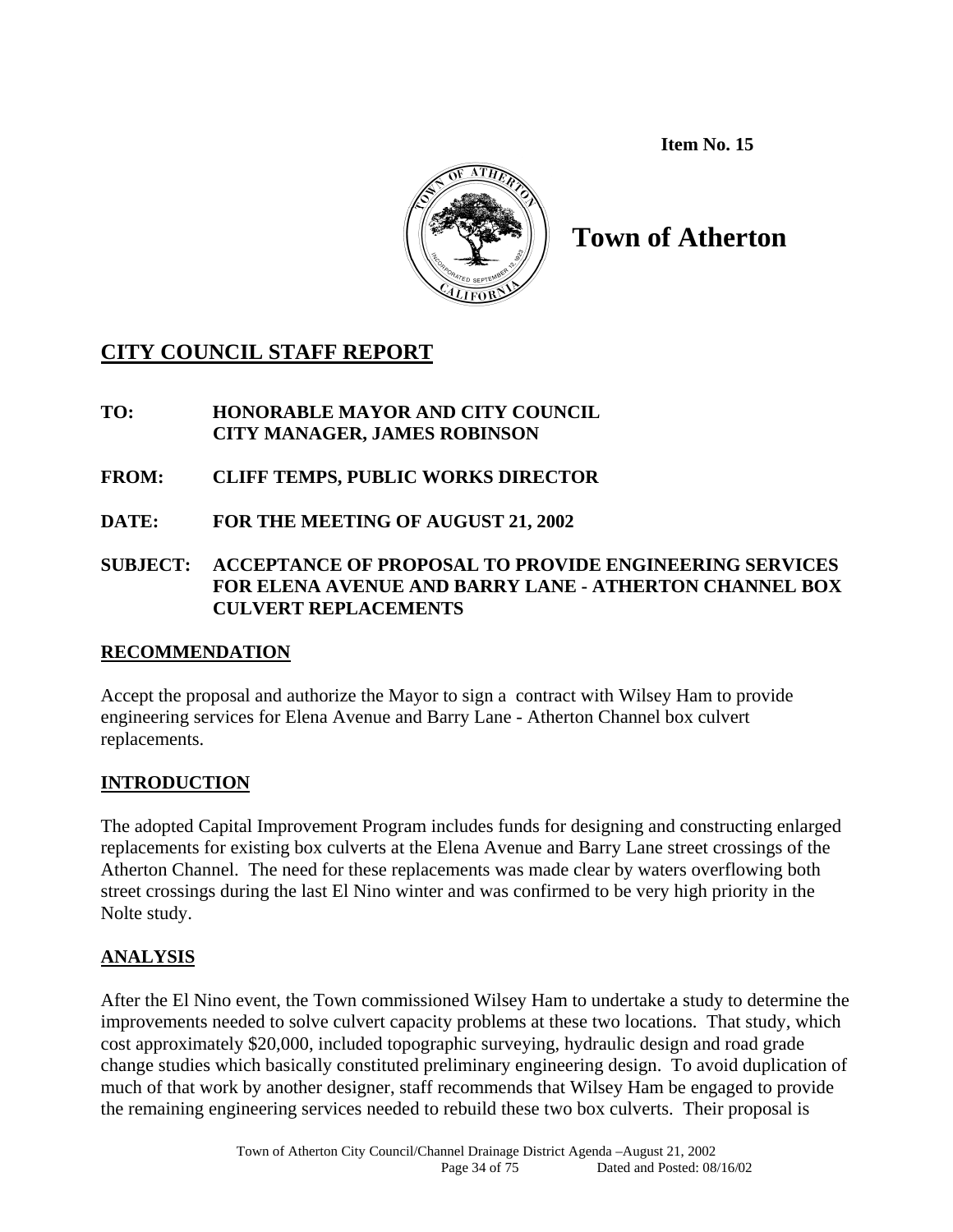based on charging for work actually performed, with a cap on the total to be paid for design services. The hourly rates are standard. If less time is required than estimated, the cost will be less. The cost for design can not be more than called for in the proposal unless the Town authorizes additional work.

Even though the budget calls for building the Elena culvert in 2003 and the Barry culvert in 2004, Wilsey Ham's proposal includes developing the designs for both locations simultaneously. This is to take advantage of the fact that the two culverts will be the same size and have the identical structural details, and to make it possible to include both in the same applications for permits from Fish and Game and the Regional Water Quality Control Board. Final plans for the two will differ in the work needed to conform adjacent street and street frontage landscape improvements to the new culverts. This phase of the Barry Lane project will not proceed until the timing is closer to construction.

#### **FINANCIAL IMPACT**

The CIP contains \$40,000 in FY 02/03 and another \$40,000 in FY 03/04, both from parcel tax, for designing the two culverts. Per the proposal, the costs of engineering services will be \$46,950 in FY 02/03, \$23,300 in FY 03/04 and \$9,650 in FY 04/05, for a total of \$79,900.

#### **CONCLUSION**

The proposal of Wilsey Ham to provide engineering services for Elena Avenue and Barry Lane - Atherton Channel box culvert replacements should be accepted, and work started as soon as possible.

Respectfully submitted Reviewed/Approved

Cliff Temps James Robinson Public Works Director City Manager

## **ATTACHMENTS**

Proposal to provide engineering services for Elena Avenue and Barry Lane –Atherton Channel box culvert replacements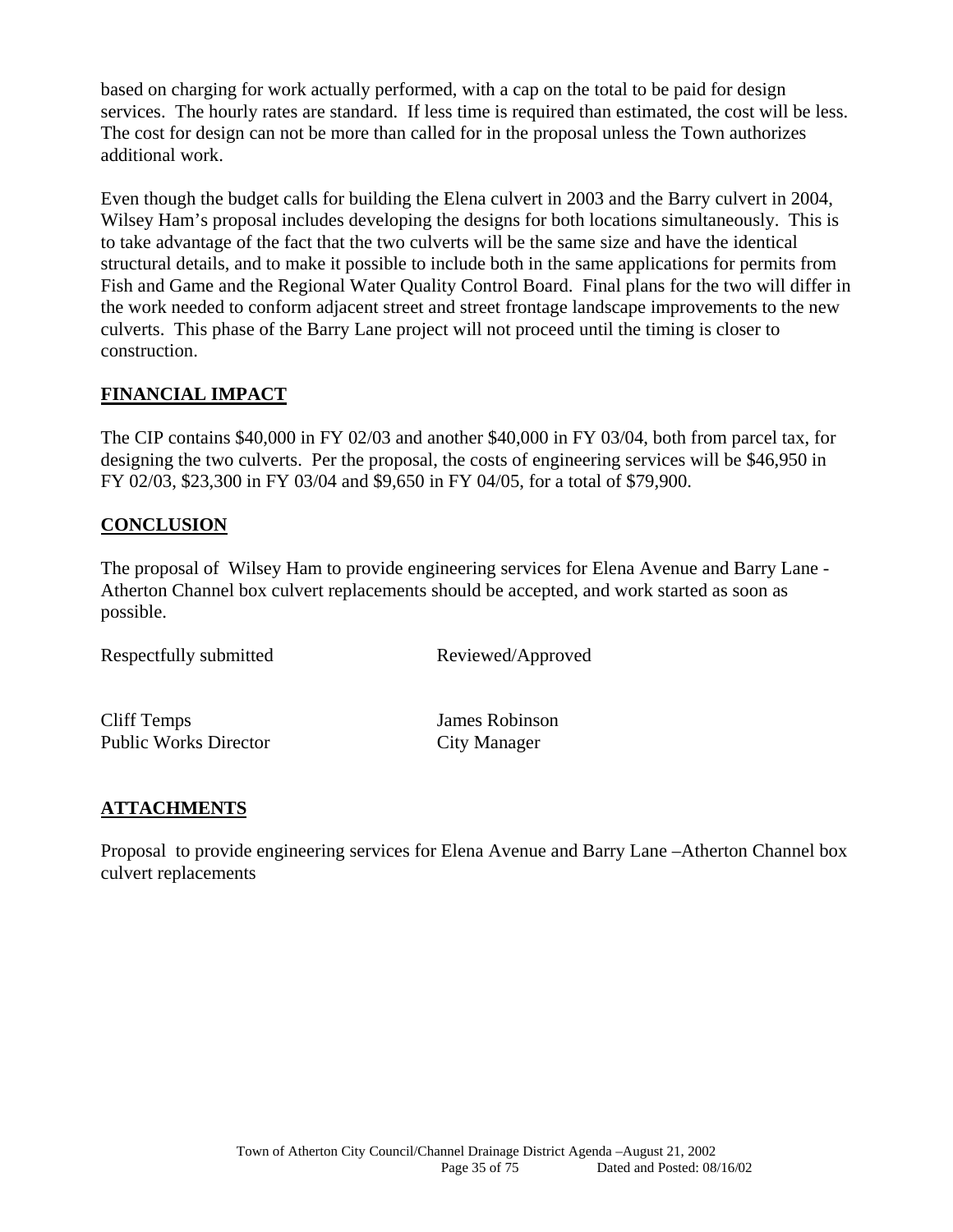**Item No. 16** 



# **Town of Atherton**

# **CITY COUNCIL STAFF REPORT**

## **TO: HONORABLE MAYOR AND CITY COUNCIL CITY MANAGER, JAMES ROBINSON**

- **FROM: CLIFF TEMPS, PUBLIC WORKS DIRECTOR**
- **DATE: FOR THE MEETING OF AUGUST 21, 2002**

## **SUBJECT: ACCEPTANCE OF PROPOSAL TO PROVIDE SURVEYING AND MAPPING SERVICES FOR 2003 STREET OVERLAY AND RECONSTRUCTION PROJECTS**

## **RECOMMENDATION**

Accept the proposal of CSG Consultants, Inc to provide surveying and mapping services for 2003 Street Overlay and Reconstruction projects.

## **INTRODUCTION**

The Capital Improvement Program includes patching and overlaying on Stockbridge between Alameda and Selby next spring, and reconstructing Atherton Avenue between Linda Vista and Stern, the Atherton Avenue cul-de-sacs and James Avenue between Magnolia and Lilac next summer. It also allocates \$35,000 for surveying and mapping to provide a basis for plans for these projects. It is necessary to get the surveying and mapping done this fall, so plans can be developed in time to meet the planned construction schedule.

## **ANALYSIS**

The surveying and mapping work was divided into two segments. Four firms that we have used before, and which submitted the lowest prices when we solicited bids for the survey work for the 2002 street reconstruction projects, were invited to submit prices for each segment. The results are shown below: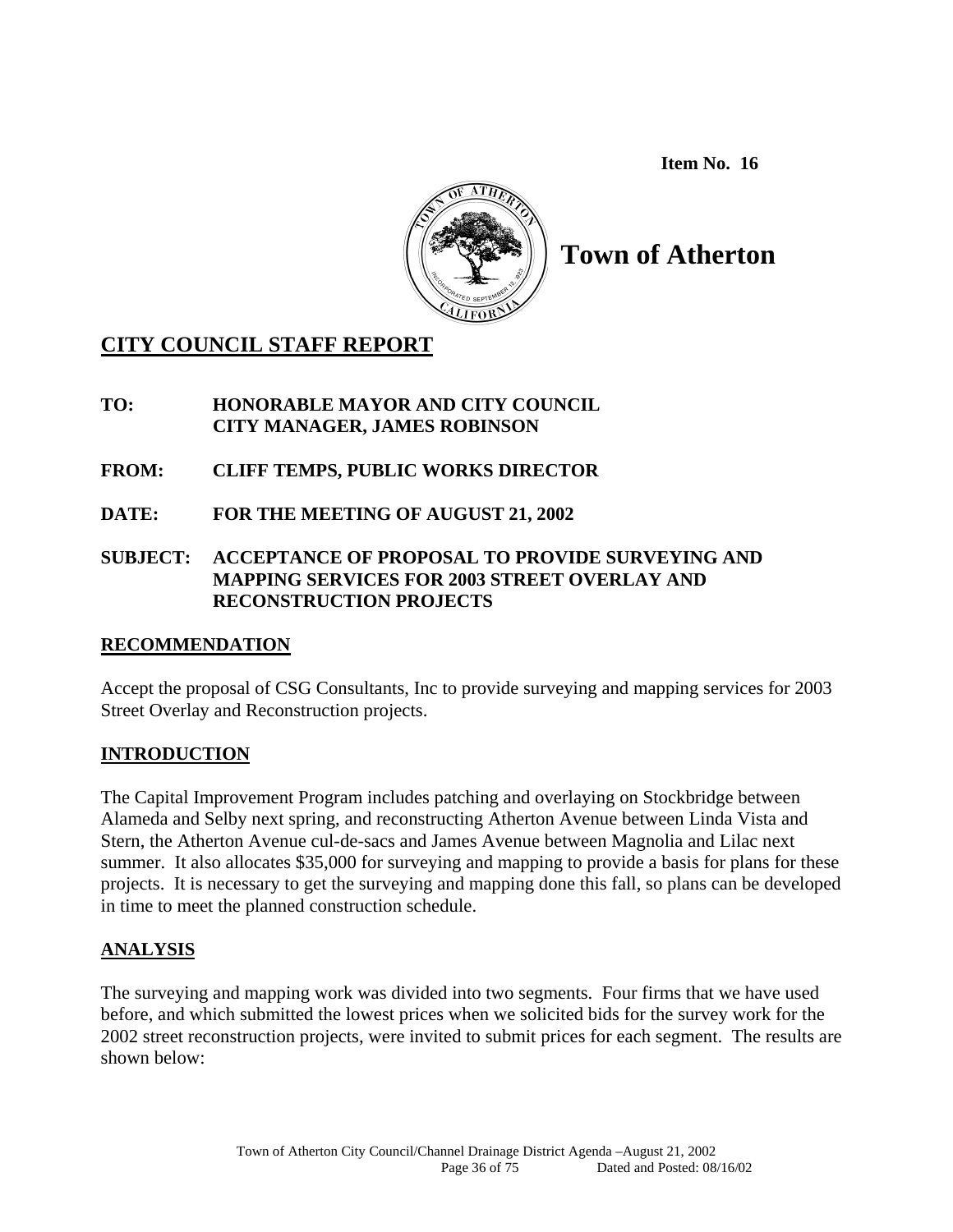| <u>Firm</u>           | Stockbridge | Atherton & James | Sum      |
|-----------------------|-------------|------------------|----------|
| <b>Renner Group</b>   | \$4,750     | \$4,250          | \$9,000  |
| CSG Consultants, Inc. | \$15,980    | \$16,650         | \$32,630 |
| MacLeod & Associates  | \$18,920    | \$20,200         | \$39,120 |
| Kier & Wright         | \$19,875    | \$20,875         | \$40,750 |

Staff questioned the lowest bid amount and call the firm that submitted it to try to find out if it contained an error. We were informed that the bid was prepared and submitted by a junior member of the firm during the absence of the firm's principal, and that the principal was going to be out for another week or two on vacation. Based on the close agreement of the bids submitted by the other three surveyors, and the disparity of the low bid, staff recommends hiring the second bidder.

#### **FINANCIAL IMPACT**

The CIP contains \$35,000 in FY 02/03 and the recommended bidder's price is within the budget.

#### **CONCLUSION**

The proposal of CSG Consultants, Inc. to provide surveying and mapping services for 2003 Street Overlay and Reconstruction projects should be accepted.

Respectfully submitted Reviewed/Approved

Cliff Temps James Robinson Public Works Director City Manager

## **ATTACHMENTS**

 Proposal to provide surveying and mapping services for 2003 Street Overlay and Reconstruction projects.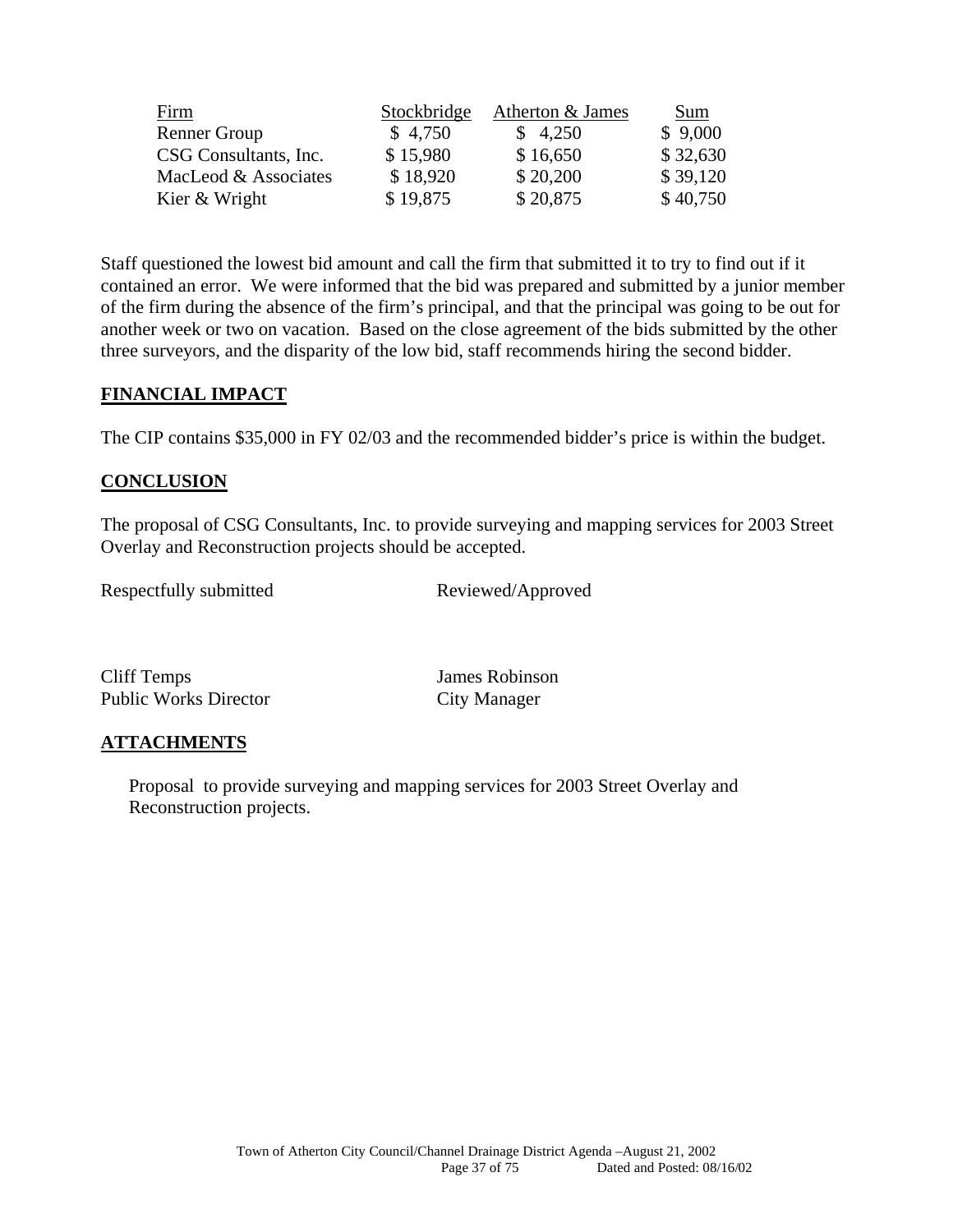**Item No. 17** 



**Town of Atherton** 

# **CITY COUNCIL STAFF REPORT**

## **TO: HONORABLE MAYOR AND CITY COUNCILMEMBERS**

**FROM: MARC G. HYNES, CITY ATTORNEY** 

## **DATE: CITY COUNCIL MEETING OF AUGUST 21, 2002**

**SUBJECT: AMENDMENT TO CHAPTER 5.20 OF THE ATHERTON MUNICIPAL CODE – REVISIONS OF SECTION 5.20.010 REGARDING PERMITS** 

# **RECOMMENDATION**

Adopt ordinance amending Chapter 5.20.

## **BACKGROUND.**

This ordinance was introduced for first reading at the City Council meeting on July 17, 2002. As recited at the time of the first reading, the word "property" now appears in the second line of Section 15.20.010. Upon adoption by a majority vote of the City Council, the ordinance will then be in full force and effect from and after 30 days following its passage and adoption.

## **FISCAL IMPACT.**

None.

Respectfully,

 *Marc G. Hynes*\_\_\_\_\_\_\_\_\_\_\_\_\_\_\_\_\_ MARC G. HYNES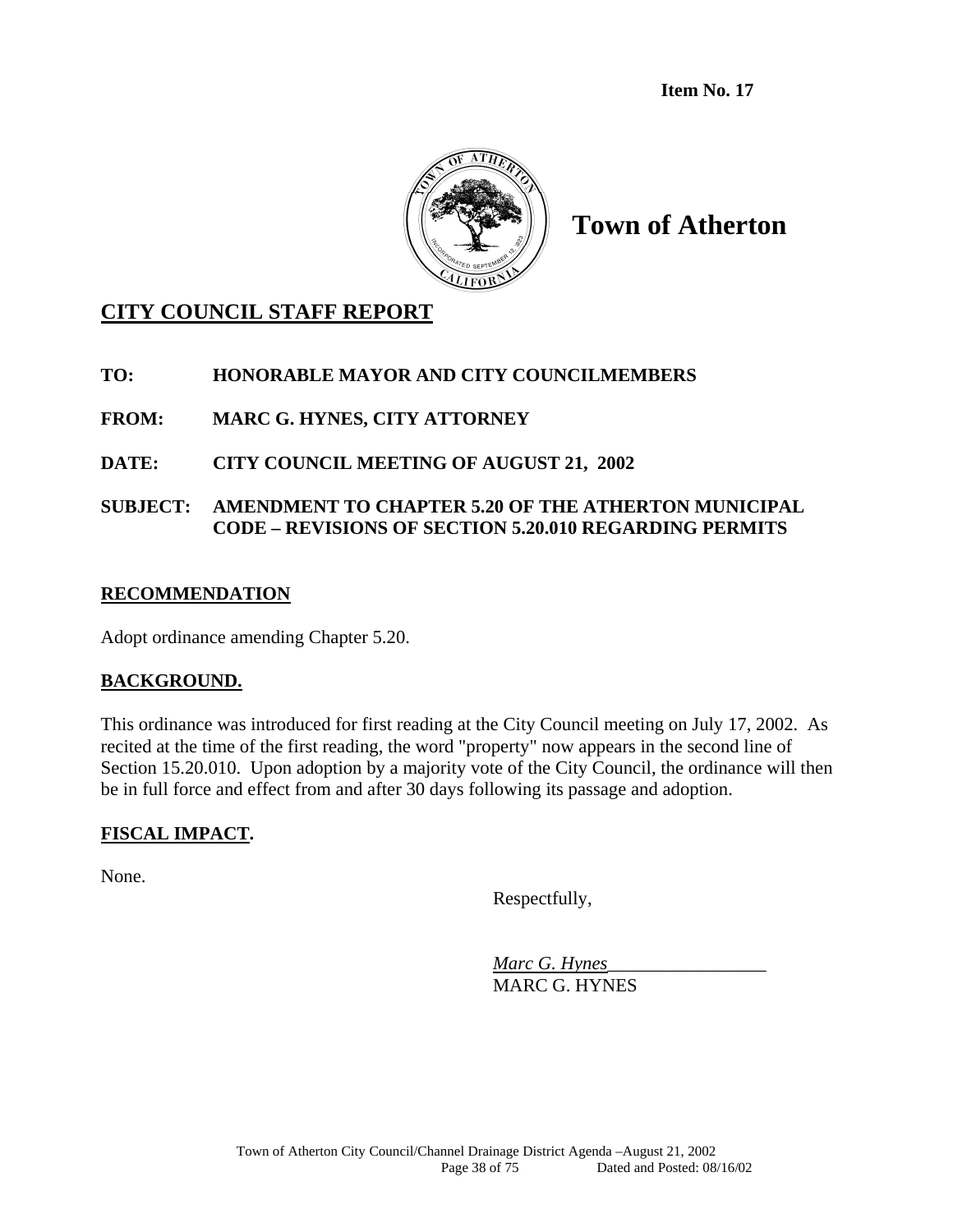#### **ORDINANCE NO. \_\_\_\_**

#### **AN ORDINANCE OF THE CITY COUNCIL OF THE TOWN OF ATHERTON AMENDING CHAPTER 5.20 OF THE ATHERTON MUNICIPAL CODE BY REVISING SECTION 5.20.010 PERTAINING TO PERMITS REQUIRED FOR SOLICITING**

**\_\_\_\_\_\_\_\_**\_\_\_\_\_\_\_\_\_\_\_\_\_\_\_\_\_\_\_\_\_\_\_\_\_\_\_\_\_\_\_\_\_\_\_\_\_\_\_\_\_\_\_\_\_\_\_\_\_\_\_\_\_\_\_\_\_\_\_\_\_\_\_\_\_\_\_\_

The City Council of the Town of Atherton, California, does ordain as follows:

#### **SECTION 1. Amendment of Code.**

Section 5.20.010 of the Atherton Municipal Code is hereby amended to read as follows:

#### **"Section 5.20.010 Permit -– Required.**

It is unlawful for any person or persons to enter in or upon any private residence, apartment, property or premises in the town for the purpose of soliciting or canvassing the owner or occupants thereof for orders for goods, wares, merchandise or services of any character or description, or for the purpose of offering to give or furnish any goods, wares, merchandise or services to any such owner or occupant in order to induce or invite any such order or orders, or for the purpose of soliciting subscriptions for books, newspapers, periodicals, magazines, or any other thing, or donations of money unless such person or persons shall have first applied for and received from the chief of police of the town a permit so to do.

#### **SECTION 2. Continued Effect of Chapter 5.20.**

Except as amended by this ordinance, all other provisions of Chapter 5.20 of the Atherton Municipal Code shall continue to remain in effect.

#### **SECTION 3. Validity.**

The City Council hereby declares that it would have passed this Ordinance sentence by sentence, paragraph by paragraph, and section by section, and does hereby declare that any provisions of this Ordinance are severable and, if for any reason any sentence, paragraph or section of this Ordinance shall be held invalid, such decision shall not affect the validity of the remaining parts of this Ordinance.

#### **SECTION 4. Posting.**

This Ordinance shall be posted in at least three public places according to law and shall take effect and be in force from and after 30 days after its passage and adoption.

\* \* \* \* \* \* \* \* \* \* \* \* \*

Introduced this day of  $\qquad \qquad$ , 2002.

 Passed and adopted as an Ordinance of the Town of Atherton at a regular meeting thereof held on the \_\_\_\_\_\_\_\_\_\_ day of \_\_\_\_\_\_\_\_\_\_\_\_, 2002, by the following vote:

#### AYES: COUNCILMEMBERS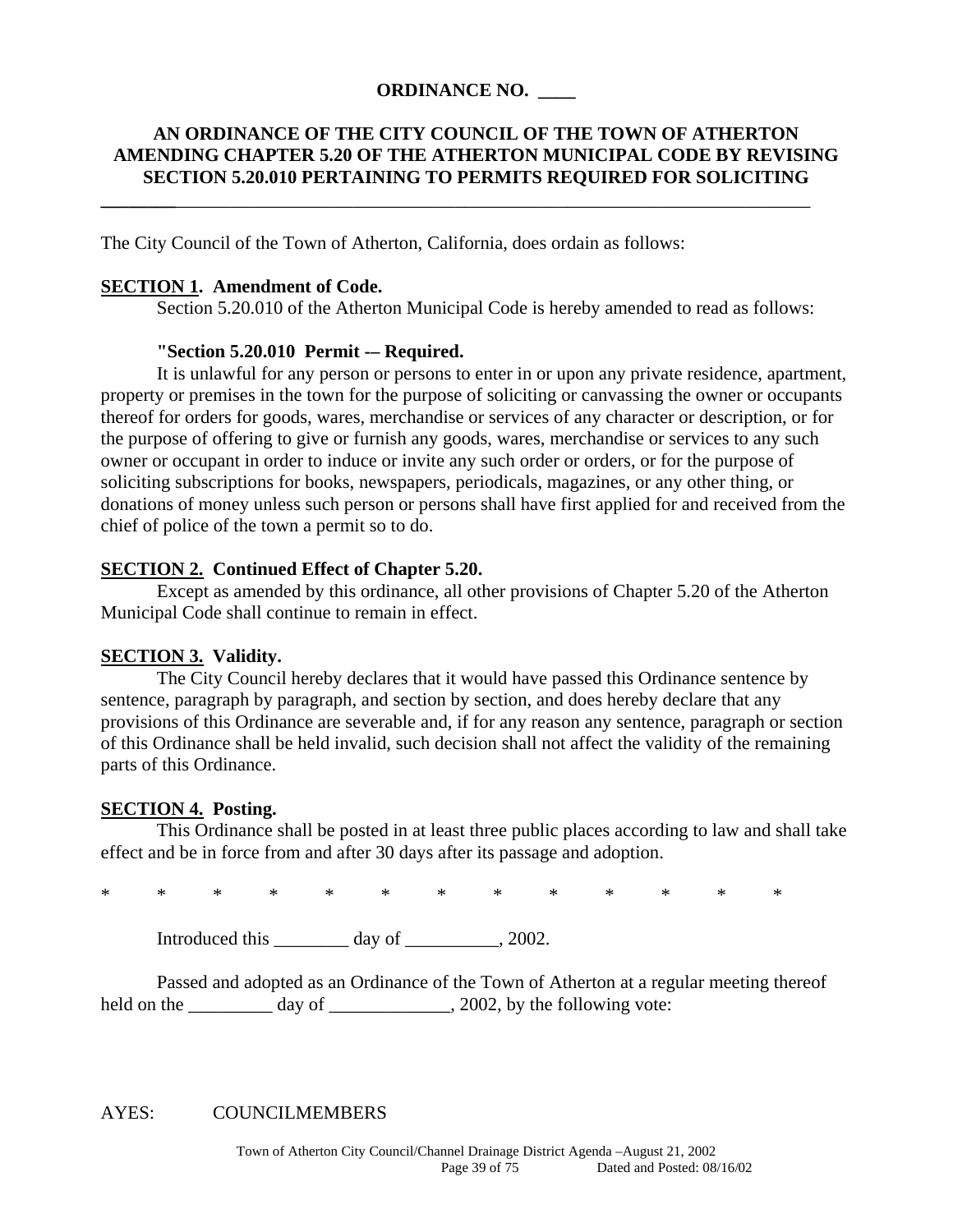| NOES:    | <b>COUNCILMEMBERS</b> |
|----------|-----------------------|
| ABSTAIN: | <b>COUNCILMEMBERS</b> |
| ABSENT:  | <b>COUNCILMEMBERS</b> |

 Alan B. Carlson, Mayor Town of Atherton

 $\overline{\phantom{a}}$  , which is a set of the contract of the contract of the contract of the contract of the contract of the contract of the contract of the contract of the contract of the contract of the contract of the contract

ATTEST:

Sharon Barker, City Clerk

\_\_\_\_\_\_\_\_\_\_\_\_\_\_\_\_\_\_\_\_\_\_\_\_\_\_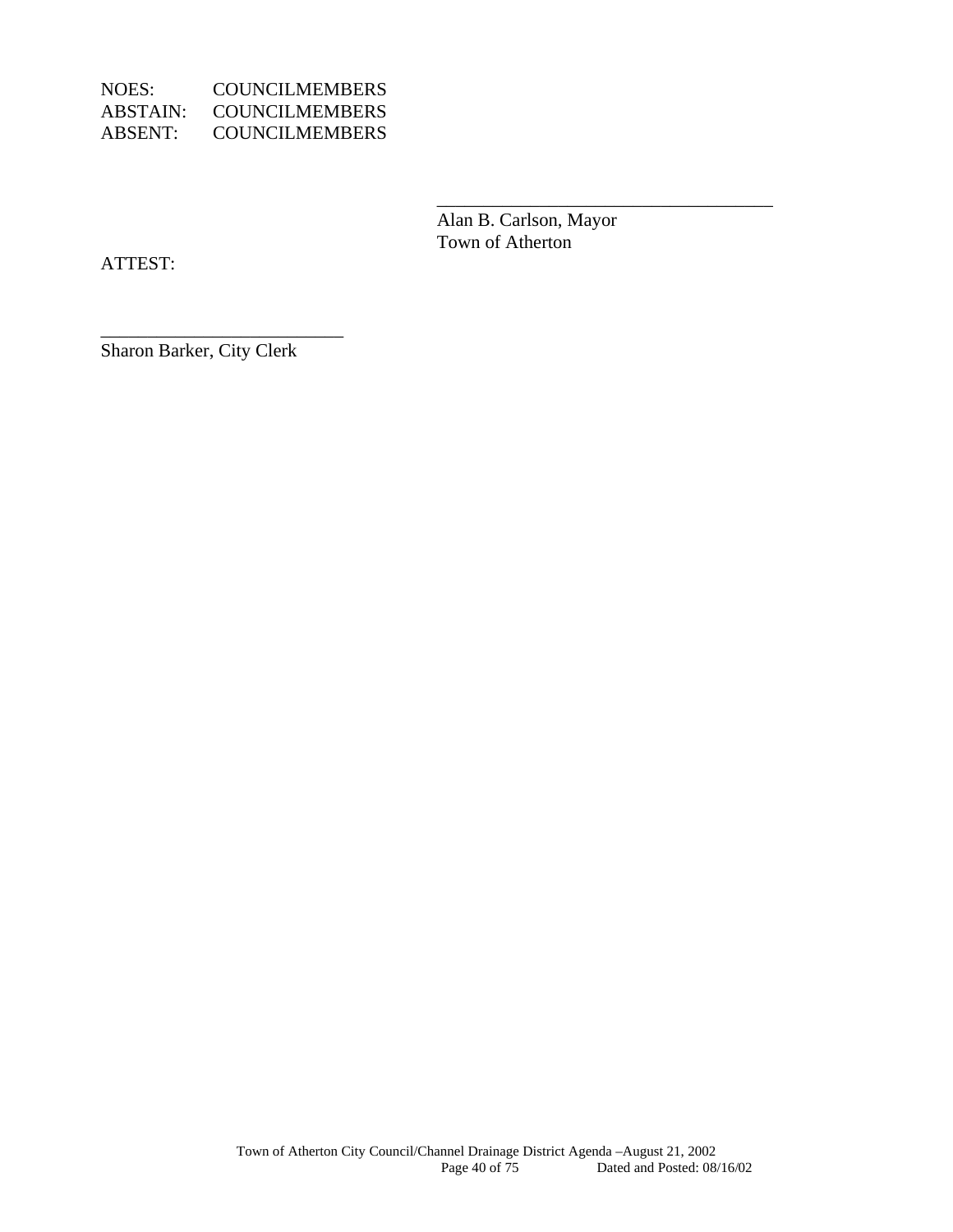**Item No. 18** 



# **Town of Atherton**

# **CITY COUNCIL STAFF REPORT**

# **TO: HONORABLE MAYOR AND CITY COUNCIL FROM: MARC G. HYNES, CITY ATTORNEY DATE: CITY COUNCIL MEETING OF AUGUST 21, 2002 SUBJECT: AGREEMENT FOR ANIMAL CONTROL SERVICES BETWEEN THE TOWN AND COUNTY OF SAN MATEO**

## **RECOMMENDATION:**

It is recommended that the agreement for animal control services between the Town of Atherton and the County of San Mateo which is attached be approved with certain modifications as to effective dates, hold harmless/indemnity provisions, and the recognition of payments which have already been made by the Town to the County.

## **BACKGROUND:**

The attached agreement was originally circulated to cities in the County of San Mateo in the spring of 2000. The Town did not execute the agreement at that time, although as a practical matter the County has been providing animal control services and the Town has been making payments consistent with the provisions of the agreement.

It is recommended that the agreement be executed at this time with the following modifications:

## Paragraph B.5.(b). **Reimbursement for SB 1785 and AB 1856 for FY 99-00.**

 Reimbursement for costs associated with compliance and implementation of SB 1785 and AB 1856, commonly known as the Hayden Bill and Vincent Bill respectively, for FY 99- 00 have been paid by CITY to COUNTY.

 Paragraph D.8. **Term and Effective Period**:. The term of this Agreement shall be for a period of one year, commencing July 1, **2002** and ending, June 30, 2003.

## Paragraph d.13 **Hold Harmless.**

 CITY shall hold harmless, indemnify and defend COUNTY, its officers, employees and agents from and against any and all claims, suits or actions of every kind brought for or on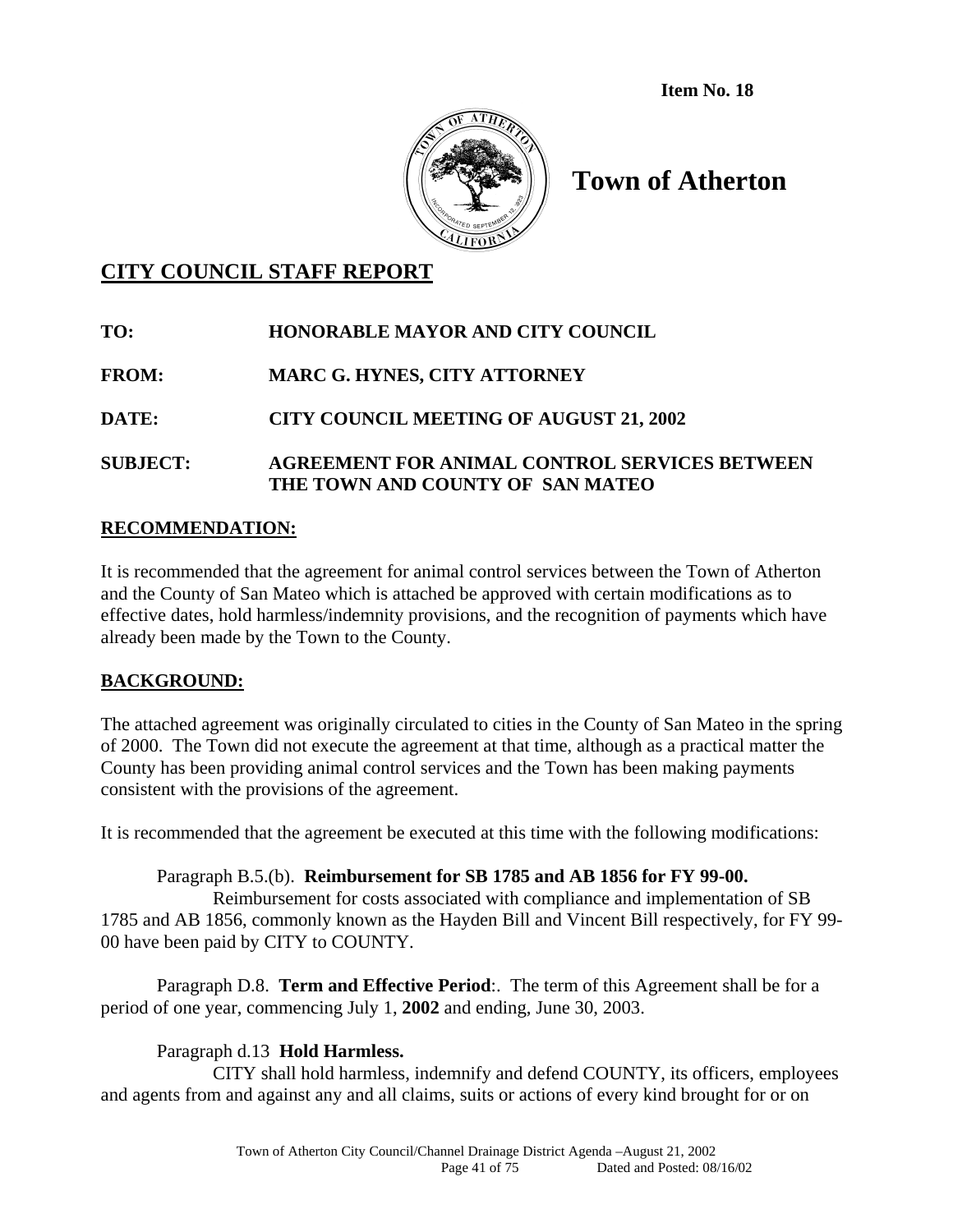account of injuries to or death of any person or damage to any property of any kind whatsoever and to whomsoever belonging which arise out of the performance or nonperformance of CITY's covenants and obligations under this Agreement and which result from the **actively** negligent or wrongful acts of CITY or its officers, employees, or agents.

 COUNTY shall hold harmless, indemnify and defend CITY, its officers, employees and agents from and against any and all claims, suits or actions of any kind brought for or on account of injuries to or death of any person or damage to any property of any kind and to whomsoever belonging which arise out of the performance or nonperformance of COUNTY's obligations under this Agreement and which result from the actively negligent or wrongful acts of COUNTY, its officers or employees **or agents**. This provision requiring COUNTY to hold harmless, indemnify and defend CITY shall expressly no apply to claims, losses, liabilities or damages arising from actions or omissions, negligent or otherwise, of Peninsula Humane Society, or any other independent contractor, or its officers, employees or agents, under **the Peninsula Humane Society's** contract with the COUNTY.

 A First Amendment to Agreement has also been provided by the County. This amends subparagraph (a) of Paragraph 5 regarding the payment section of Section (B) as shown. From the Town's point of view, as a housekeeping matter, this language could be inserted into the original contract. However, because the form of first amendment is being utilized by all other communities in the County, I believe that it might be preferable from the County's point of view to have an agreement with a first amendment to it. I will contact the County Counsel and see if he is agreeable to recognizing the changes which are proposed above.

#### **FISCAL IMPACT:**

Fiscal impact will involve expenditures by the Town of amounts described in the Agreement.

Respectfully,

*s/ Marc G. Hynes*\_\_\_\_\_\_\_\_\_ Marc G. Hynes

MGH:cwb Attachment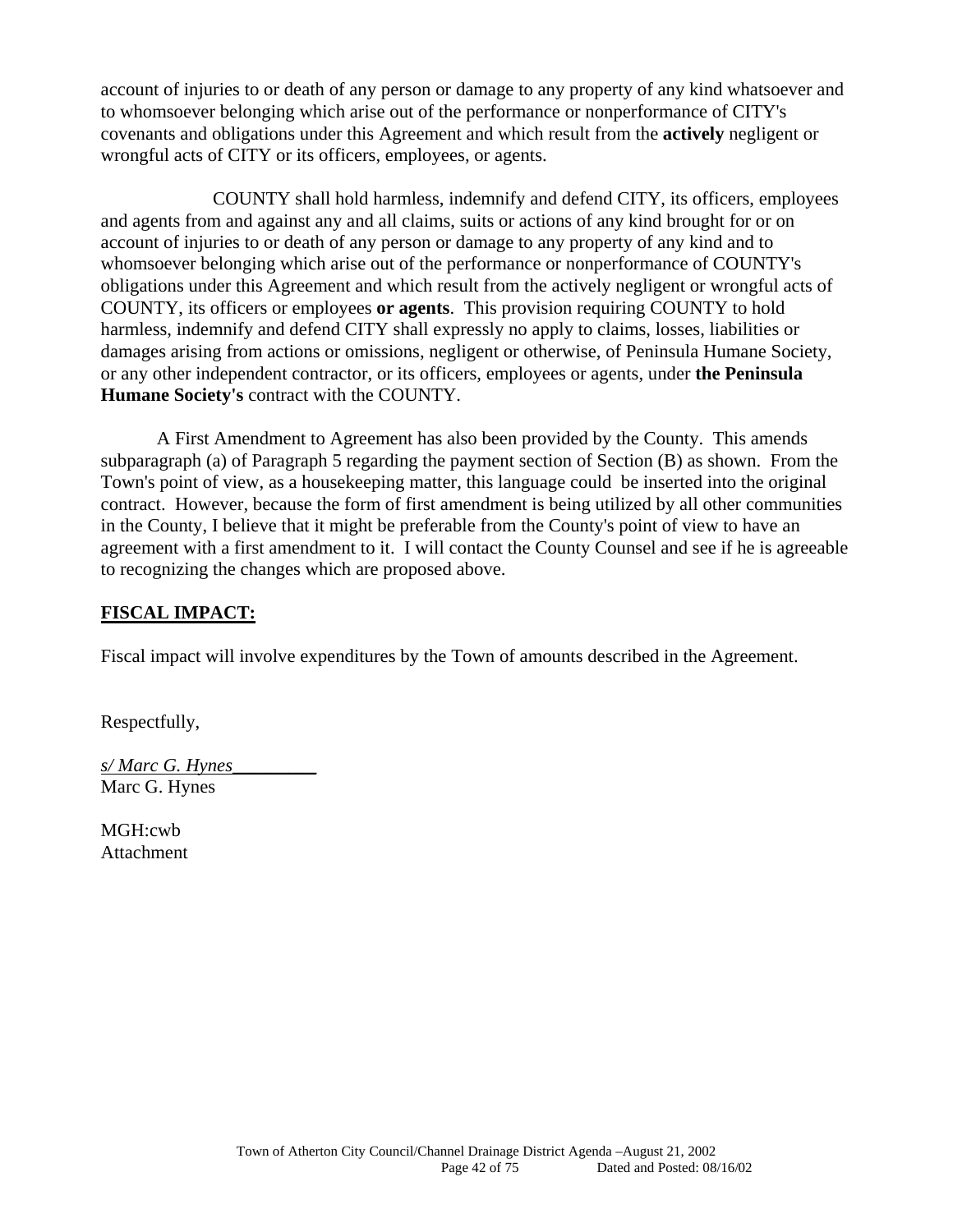#### **ATKINSON FARASYN, LLP**

ATTORNEYS AT LAW

LEONARD J. SIEGAL HAROLD S. TOPPEL STEVEN G. BAIRD MARC G. HYNES

660 WEST DANA STREET P.O. BOX 279 MOUNTAIN VIEW, CALIFORNIA 94042 TELEPHONE (650) 967-6941 FACSIMILE (650) 967-1395

J.M. ATKINSON (1892-1982) L.M. FARASYN (1915-1979)

#### **MEMORANDUM**

| TO:   | Honorable Mayor and City Councilmembers, Town of Atherton |
|-------|-----------------------------------------------------------|
| FROM: | Marc G. Hynes, City Attorney                              |
| RE:   | <b>City Attorney Evaluation</b>                           |
| DATE: | August 15, 2002                                           |
|       |                                                           |

Dear Mayor Carlson and City Councilmembers:

 I would like to propose an increase in my retainer agreement with the Town. I propose an increase of the retainer in the amount of \$500.00 per month. The existing rate is \$7,000.00 per month. I propose that this be increased to \$7,500.00 per month. My rates for litigation and/or special projects will remain at the present level which is \$145.00 per hour. This increase would be in effect for a period of two years.

 In lieu of raising the rates for additional work and/or litigation, I propose that the Town reimburse me for expenses incurred for attendance at the fall League of California Cities meetings. The cost of registration fees, meals, transportation and hotel accommodations should not exceed \$1,000. I propose that the contract be amended to establish a ceiling in the amount of \$1,000 with respect to the reimbursement for such activities. It has been my experience that the League of California Cities is an excellent resource. Continuing education sessions for city attorneys provide an opportunity for being brought up-to-date with the most recent legal developments, and also provide an excellent opportunity to exchange information with other city attorneys.

Respectfully,

 *s/Marc G. Hynes* Marc G. Hynes

MGH:cwb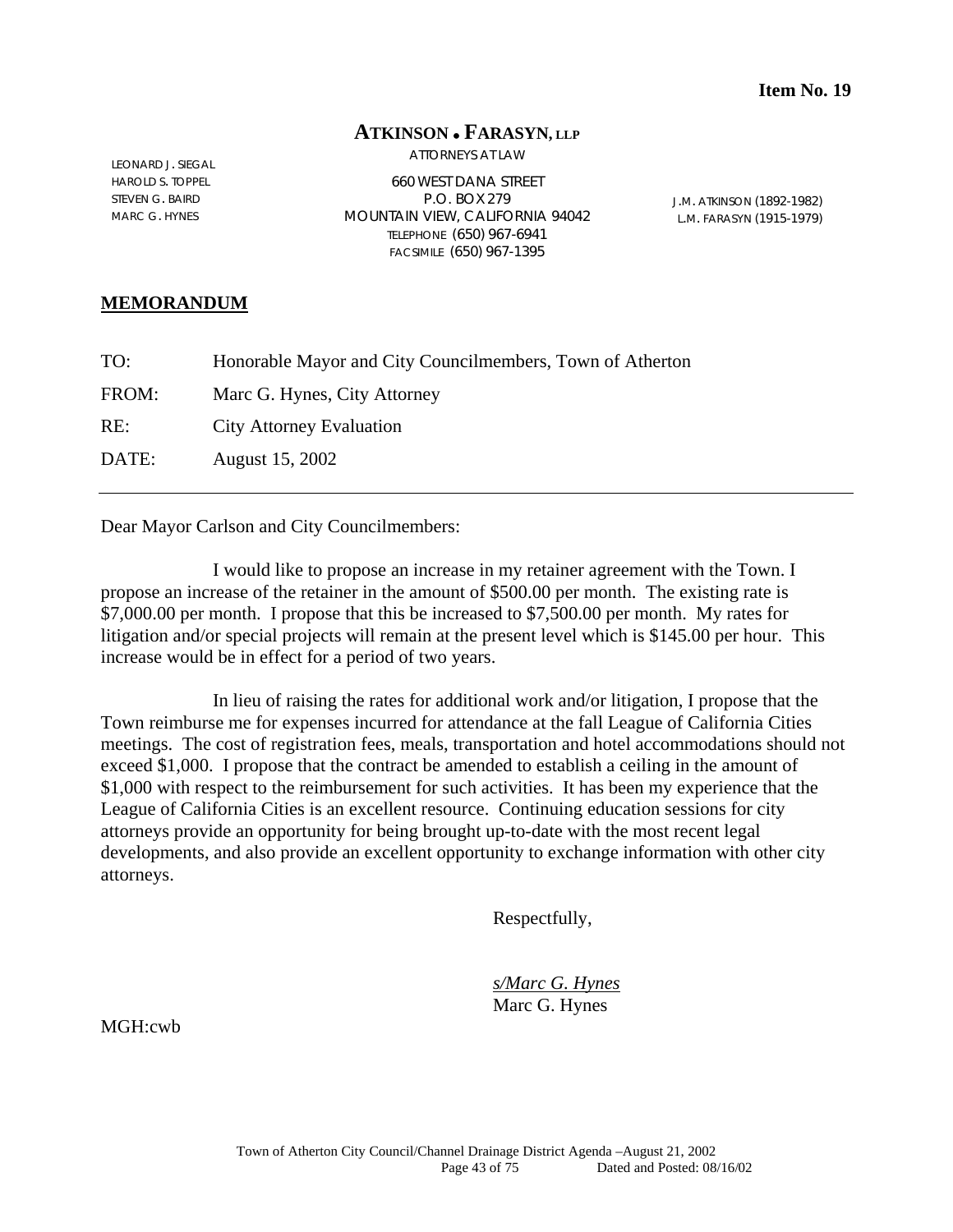## SECOND AMENDMENT TO CITY ATTORNEY'S AGREEMENT BETWEEN TOWN OF ATHERTON AND MARC G. HYNES OF ATKINSON-FARASYN, LLP

 This Second Amendment to the City Attorney's Service Agreement between the Town of Atherton and Marc G. Hynes, Esq. of Atkinson-Farasyn, LLP dated August 1, 2000, is hereby amended by revising paragraph I. B. to read as follows:

#### "I. BASIC SERVICES – RETAINER

 B. The retainer fee for basic services is \$7,500 per month, effective August 1, 2002 and continuing through July 31, 2004. In addition to the retainer, the City Attorney shall be reimbursed in an amount not to exceed One Thousand Dollars (\$1,000.00) for documented expenses for attendance at the fall League of California Cities Conference generally held in the month of September or October. The retainer shall be paid monthly beginning on the fifteenth day of each month."

 All other provisions of the agreement between the Town of Atherton and Marc G. Hynes dated August 1, 2000, except as amended above, shall continue to remain in effect.

Dated: August 21, 2002.

#### TOWN OF ATHERTON

By: \_\_\_\_\_\_\_\_\_\_\_\_\_\_\_\_\_\_\_\_\_\_\_\_\_\_

 $\overline{\phantom{a}}$  ,  $\overline{\phantom{a}}$  ,  $\overline{\phantom{a}}$  ,  $\overline{\phantom{a}}$  ,  $\overline{\phantom{a}}$  ,  $\overline{\phantom{a}}$  ,  $\overline{\phantom{a}}$  ,  $\overline{\phantom{a}}$  ,  $\overline{\phantom{a}}$  ,  $\overline{\phantom{a}}$  ,  $\overline{\phantom{a}}$  ,  $\overline{\phantom{a}}$  ,  $\overline{\phantom{a}}$  ,  $\overline{\phantom{a}}$  ,  $\overline{\phantom{a}}$  ,  $\overline{\phantom{a}}$ 

Alan Carlson, Mayor

Marc G. Hynes, City Attorney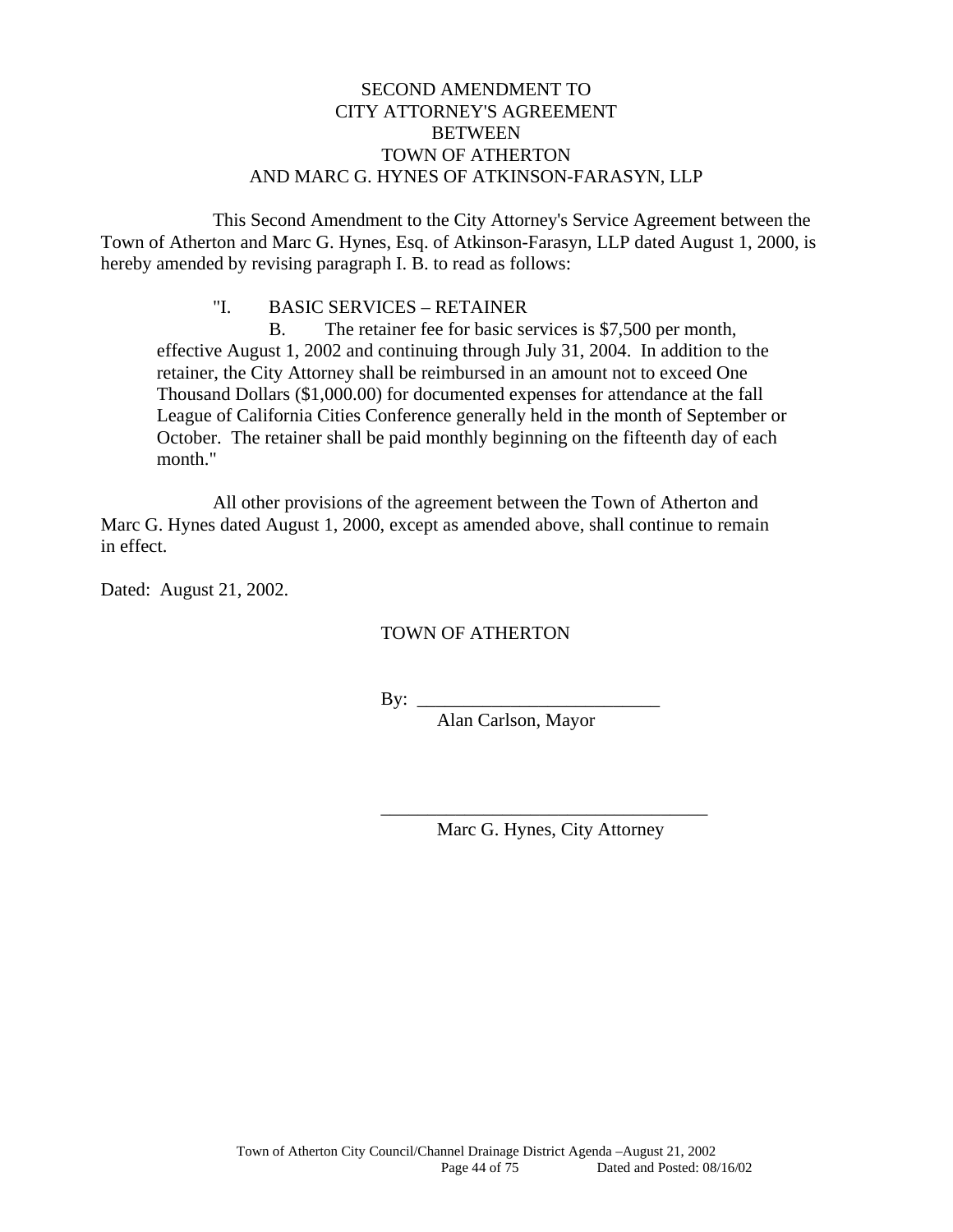**Item No. 20** 



**Town of Atherton** 

# **CITY COUNCIL STAFF REPORT**

## **TO: HONORABLE MAYOR AND CITY COUNCIL CITY MANAGER, JAMES ROBINSON**

# **FROM: CLIFF TEMPS, PUBLIC WORKS DIRECTOR**

**DATE: FOR THE MEETING OF AUGUST 21, 2002**

# **SUBJECT: APPROVAL OF POLICY FOR CENTERLINE STRIPING**

## **RECOMMENDATION**

Adopt the attached Approved Centerline Marking List and Policy for Centerline Striping.

## **INTRODUCTION**

The City Council requested that a policy for determining the appropriate locations and types of street centerline marking be developed. Staff has looked at various formulas and concluded the most straightforward way to approach the subject is to develop an Approved Centerline Marking List and Policy for amending the list. The attached list has been reviewed and fine tuned at two meetings of the Transportation Committee.

## **ANALYSIS**

The development and adoption of a list and means to amend the list avoids the tedium of writing and testing a set of rules which could be subject to different interpretations. The attached list is intended to provide a clear statement of the Council's direction regarding centerline marking. The striping on the list reflects the deletion of double yellow directed by the Council, and includes raised and/or reflective pavement markers only on major streets and in short segments at other locations where needed for safety. The exception is Barry Lane, where a survey was conducted and the results came back showing the majority or residents preferred the double yellow with raised reflective markers. This is reflected in the list.

## **FISCAL IMPACT**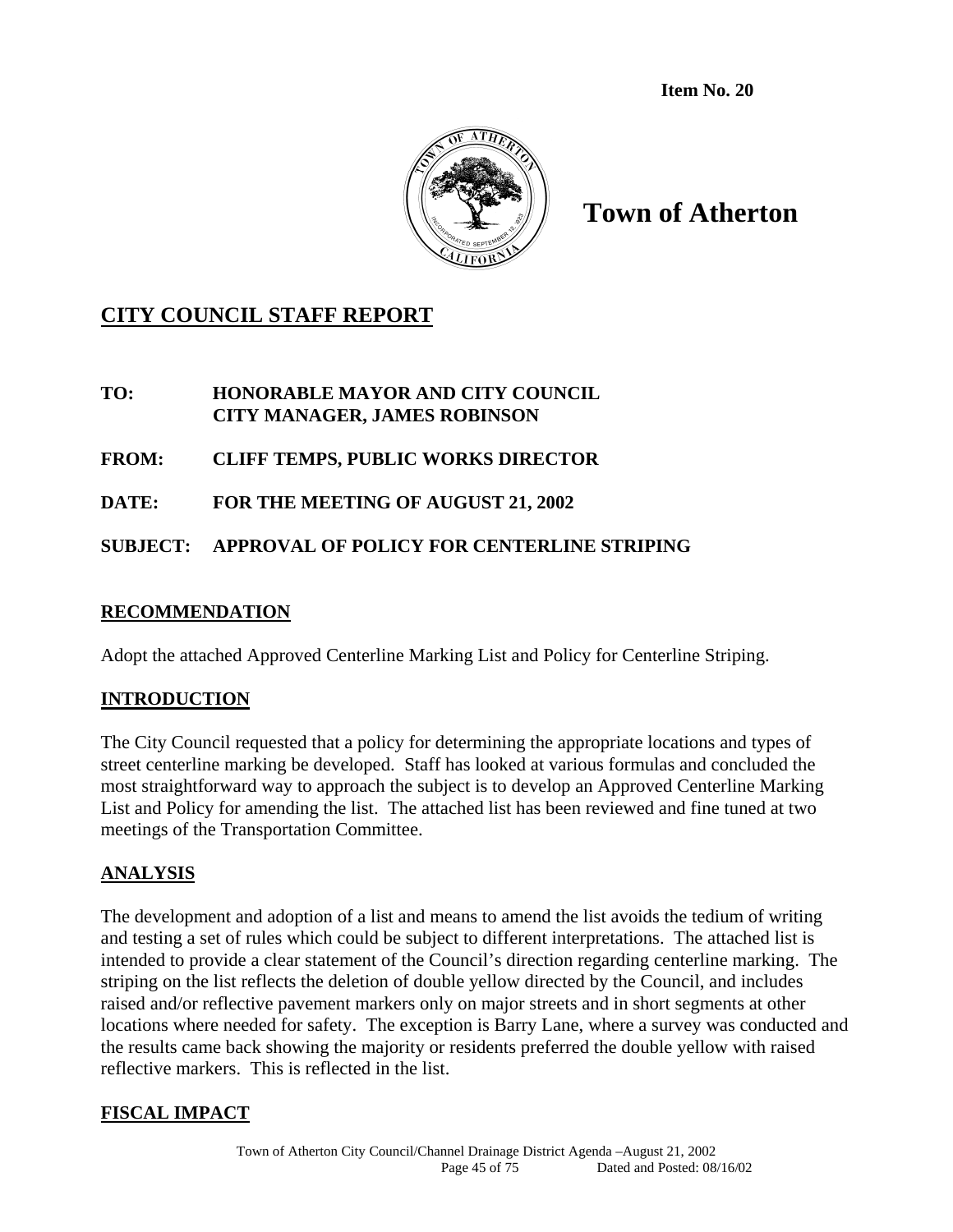The Department's plan would be to implement the list when renewing centerline stripes. Where existing centerlines are now barely visible, they will be replaced with the lines dictated by the new list. Where double yellow centerlines can still be seen, they will be left alone until they have faded enough that a single line can be painted in their place. The funds available for centerline painting should go farther painting one line in place of two.

#### **CONCLUSION:**

It is appropriate for the Council to approve the centerline striping list.

Respectfully submitted: Reviewed/Approved:

Cliff Temps James Robinson Public Works Director City Manager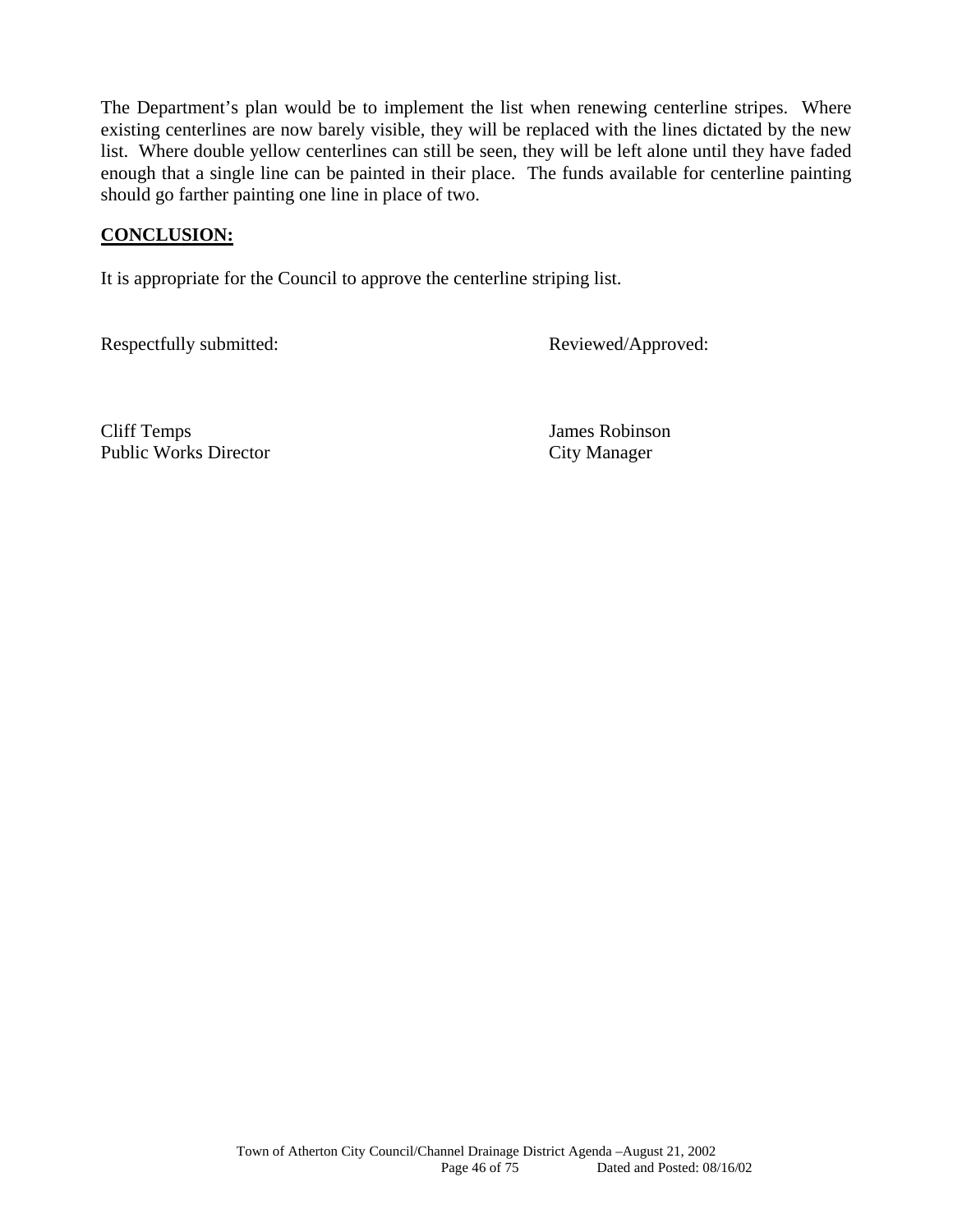# APPROVED CENTERLINE MARKING LIST

# Street centerlines within the Town of Atherton shall be marked only at the locations listed and shall be of the specific type indicated.

DOUBLE YELLOW STRIPES WITH REFLECTORS AT STANDARD 24' SPACING  $(* =$  stripes done with combination of "bott dots" and reflectors)

Alameda de las Pulgas – all\*

Atherton Avenue - El Camino Real to 100 feet west of El Camino Real

Barry Lane – Atherton to Faxon, exclusive of areas with raised median barriers

Fair Oaks - Station Lane to east side of RR tracks

James Avenue - Middlefield to nearest Heather

Marsh Road - all within Town Limits

Middlefield Road – all\*

Oak Grove Avenue – Middlefield to High School Driveway

SPLIT DOUBLE YELLOW STRIPES WITH REFLECTORS AT STANDARD 24' SPACING (One yellow line on each side of raised median barrier)

Atherton Avenue - Inglewood to Mercedes

Barry Lane - at Atherton

Barry Lane - at Faxon

Elena Avenue - at Elena/Faxon

Fair Oaks Lane - at El Camino Real

Fair Oaks Lane - at Middlefield

#### DOUBLE YELLOW STRIPES WITHOUT REFLECTORS

Emilie Avenue - Park to Valparaiso - (School zone)

Encinal Avenue - All (School Zone)

Selby Lane - 190/196 Selby Lane Cul-de-sac to Serrano - (School zone)

Stockbridge - Alameda de las Pulgas to 50 feet west of Alameda de las Pulgas

Valparaiso - all (Shared responsibility with Menlo Park)

Walsh Road - Alameda de las Pulgas to 50 feet west of Alameda de las Pulgas

Watkins - El Camino Real to 100 feet east of El Camino Real

#### SINGLE YELLOW STRIPES WITHOUT REFLECTORS

Alta Vista Drive - Ridgeview to Fletcher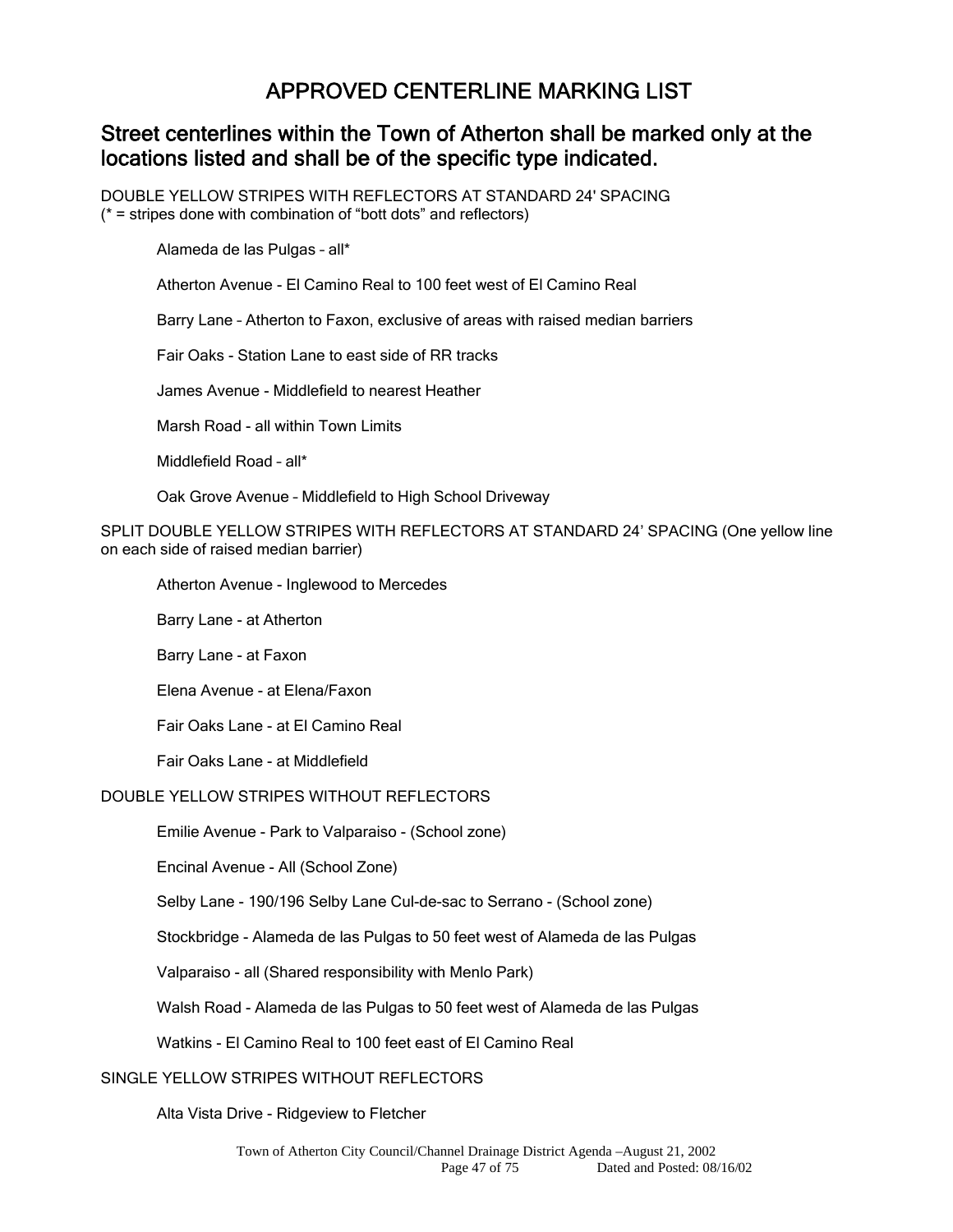Atherton Avenue - Alameda de las Pulgas to Inglewood and Mercedes to 100 feet west of El Camino Real

Britton Avenue - Across the frontages of numbers 131 through 191Britton - Also paint white stripes across private driveways forming triangle at hairpin turn. White stripes to be 8" wide, parallel to and 12 feet from the centerline.

Camino al Lago - Park Lane to west side of number 228, except in intersection

Elena Avenue - Atherton to Elena/Isabella and Elena/Faxon to Valparaiso, exclusive of areas with raised median barrier

Fair Oaks Lane - El Camino Real to Station Lane and east side of railroad tracks to Middlefield, exclusive of areas with raised median barrier

Fletcher Drive - Ridgeview to Alta Vista

Glenwood Avenue – Middlefield to Laurel

James Avenue - Heather closest to Middlefield to Lilac

Melanie Lane - Stockbridge to end

Oak Grove - High School Driveway to Greenoaks

Oak Grove - Middlefield to Menlo Park jurisdiction

Polhemus Avenue - Alameda de las Pulgas to Euclid

Ridgeview Drive - Fletcher to Alta Vista

Ridgeview Drive/Atherton Avenue - Number 7 Ridgeview through number 397 Atherton - Ridgeview/Atherton curve

Selby Lane - Atherton to E/W Selby

Selby Lane - N/S Selby to 190/196 Selby Lane Cul-de-sac and Serrano to El Camino Real

Stockbridge - Alameda de las Pulgas to El Camino Real

Walsh Road - 100 feet west of Reservoir to 50 feet east of Belbrook

Watkins - 100 feet west of El Camino Real to Middlefield

# POLICY REGARDING CHANGES TO APPROVED CENTERLINE MARKING **LIST**

This list shall be adopted by majority vote of the Atherton City Council

Additions, deletions and changes may be proposed or requested by members of the public, Town staff or members of the Transportation Committee or City Council, and shall be reviewed and reported upon by the Transportation Committee to the City Council, which shall have final authority to change the list.

The City Council may amend the list by a motion approved by a majority vote of its members.

#### **Item No. 21**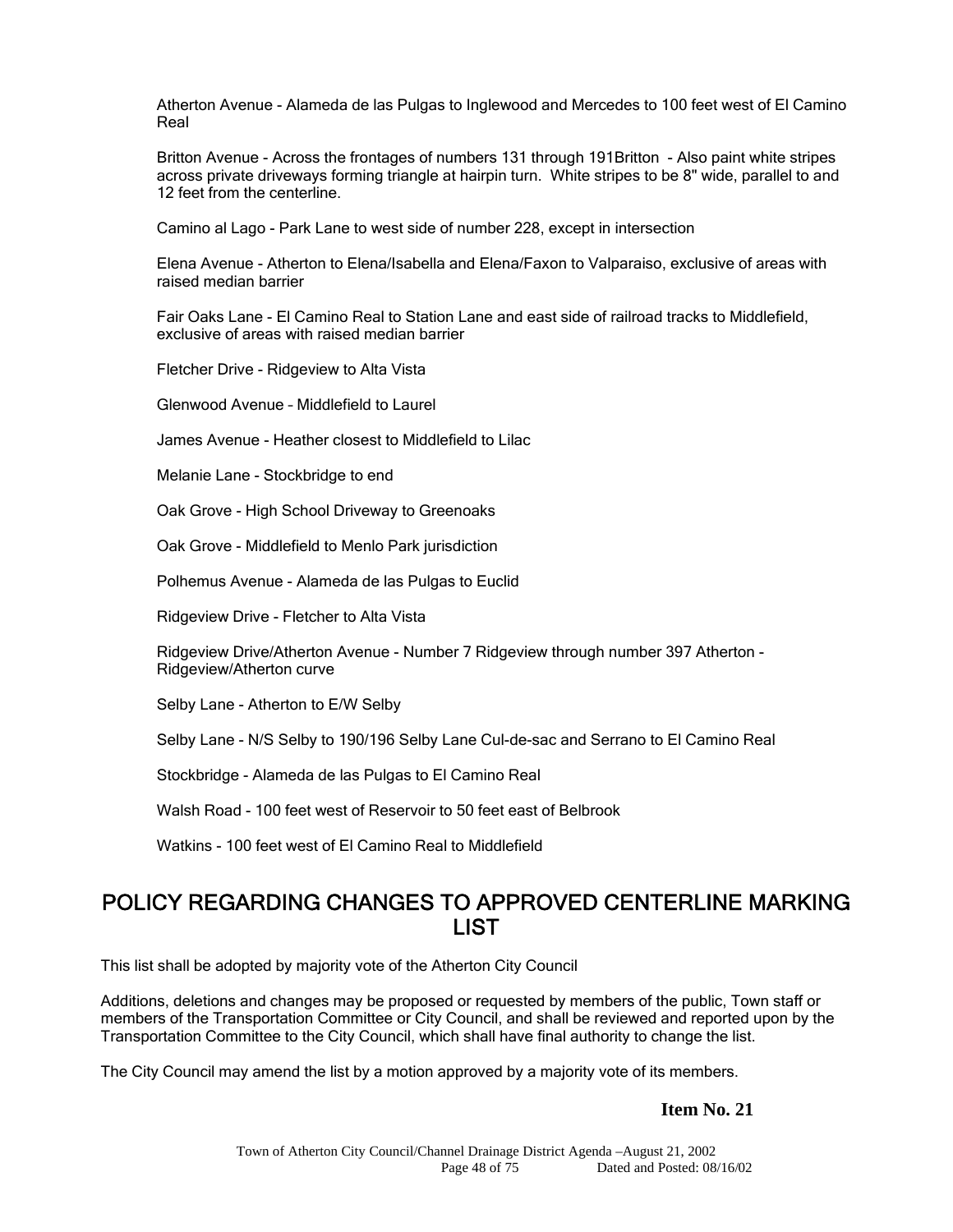

**Town of Atherton** 

# **CITY COUNCIL STAFF REPORT**

## **TO: HONORABLE MAYOR AND CITY COUNCIL CITY MANAGER, JAMES ROBINSON**

- **FROM: CLIFF TEMPS, PUBLIC WORKS DIRECTOR**
- **DATE: FOR THE MEETING OF AUGUST 21, 2002**

## **SUBJECT: APPROVAL OF PLANS AND SPECIFICATIONS FOR CENTERLINE STRIPING, PROJECT NUMBER 02-005**

# **RECOMMENDATION**

Motion to approve the plans and specifications for 2002 Street Striping.

## **INTRODUCTION**

Centerline striping on recently resurfaced and sealed streets has been done recently and is in good condition. Striping on other streets has been allowed to fade, and many are in need of restriping.

# **ANALYSIS**

The striping proposed is in conformance with the Policy For Centerline Striping, which is also on the Council's agenda for this meeting. The schedule is for the Council to be asked to award the contract at its September meeting and for the striping to be done in October. A copy of the bid documents is available for viewing in the Administration reception area.

# **FISCAL IMPACT**

This work is funded in the operating budget.

## **CONCLUSION:**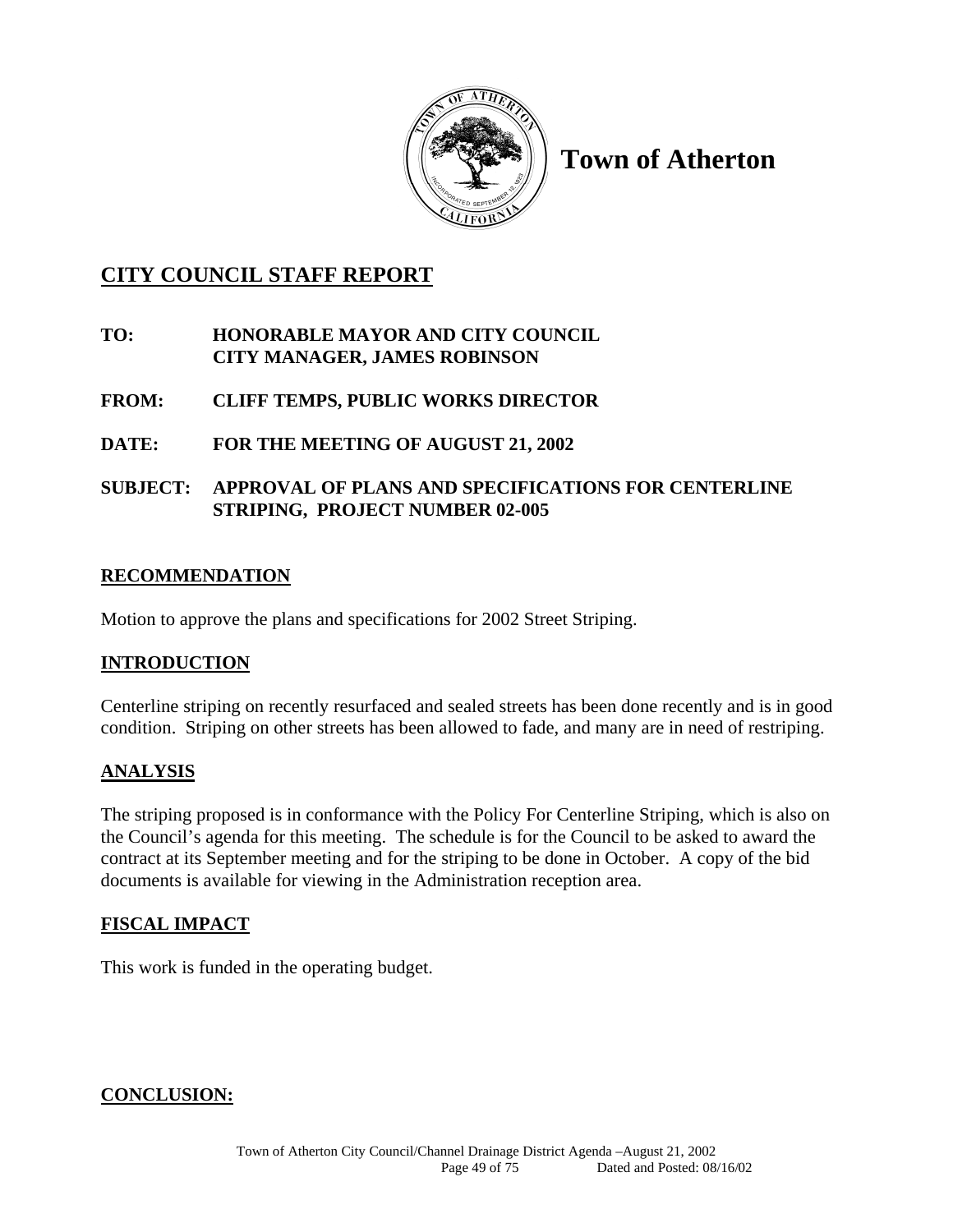It is appropriate for the Council to approve the centerline striping list.

Respectfully submitted: Reviewed/Approved:

Cliff Temps James Robinson Public Works Director City Manager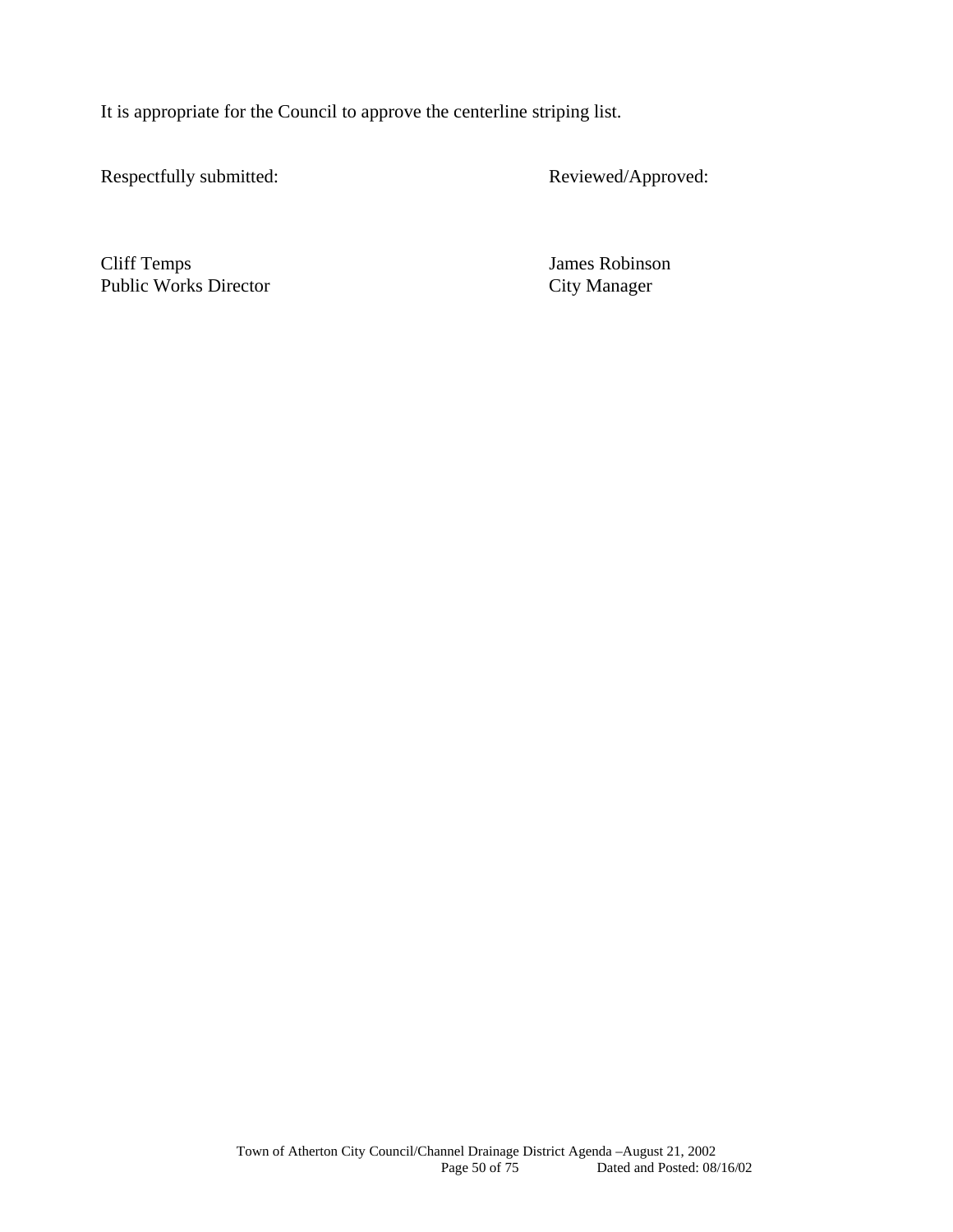**Item No. 22** 



# **Town of Atherton**

# **CITY COUNCIL STAFF REPORT**

## **TO: HONORABLE MAYOR AND CITY COUNCIL CITY MANAGER, JAMES ROBINSON**

## **FROM: CLIFF TEMPS, PUBLIC WORKS DIRECTOR**

## **DATE: FOR THE MEETING OF AUGUST 21, 2002**

## **SUBJECT: PUBLIC HEARING AND ADOPTION OF RESOLUTION ORDERING THE VACATION OF A PUBLIC UTILITIES EASEMENT AT 57 BROAD ACRES ROAD BEING MORE PARTICULARLY DESCRIBED IN EXHIBITS "A" AND "B" ATTACHED HERETO AND MADE A PART HEREOF**

## **RECOMMENDATION**

Hold a public hearing on the vacation of the Public Utilities Easement located on the property at 57 Broad Acres Road, then adopt the resolution ordering its vacation.

## **INTRODUCTION**

The owners of the property at 57 Broad Acres Road renewed the request they made in 1986 that the Public Utility Easement (PUE) crossing their land be vacated. The Council, in June, adopted a resolution of intention setting a public hearing on the vacation for August 21, 2002. The Planning Commission has reviewed the request and found it consistent with the Town's General Plan. Utilities were notified and have responded that they have no interest in retaining the easement.

## **ANALYSIS**

The area proposed to be vacated is shown on the attached Exhibit "B." The easement was once intended for a sanitary sewer. The sewer easement has been relocated to a position farther north.

## **FISCAL IMPACT**

Vacating the easement has no fiscal impact on the Town.

## **CONCLUSION:**

Adoption of the resolution vacating the easement is appropriate to bring this PUE vacation to is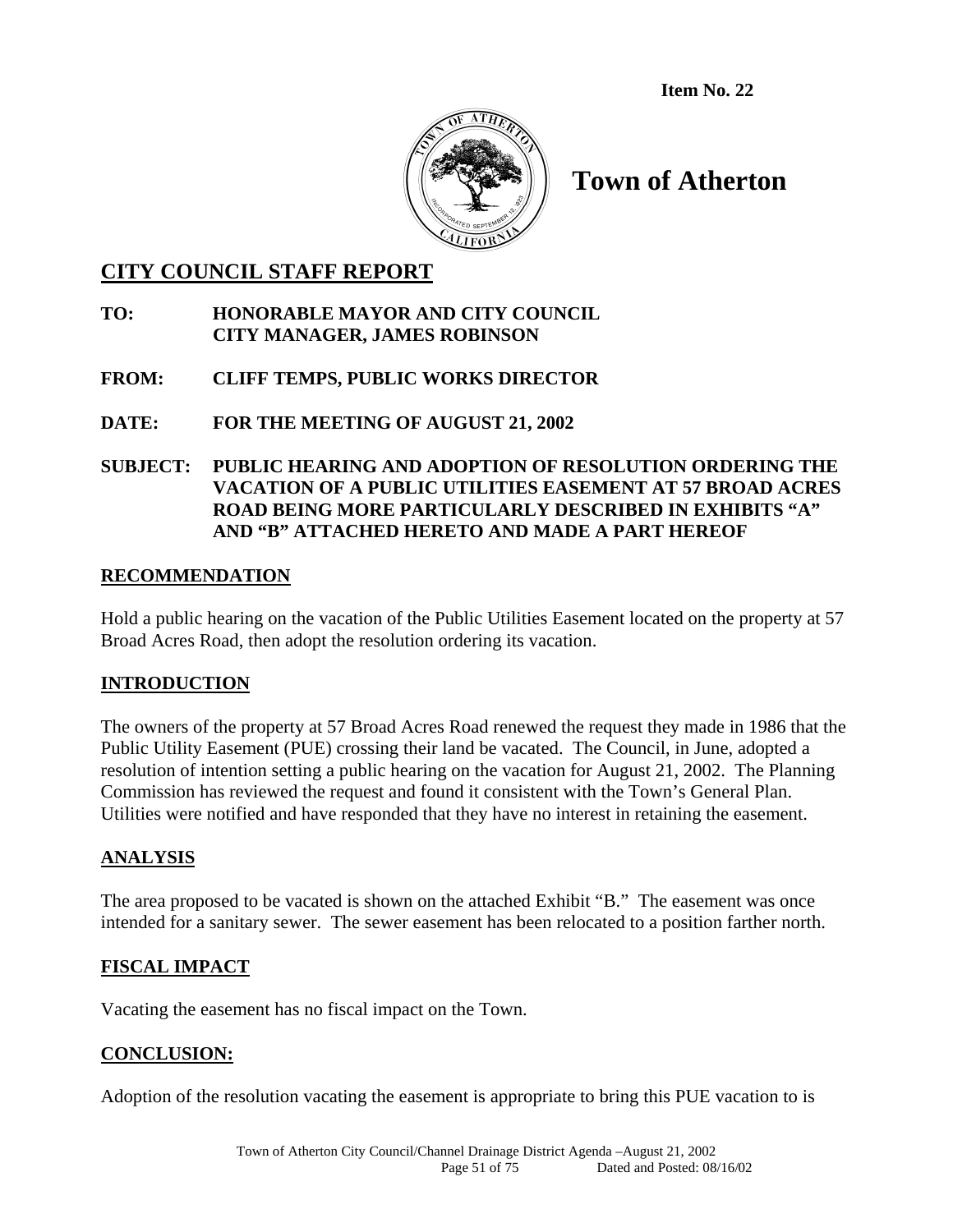overdue conclusion.

Respectfully submitted: Reviewed/Approved:

Cliff Temps<br>
Public Works Director<br>
City Manager<br>
City Manager Public Works Director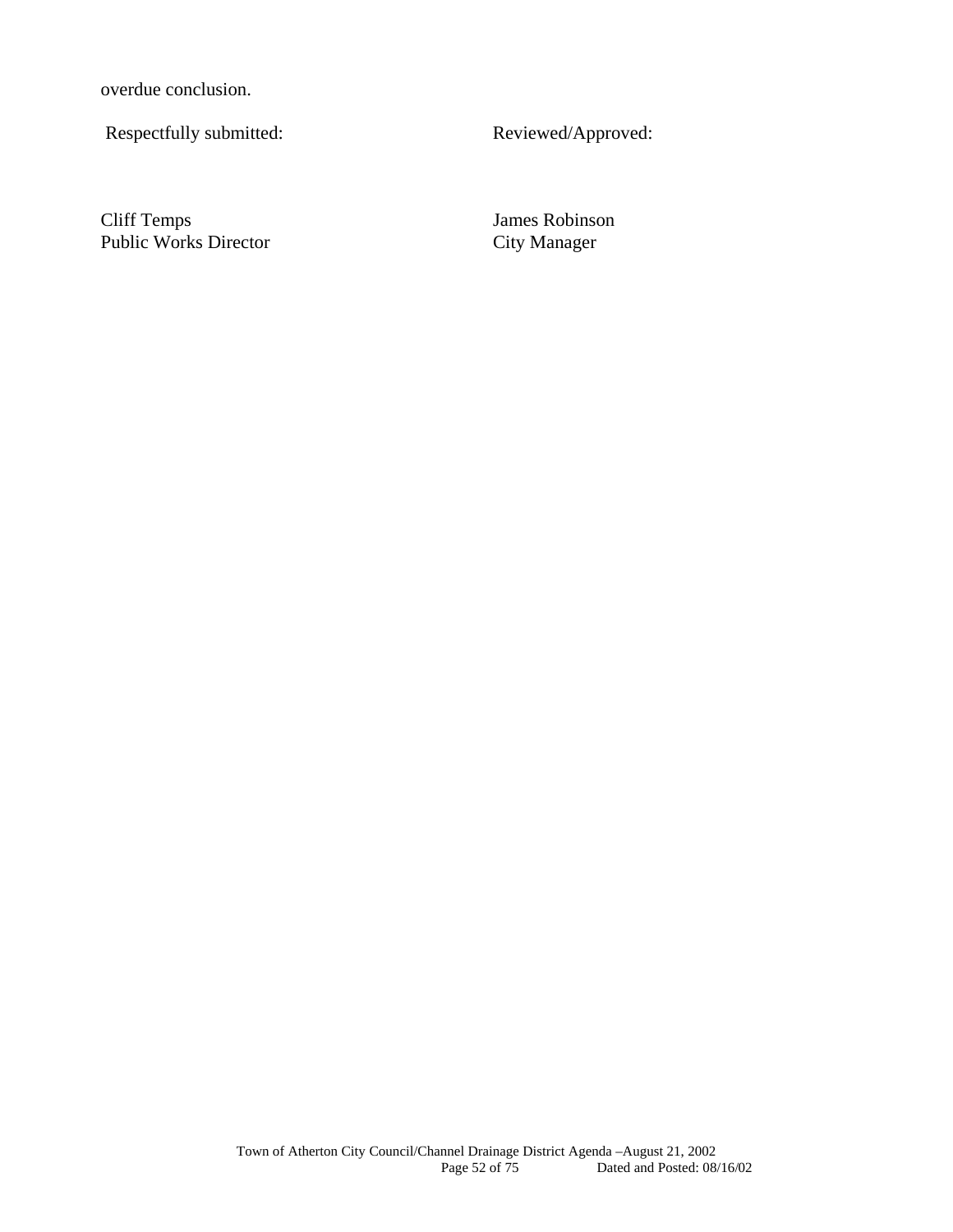#### **RESOLUTION NO. 02-\_\_\_**

## **A RESOLUTION OF THE CITY COUNCIL OF THE TOWN OF ATHERTON ORDERING THE VACATION OF THE A PUBLIC UTILITIES EASEMENT AT 57 BROAD ACRES ROAD BEING MORE PARTICULARLY DESCRIBED IN EXHIBITS "A" AND "B" ATTACHED HERETO AND MADE A PART HEREOF**

**WHEREAS**, Notice of a Public Hearing concerning the vacation of a Public Utilities Easement at 57 Broad Acres Road was published and posted pursuant to the requirements of Part 3, Chapter 1, Section 8300 et.seq. of the California Streets and Highways Code; and

**WHEREAS**, the City Council has duly conducted a Public Hearing on the  $21<sup>st</sup>$  day of August, 2002 , and all persons interested in the proposed vacation appearing at the hearing were heard; and

**WHEREAS**, utility companies serving properties in the area have been notified regarding the proposed vacation and have not requested the reservation of easements or imposition of conditions.

**NOW, THEREFORE, BE IT RESOLVED** by the City Council of the Town of Atherton that: The City Council finds from all the evidence submitted, that the Public Utilities Easement described and shown in Exhibits "A" and "B" is unnecessary for public use and hereby orders the vacation of same.

\* \* \* \* \* \* \* \* \* \* \* \* \* \*

*I hereby certify that the foregoing Resolution was duly and regularly passed and adopted by the City Council of the Town of Atherton at a regular meeting thereof held on the \_\_\_\_ day of August, 2002, by the following vote:* 

| AYES:           | COUNCILMEMBERS: |  |
|-----------------|-----------------|--|
| <i>NOES:</i>    | COUNCILMEMBERS: |  |
| <i>ABSENT:</i>  | COUNCILMEMBERS: |  |
| <i>ABSTAIN:</i> | COUNCILMEMBERS: |  |
|                 |                 |  |

ATTEST: Alan B. Carlson, Mayor Town of Atherton

**\_\_\_\_\_\_\_\_\_\_\_\_\_\_\_\_\_\_\_\_\_**  Sharon Barker, City Clerk

APPROVED AS TO FORM

**\_\_\_\_\_\_\_\_\_\_\_\_\_\_\_\_\_\_\_\_\_\_\_**  Marc Hynes, City Attorney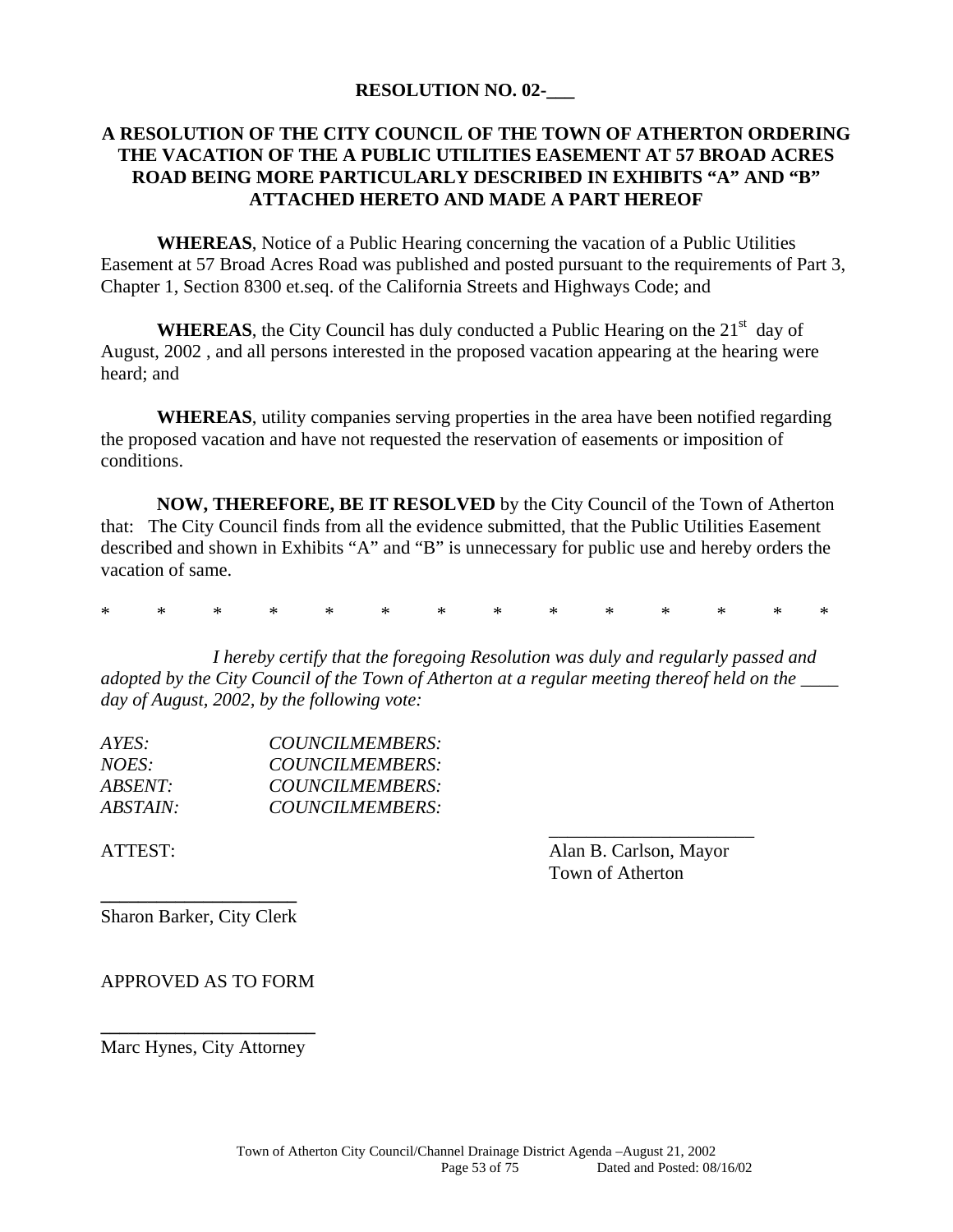#### EXHIBIT "A" DESCRIPTION OF PUBLIC UTILITY EASEMENT TO BE VACATED

All of that 10' P.U.E (Public Utility Easement) lying on Lot 11 as shown on that map entitled "Broad Acres, Atherton, San Mateo County, Calif." recorded on February 28, 1945 in the office of the San Mateo County Recorder in Volume 24 of Maps at Page 36.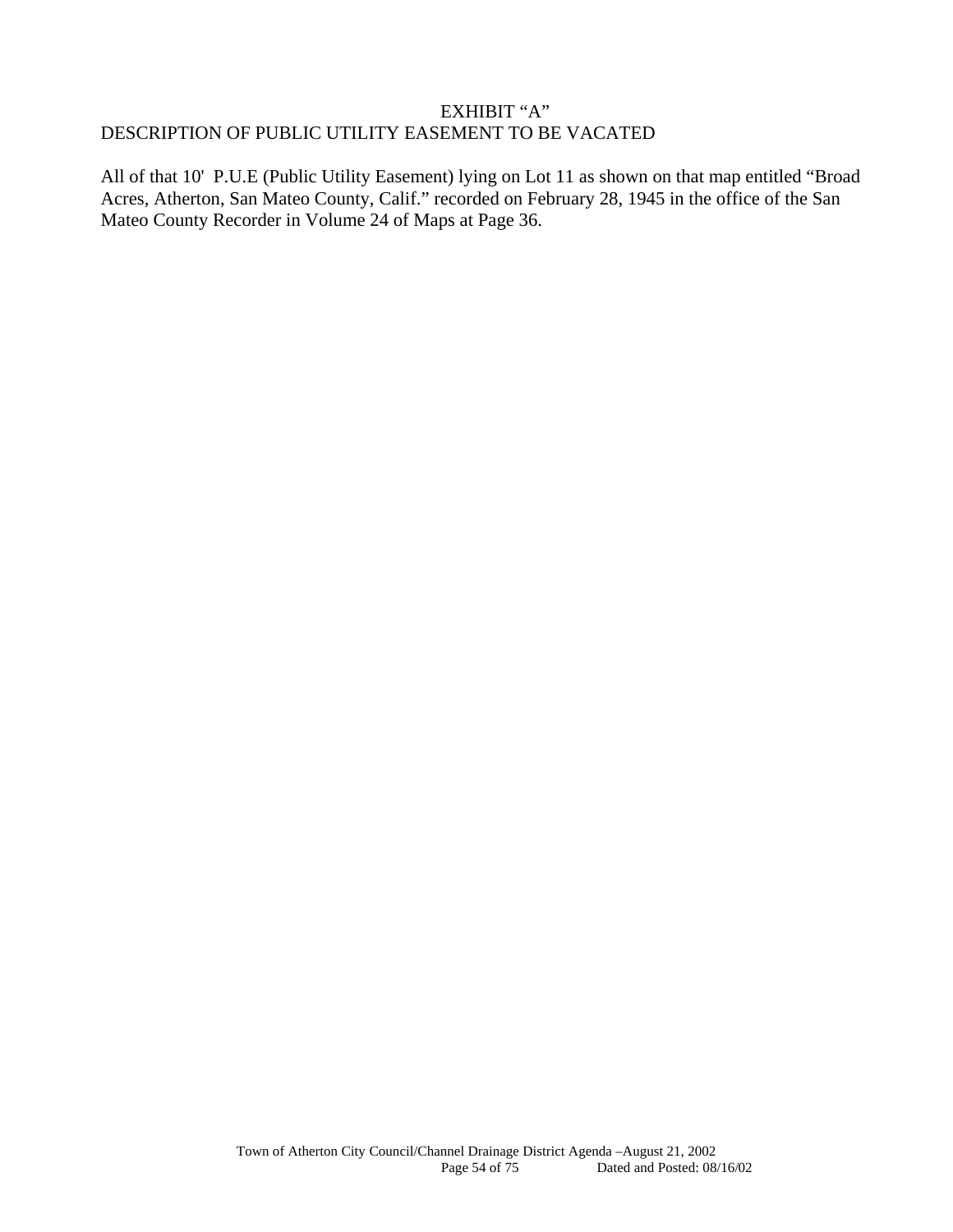**Item No. 23**



# **Town of Atherton**

## **CITY COUNCIL STAFF REPORT**

## **TO: HONORABLE MAYOR AND CITY COUNCIL CITY MANAGER, JAMES ROBINSON**

## **FROM: SHARON BARKER, CITY CLERK**

## **DATE: FOR THE MEETING OF AUGUST 21, 2002**

## **SUBJECT: CONSIDER ADOPTION OF A RESOLUTION PROVIDING FOR THE APPOINTMENT TO THE OFFICE OF CITY COUNCIL THOSE PERSONS WHO HAVE BEEN NOMINATED, OR ADOPTION OF A RESOLUTION TO HOLD THE GENERAL MUNICIPAL ELECTION AS SCHEDULED ON NOVEMBER 5, 2002**

#### **RECOMMENDATION:**

After consideration, adopt Resolution No. 02-\_\_\_, providing for the appointment to the office of City Council those persons who have been nominated, or adopt Resolution No. 02-\_\_\_, to hold the General Municipal Election as scheduled for November 5, 2002.

## **ANALYSIS:**

The extended nomination period for candidates for the Atherton City Council closed on Wednesday, August 14, 2002. At the close of the nomination period, there were an equal number of candidates (three) for the offices to be elected. Pursuant to Section 10229 of the Elections Code of the State of California, the City Clerk must post a notice of these facts and notify the City Council. After the fifth day following the posting of the notice, and prior to August 22, 2002, the City Council may take one of the following courses of action:

- 1. Appoint to the office the persons who have been nominated.
- 2. Hold the election.

Attached are two proposed resolutions, one appointing the nominees and canceling the election, and one providing for holding the election as scheduled. If the Council adopts the resolution appointing the nominees, the nominees will take office at the regular November Council meeting.

## **CONCLUSION:**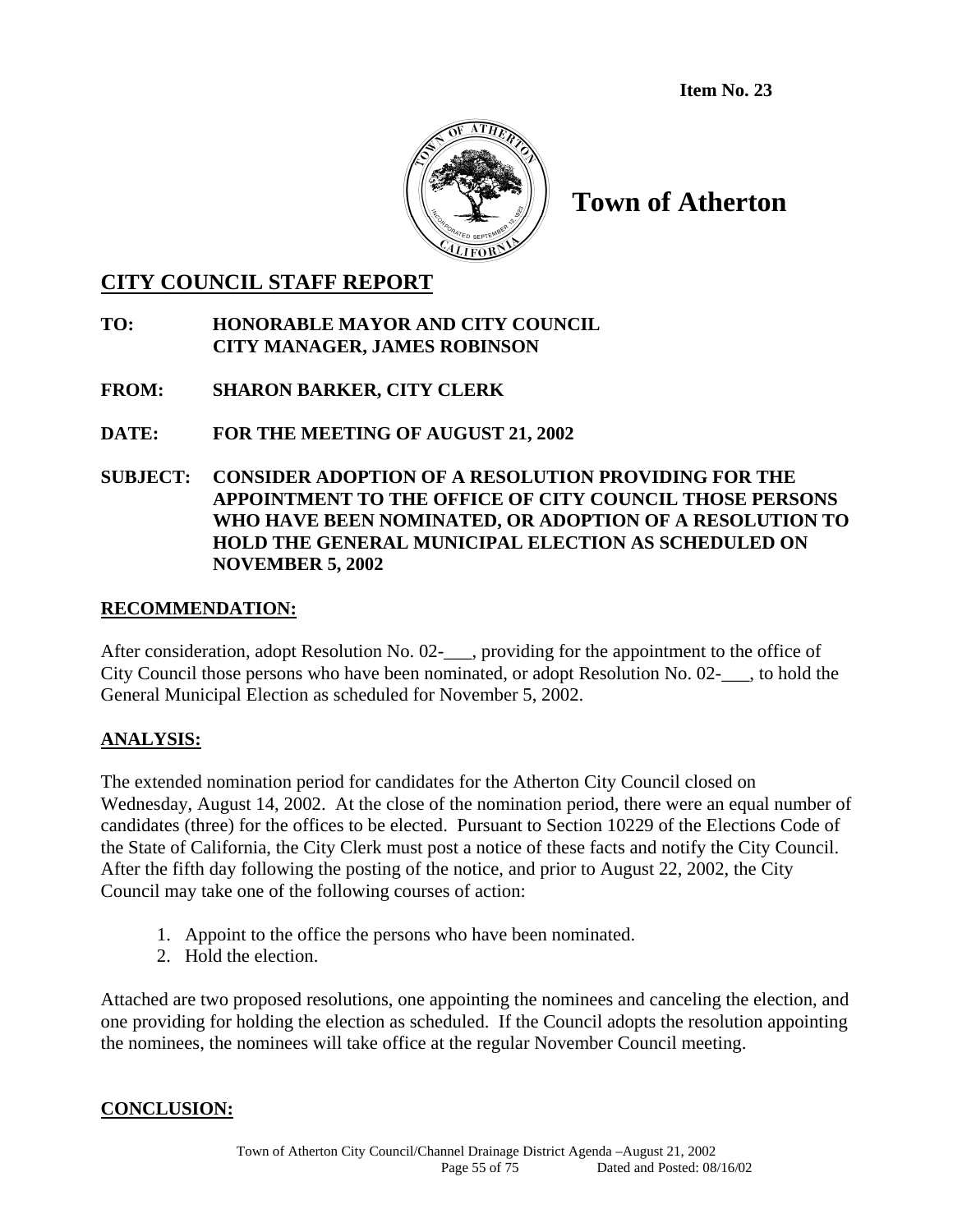Notice of these facts has been posted and given to the City Council as required. The City Council may make the appointments or direct the election to be held.

Respectfully submitted by: Reviewed/Approved by:

City Clerk City Manager

Sharon Barker James Robinson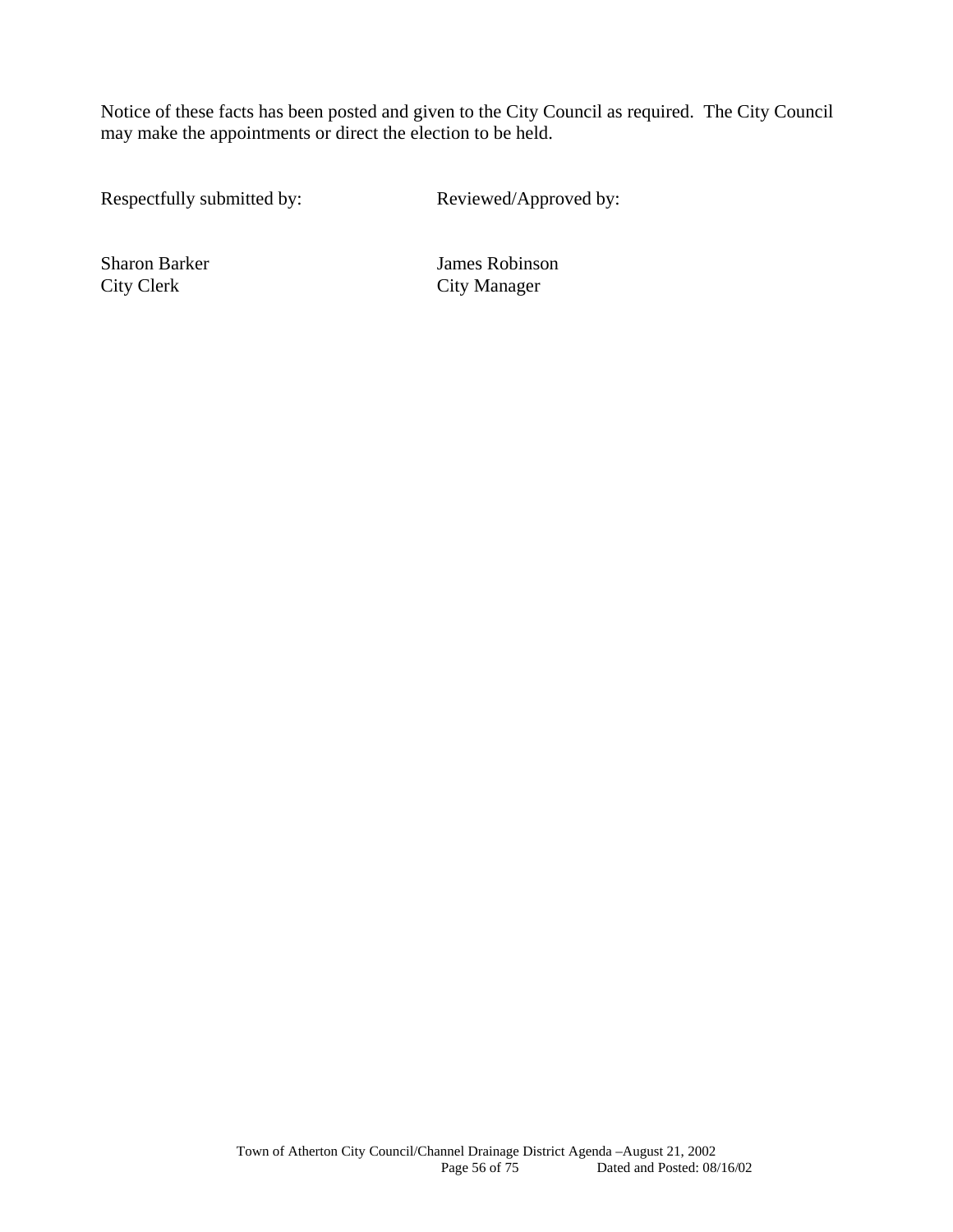#### **RESOLUTION NO. 020-\_\_\_**

## **A RESOLUTION OF THE CITY COUNCIL OF THE TOWN OF ATHERTON PROVIDING FOR THE APPOINTMENT TO THE OFFICES OF THE TOWN OF ATHERTON THAT WERE TO BE ELECTED ON TUESDAY, NOVEMBER 5, 2002**

**WHEREAS**, pursuant to Section 10229 of the Elections Code of the State of California, as of the close of the nomination period on August 14, 2002, there are not more candidates than offices to be elected and that Section 10229 of the Elections Code allows one of the following courses of action to be taken by the City Council:

- 1. Appoint to the office the person who has been nominated.
- 2. Appoint to the office any eligible voter if no one has been nominated
- 3. Hold the election if either no one or only one person has been nominated.

**WHEREAS**, a notice was posted on August 15, 2002 pursuant to law.

**NOW, THERFORE, BE IT RESOLVED** that the City Council of the Town of Atherton does resolve, declare, determine and order as follows:

 SECTION 1. That pursuant to Section 10229 of the Elections Code of the State of California, the following action is being taken:

 The following persons are being appointed to the office of City Council to which they were nominated:

> Alan B. Carlson William R. Conwell Charles E. Marsala

 SECTION 2. The election scheduled to be held on Tuesday, November 5, 2002, is now canceled.

 SECTION 3. The persons appointed shall qualify and take office and serve exactly as if elected at a municipal election for the office of City Council.

 SECTION 4. That the City Clerk shall certify to the passage and adoption of this resolution and enter it into the book of original resolutions.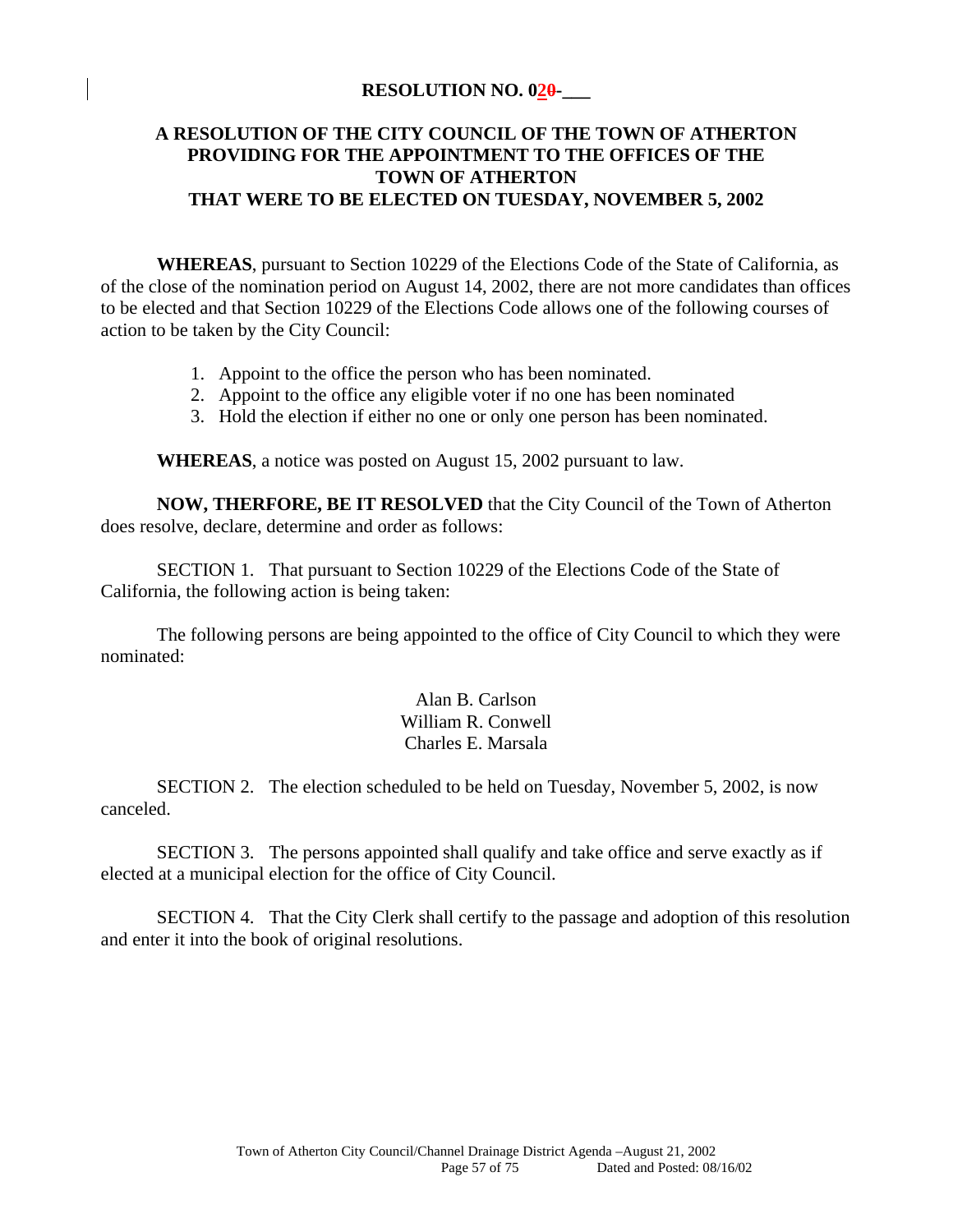|  |  |  |  |  |  | * * * * * * * * * * * * * * |  |
|--|--|--|--|--|--|-----------------------------|--|
|  |  |  |  |  |  |                             |  |

*I hereby certify that the foregoing Resolution was duly and regularly passed and adopted by the City Council of the Town of Atherton at a regular meeting thereof held on the \_\_\_ day of \_\_\_\_\_\_\_, 2002, by the following vote:* 

 $\overline{\phantom{a}}$  , and the contract of the contract of the contract of the contract of the contract of the contract of the contract of the contract of the contract of the contract of the contract of the contract of the contrac

| AYES:    | COUNCILMEMBERS: |
|----------|-----------------|
| NOES:    | COUNCILMEMBERS: |
| ABSENT:  | COUNCILMEMBERS: |
| ABSTAIN: | COUNCILMEMBERS: |

 Alan B. Carlson, Mayor TOWN OF ATHERTON

ATTEST:

Sharon Barker, City Clerk

APPROVED AS TO FORM:

\_\_\_\_\_\_\_\_\_\_\_\_\_\_\_\_\_\_\_\_\_\_\_\_

Marc G. Hynes, City Attorney

\_\_\_\_\_\_\_\_\_\_\_\_\_\_\_\_\_\_\_\_\_\_\_\_\_\_\_\_\_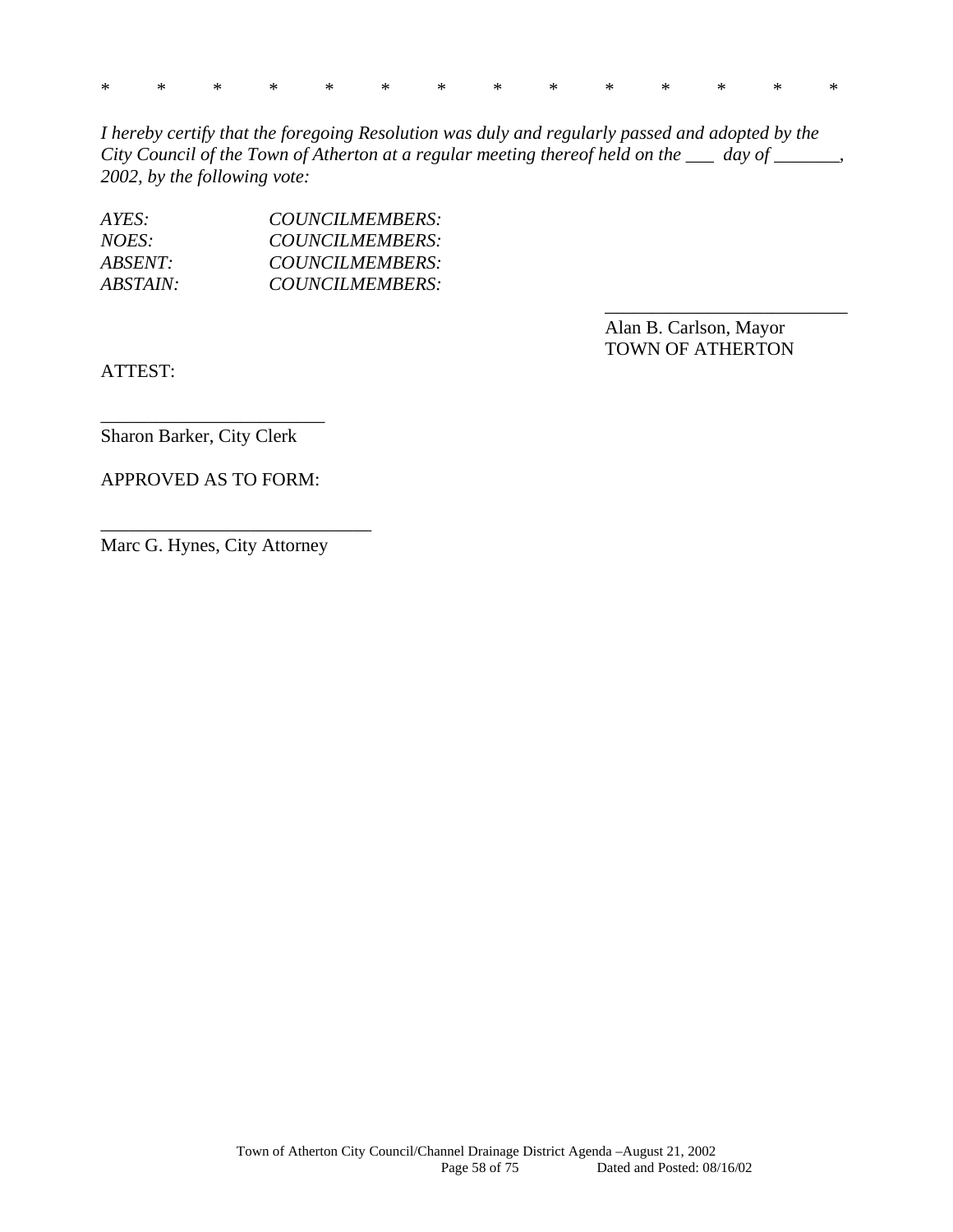#### **RESOLUTION NO. 020-**

## **A RESOLUTION OF THE CITY COUNCIL OF THE TOWN OF ATHERTON PROVIDING THAT THE TOWN OF ATHERTON GENERAL MUNICIPAL ELECTION FOR TUESDAY, NOVEMBER 5, 2002 WILL BE HELD AS SCHEDULED**

**WHEREAS**, pursuant to Section 10229 of the Elections Code of the State of California, as of the close of the nomination period on August 14, 2002, there are not more candidates than offices to be elected and that Section 10229 of the Elections Code allows one of the following courses of action to be taken by the City Council:

- 4. Appoint to the office the person who has been nominated.
- 5. Appoint to the office any eligible voter if no one has been nominated
- 6. Hold the election if either no one or only one person has been nominated.

**WHEREAS**, a notice was posted on August 15, 2002 pursuant to law.

**NOW, THERFORE, BE IT RESOLVED** that the City Council of the Town of Atherton does resolve, declare, determine and order as follows:

 SECTION 1. That pursuant to Section 10229 of the Elections Code of the State of California, the following action is being taken:

The General Municipal Election scheduled to be held on Tuesday, November 5, 2002 will be held as scheduled.

 SECTION 2. That the City Clerk shall certify to the passage and adoption of this resolution and enter it into the book of original resolutions.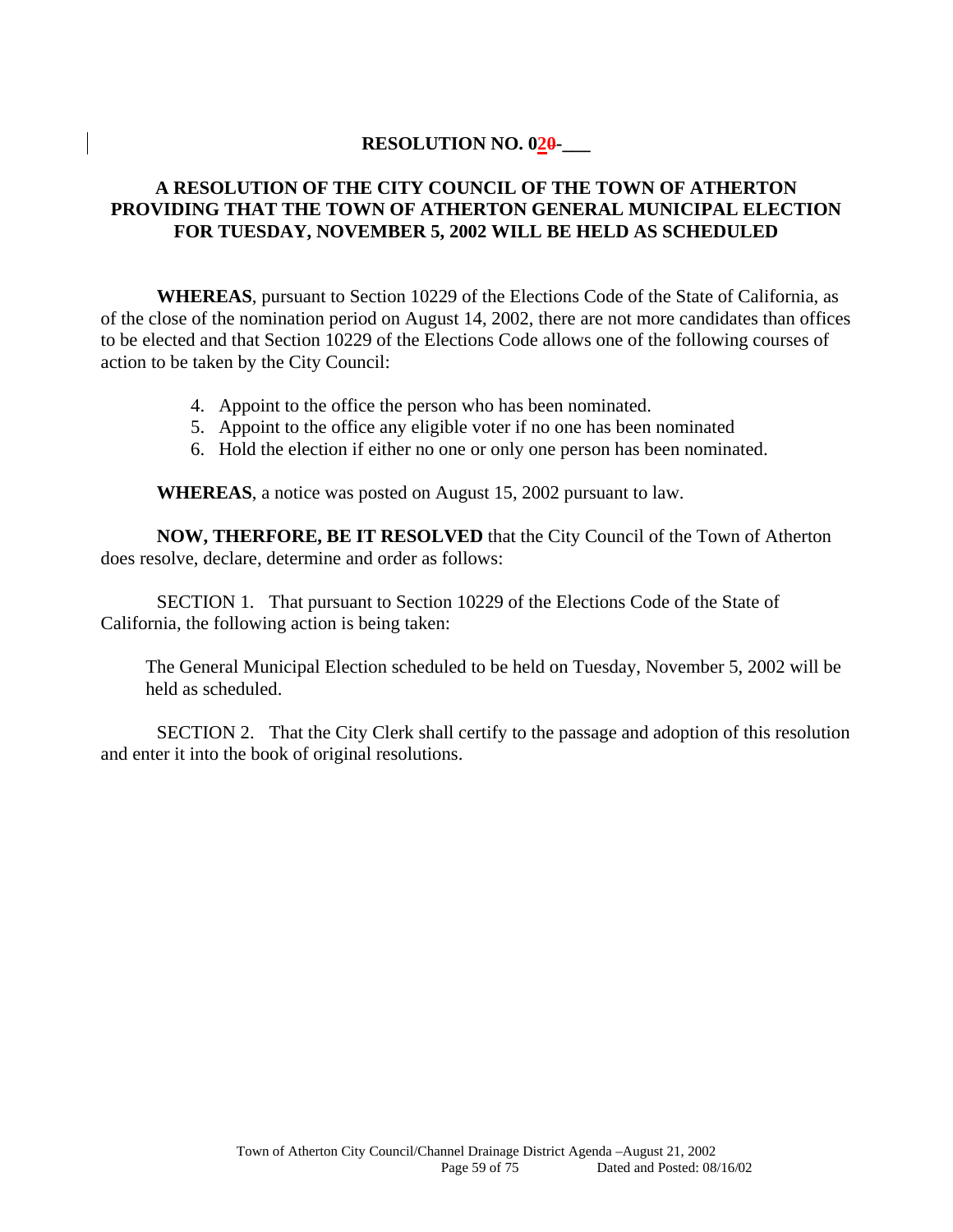\* \* \* \* \* \* \* \* \* \* \* \* \* \*

*I hereby certify that the foregoing Resolution was duly and regularly passed and adopted by the City Council of the Town of Atherton at a regular meeting thereof held on the \_\_\_ day of \_\_\_\_\_\_\_, 2002, by the following vote:* 

 $\overline{\phantom{a}}$  , and the contract of the contract of the contract of the contract of the contract of the contract of the contract of the contract of the contract of the contract of the contract of the contract of the contrac

| AYES:    | COUNCILMEMBERS: |
|----------|-----------------|
| NOES:    | COUNCILMEMBERS: |
| ABSENT:  | COUNCILMEMBERS: |
| ABSTAIN: | COUNCILMEMBERS: |

 Alan B. Carlson, Mayor TOWN OF ATHERTON

ATTEST:

Sharon Barker, City Clerk

\_\_\_\_\_\_\_\_\_\_\_\_\_\_\_\_\_\_\_\_\_\_\_\_

APPROVED AS TO FORM:

Marc G. Hynes, City Attorney

\_\_\_\_\_\_\_\_\_\_\_\_\_\_\_\_\_\_\_\_\_\_\_\_\_\_\_\_\_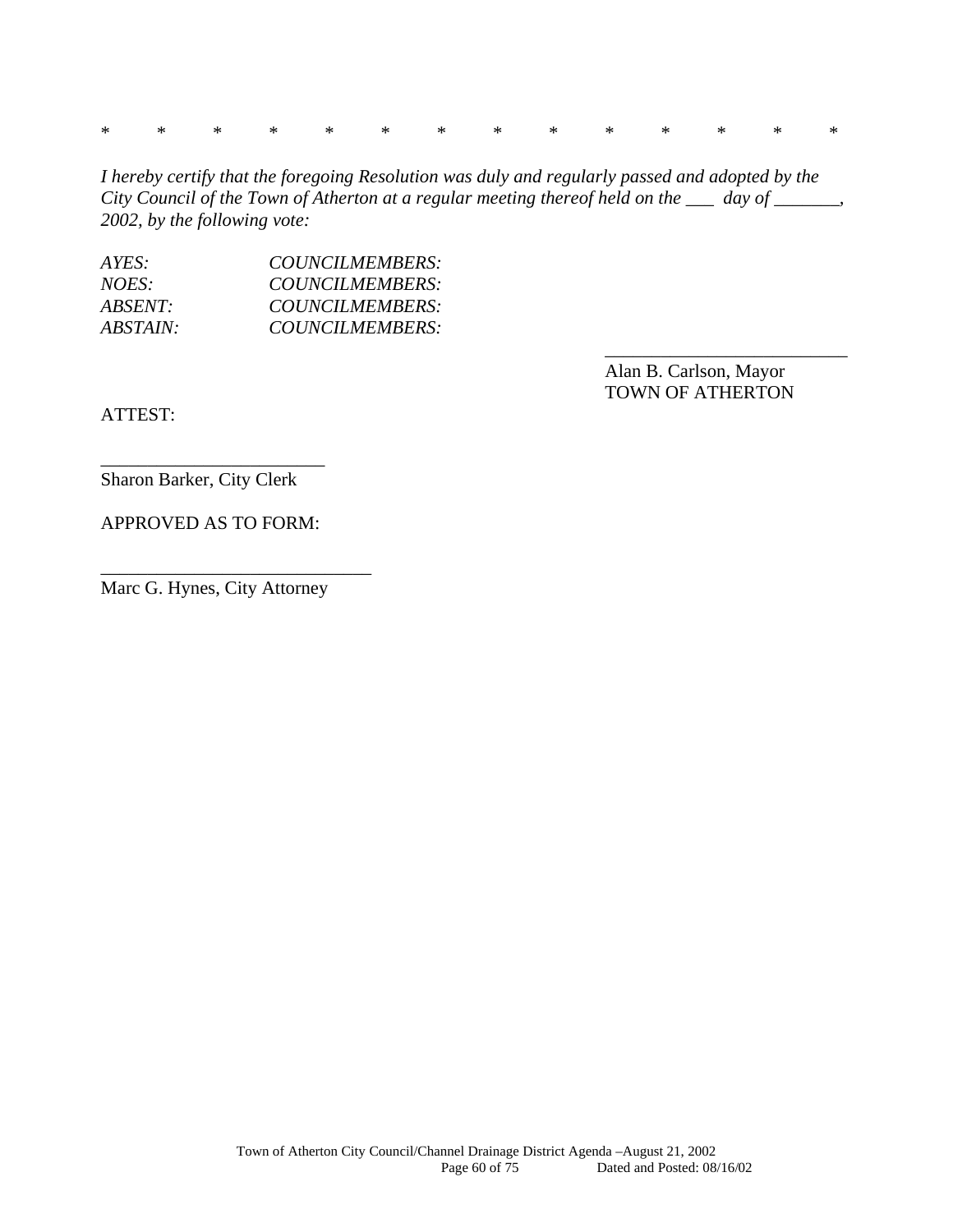**Item No. 24** 



# **Town of Atherton**

# **CITY COUNCIL STAFF REPORT**

## **TO: HONORABLE MAYOR AND CITY COUNCIL CITY MANAGER, JAMES ROBINSON**

# **FROM: CLIFF TEMPS, PUBLIC WORKS DIRECTOR**

**DATE: FOR THE MEETING OF AUGUST 21, 2002** 

## **SUBJECT: AWARD OF CONTRACT - POLICE GARAGE STORAGE BUILDING, PROJECT 02-004**

## **RECOMMENDATION**

Decide if the Council wants to proceed with the project and either

- 3. Award the contract for the Police Garage Storage Building to Dymond Construction Group for \$ 88,782.00, or
- 4. Reject all bids.

# **INTRODUCTION**

The Capital Improvement Program includes \$75,000 for constructing a building that will provide garaging for police motorcycles and the DARE car and storage for evidence. These are functions that are currently being addressed by a carport, shed, and metal storage container, located in the police parking lot. The new, 36' x 40' building will be located where the storage container and shed are now, and both will be permanently removed from the site when the new building is completed. As part of the work, a new sound fence will be built parallel to the end of the building, and about 1' on the Town's side of the line separating Town property and 76 Fair Oaks. There will be a 15' wide buffer between the new building and the property line, and the buffer space will be fenced to discourage its becoming used for storage. The plan for the building and site development was reviewed and approved by the Planning Commission and neighbor.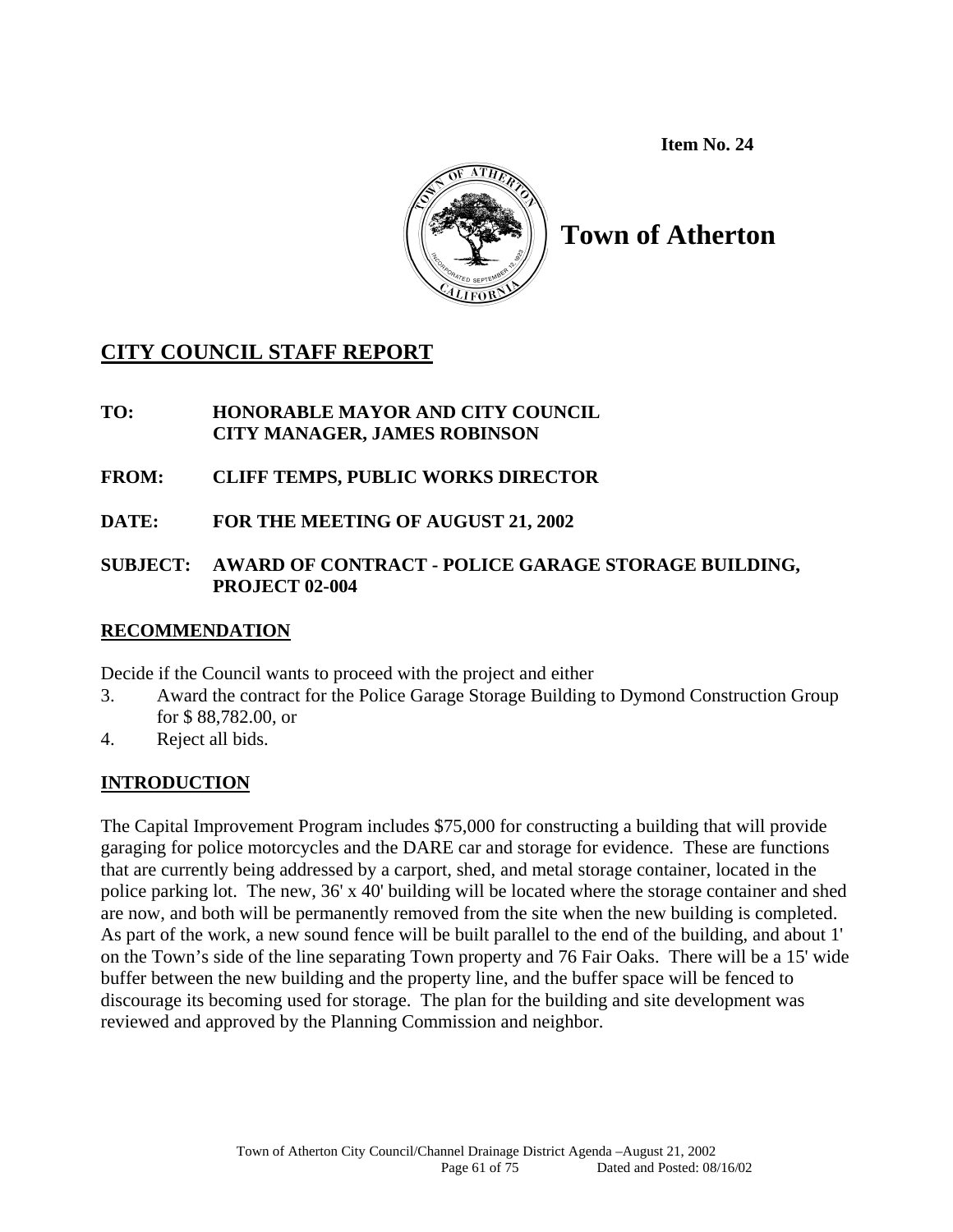## **ANALYSIS**

Six bids were received and opened on August 15, 2002, and the results are shown below:

| <b>Dymond Construction Group</b> | \$88,782.00  |
|----------------------------------|--------------|
| Jens Hansen                      | \$103,845.00 |
| Nexgen Builders                  | \$118,040.22 |
| M.L. Nielsen                     | \$127,300.00 |
| John Plane                       | \$145,113.00 |
| <b>Tinney Construction</b>       | \$164,500.00 |

Two things which contributed to the cost exceeding the budget were outcomes of Planning Commission and neighbor review:

We originally planned the interior to be unfinished, with sheetrock only on the walls dividing the storage areas from each other and from the garage area. The Planning Commission required sound insulation, which meant not only adding insulation but also sheetrocking the inside faces of all exterior walls and the ceiling.

The requirement to build a sound fence between the new building and the property at 76 Fair Oaks and to fence off the area between the property line and the new building was added.

The low bid is \$13,782.00 over budget, and staff does not believe that rebidding the same building would result in a lower price. The building is the smallest size that the Police Department indicates is needed. The practical options are to reject the bids and forget the project or to award the contract to the low bidder.

## **FINANCIAL IMPACT**

The project was proposed to be funded entirely from the Facilities Construction Fund, which in the CIP was treated as though its income stream would dry up after June 30, 2002. In reality, this source will more likely taper off gradually and be adequate to fund the added \$13, 782.00.

#### **CONCLUSION**

If the Council chooses to proceed with the project at this time, the bid of Dymond Construction Group should be accepted.

Respectfully submitted Reviewed/Approved

Cliff Temps James Robinson Public Works Director City Manager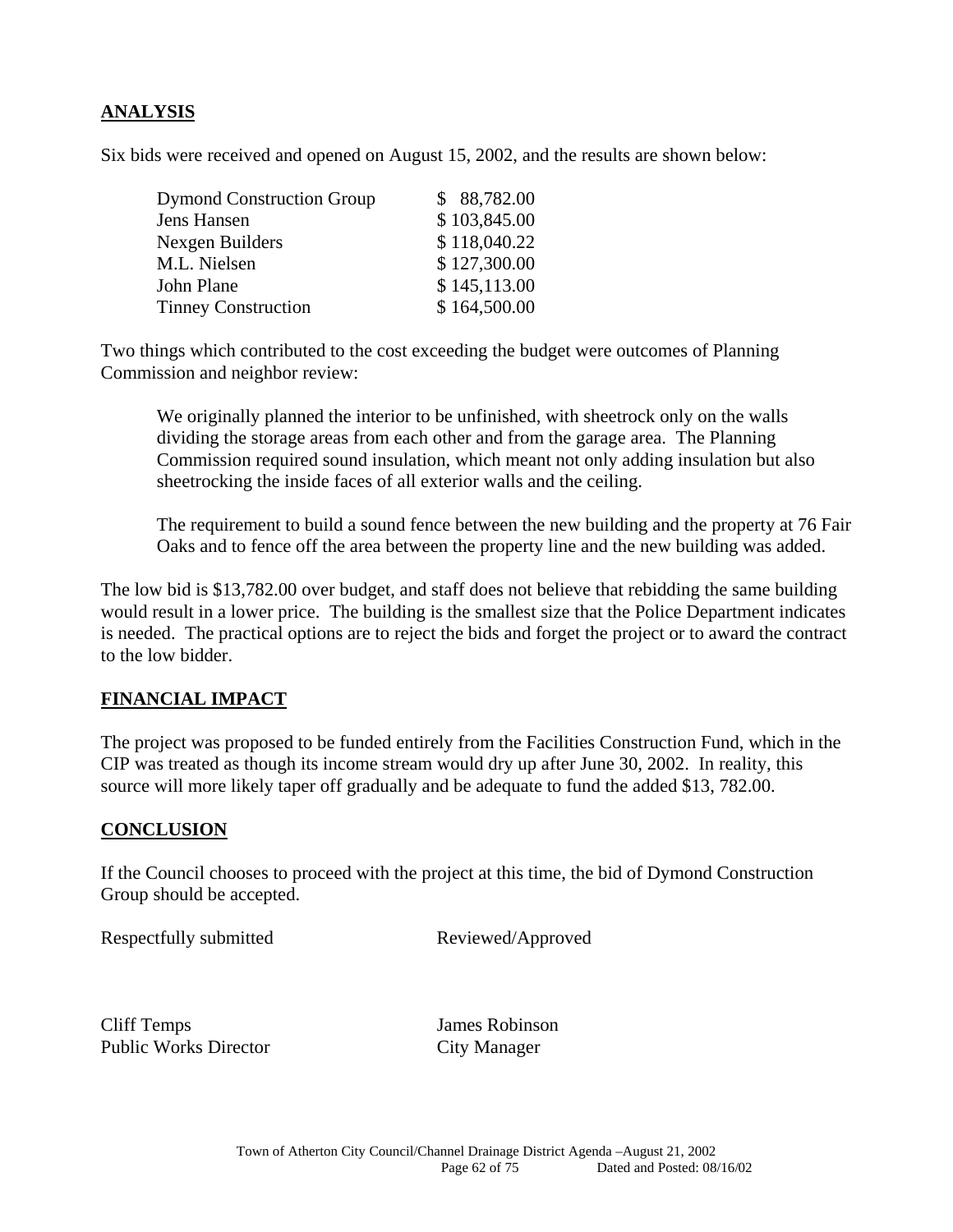

# **Town of Atherton**

# **CITY COUNCIL STAFF REPORT**

## **TO: HONORABLE MAYOR AND CITY COUNCIL CITY MANAGER, JAMES ROBINSON**

**FROM: SHARON BARKER, CITY CLERK** 

**DATE: FOR THE MEETING OF AUGUST 21, 2002** 

## **SUBJECT: COMMITTEE APPOINTMENTS**

## **RECOMMENDATION:**

Approve the recommendations of the Screening Committee for the following appointments:

| <b>Atherton Arts Committee:</b><br>(Indefinite term) | <b>Judy Sleeth</b><br><b>Jack Phillips</b><br>Hilary Hausman |
|------------------------------------------------------|--------------------------------------------------------------|
| <b>Audit Committee:</b>                              | Marc Hebert                                                  |

(Three-year term)

## **ANALYSIS:**

The Atherton Arts Committee, by Resolution No. 98-06, consists of ten members who are appointed by the City Council for an indefinite term. There are currently three vacancies on the Arts Committee. The Audit Committee has seven members including two Council Members from the Finance Committee and five residents of the Town. The members of the Audit Committee serve three year terms. The Audit Committee currently has one vacancy. The Screening Committee, consisting of Vice Mayor Janz and Council Member Fisher, has interviewed and is recommending the residents listed above to fill the vacancies.

Respectfully submitted by: Reviewed/Approved by:

City Clerk City Manager

Sharon Barker James Robinson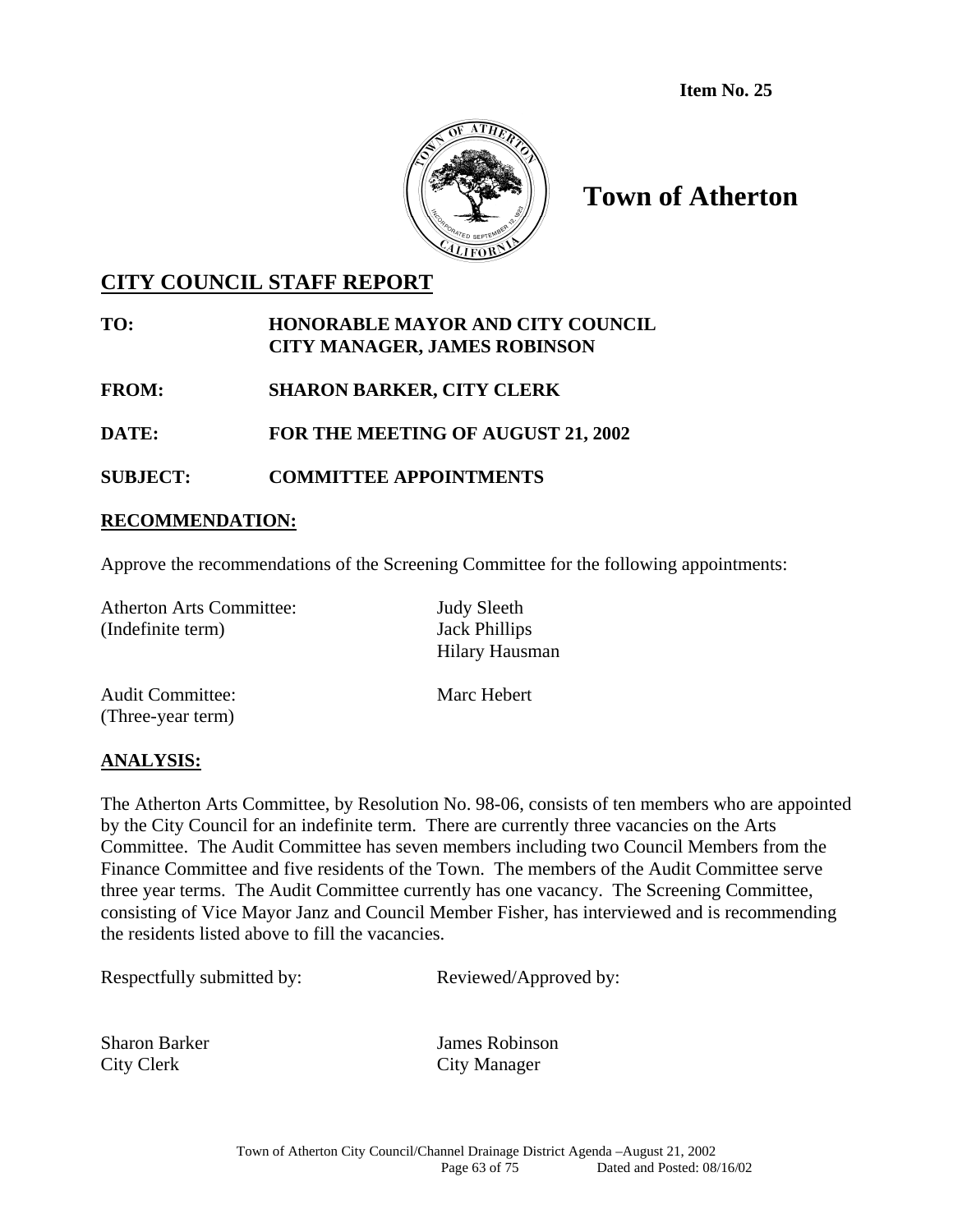**Item No. 26** 



# **Town of Atherton**

# **CITY COUNCIL STAFF REPORT**

| TO:             | <b>HONORABLE MAYOR AND CITY COUNCILMEMBERS</b>                                                |
|-----------------|-----------------------------------------------------------------------------------------------|
| <b>FROM:</b>    | <b>MARC G. HYNES, CITY ATTORNEY</b>                                                           |
| <b>DATE:</b>    | <b>CITY COUNCIL MEETING OF AUGUST 21, 2002</b>                                                |
| <b>SUBJECT:</b> | AMENDMENT TO CHAPTER 15.40 OF THE ATHERTON<br><b>MUNICIPAL CODE -CONSTRUCTION REGULATIONS</b> |

#### **Recommendation:**

It is recommended that the ordinance amending Chapter 15.40 regarding demolition sales, operations of vehicles and required signs and penalties for violation be considered and introduced for first reading.

#### **Background:**

 Based upon comments received regarding the operation of the Town's rules for construction, revisions to Section 15.40.110 (Definitions); Section 15.40.140 (Operation of Vehicles – Pick-Ups and Deliveries); Section 15.40.160 Violations and a new Section 15.40.155 regarding Posting of Signs have been prepared for consideration by the Council.

 Attention is invited to Section 15.40.110.A. This is the definition of "construction" and includes so-called demolition sales. The Town's experience with these sales has been that they occur on weekends. As presented, demolition sales will only be allowed during weekdays between the hours of 8 a.m. to 5. p.m. Demolition sales will not be allowed on holidays. Because demolition sales encourage recycling, the Council may wish to consider authorizing such activities on weekends. If that were to be done, the number of such demolition sales per property per year could be limited along with hours of conduct and any other type of regulations which would minimize adverse impacts upon neighboring properties.

 Attention is also invited to Section 15.40.160.D. which authorizes the Building Official to issue a stop work order when violations of the provisions of Chapter 15.40 have occurred. My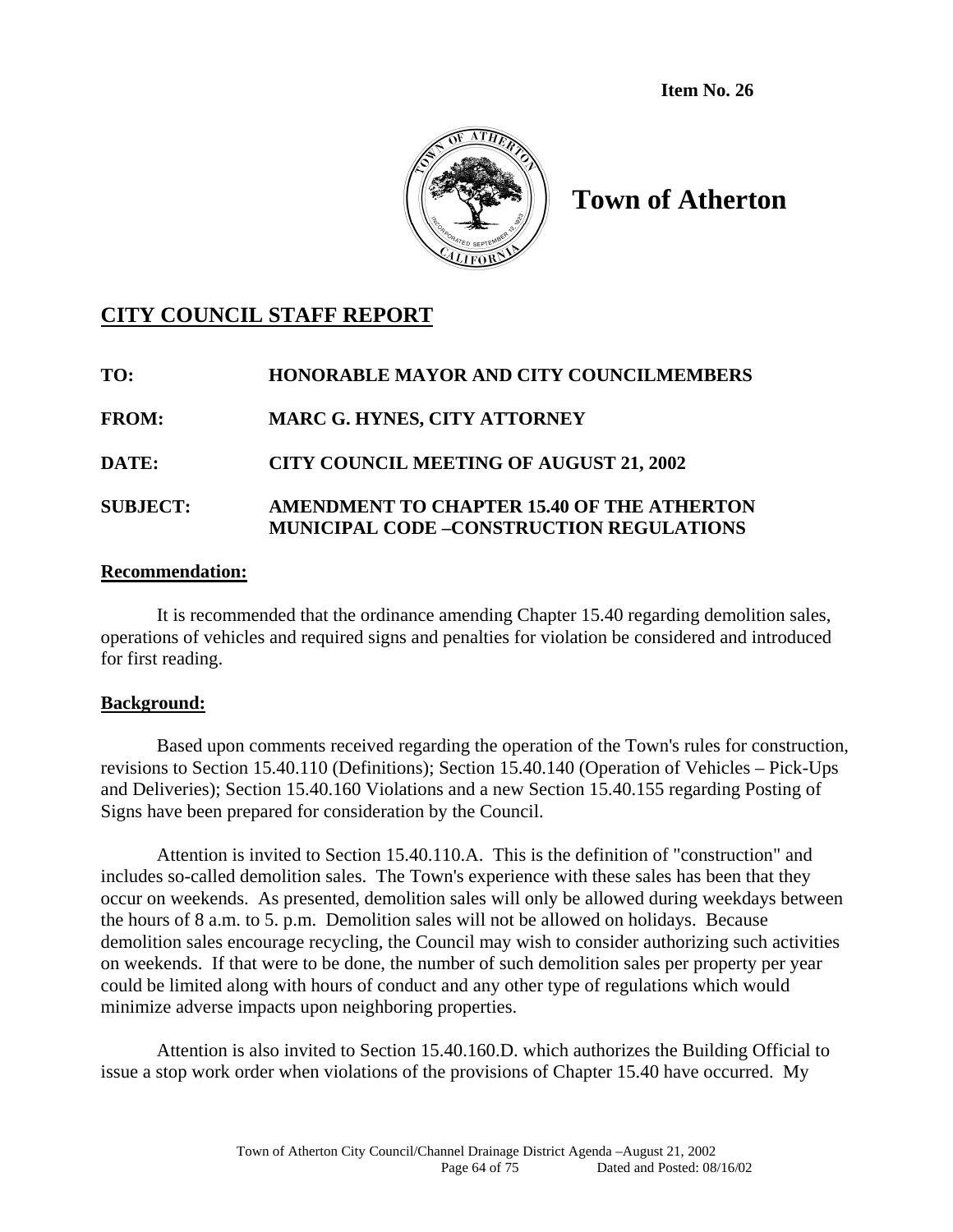review of the Uniform Building Code, 1997 edition (adopted by Chapter 15.04 of the Municipal Code) supports this amendment. Section 104.2.4 of the Uniform Building Code provides that

"Whenever any work is being done contrary to the provisions of this code [the Uniform Building Code], or other pertinent laws or ordinances implemented through the enforcement of [the Uniform Building Code], the building official may order the work stopped by notice in writing served on any persons engaged in the doing or causing such work to be done, and any such persons shall forthwith stop such work until authorized by the building official to proceed with the work."

 Chapter 15.40 regulating the hours of work is, in my opinion, a pertinent law or ordinance which may be implemented through the enforcement of the Uniform Building Code. I anticipate that instances of violations of Chapter 15.40 will involve either failure to place and maintain signs and/or conduct of work deliveries and pickups outside required time limits. In the event these actions occur, the building official will be authorized to stop the work which may not be resumed until the condition is corrected. In the case of sign placement, the correction is obvious. Correction of time violations will depend upon the nature of the incident. Assuming the usual defense that the subcontractor or other worker did not know the requirement, the building official would have authority to order the work stopped until such time as he is satisfied that all contractors and subcontractors have been made aware of Town time requirements.

#### **Fiscal Impact:**

None.

Respectfully,

 *s/Marc G. Hynes* MARC G. HYNES

Attachment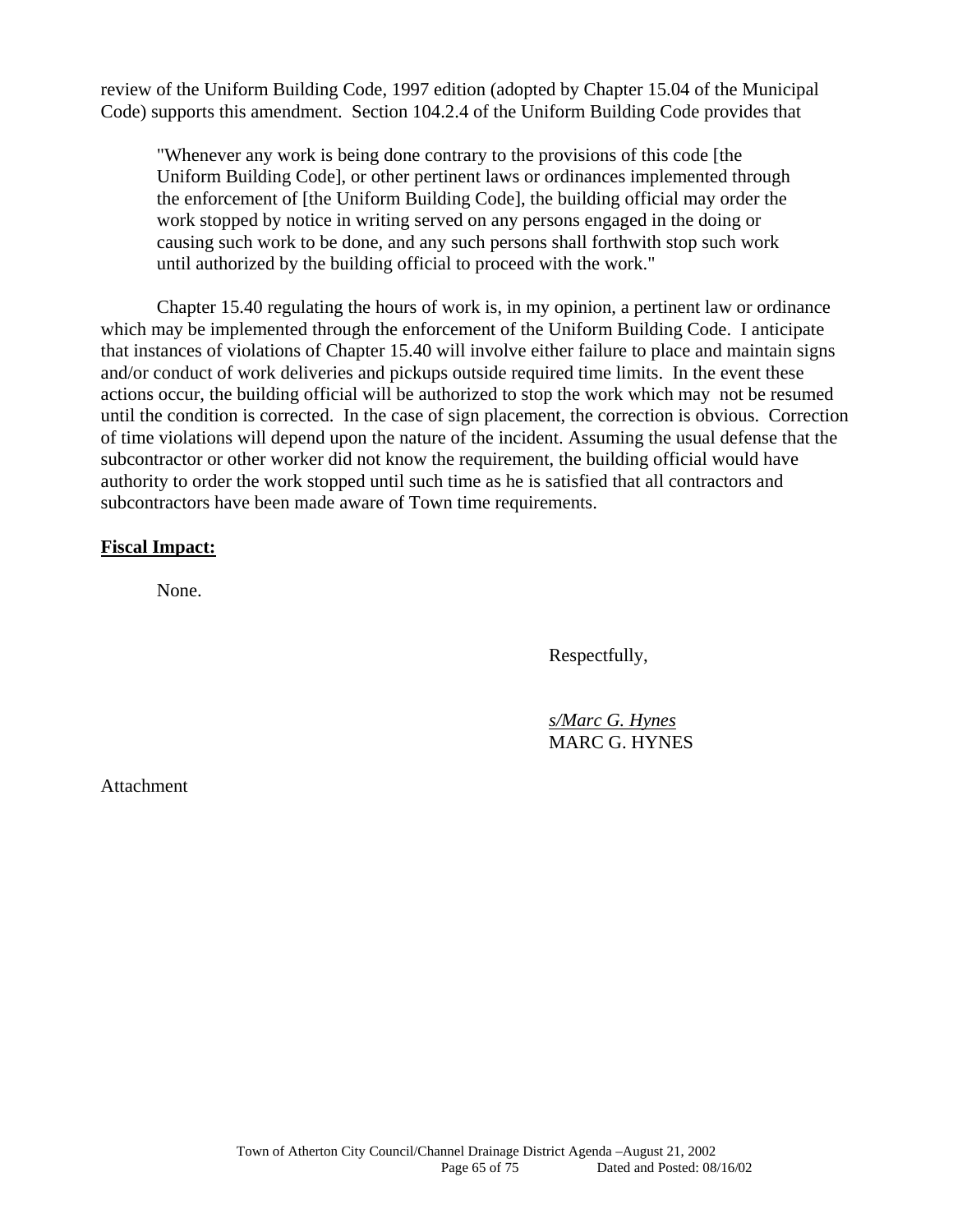#### **ORDINANCE NO.**

## **AN ORDINANCE OF THE CITY COUNCIL OF THE TOWN OF ATHERTON AMENDING CHAPTER 15.40 OF THE ATHERTON MUNICIPAL CODE, CONSTRUCTION REGULATIONS, REGARDING DEMOLITION SALES, OPERATIONS OF VEHICLES, REQUIRED SIGNS AND PENALTIES FOR VIOLATION**

**\_\_\_\_\_\_\_\_\_\_**\_\_\_\_\_\_\_\_\_\_\_\_\_\_\_\_\_\_\_\_\_\_\_\_\_\_\_\_\_\_\_\_\_\_\_\_\_\_\_\_\_\_\_\_\_\_\_\_\_\_\_\_\_\_\_\_\_\_\_\_\_\_\_\_\_\_\_\_

The City Council of the Town of Atherton, California, does ordain as follows:

#### **SECTION 1.**

Section 15.40.110 of the Atherton Municipal Code is amended to revise Subparagraph A to read as follows:

#### "**15.40.110 Definitions.**

As used in this chapter:

A. Except as otherwise provided in this chapter, "Construction" means the act or process of building, including, but not limited to landscape installation, site preparation, alteration, repair, remodeling, assembly, erection, or similar action, of buildings, structures, pavement, flat work and other works including the use of power equipment in connection with activities therewith. Site preparation includes demolition and the removal of materials in connection with the demolition and/or removal of materials including landscape plantings, by any means including "demolition sales" or invitations to the public to retrieve and remove any material from the site."

## **SECTION 2.**

Section 15.40.140 of the Atherton Municipal Code is hereby amended to read as follows:

#### "**15.40.140 Operation of Vehicles – Pick-Ups and Deliveries.**

Vehicles engaged in the delivery or pick-up of supplies and materials to or from construction projects shall be loaded or unloaded on the construction site whenever possible. Vehicles are not to arrive at the construction site before the hour of 8:00 a.m. and must depart the construction site no later than 5:00 p.m. The engines of delivery and pick-up vehicles shall be shut off upon arriving at the site and shall remain shut off during the time supplies, materials, or equipment are being loaded onto or unloaded from the vehicle unless the operation of the engine is required to load or unload the vehicle."

## **SECTION 3.**

Section 15.40.155 is hereby added to the Atherton Municipal Code to read as follows:

#### "**15.40.155 Posting of Signs.**

 Signs advising of the provisions of this Chapter and prepared by the Town shall be purchased from the Town by the person acquiring any building permit or engaging in construction as defined above. Signs shall be posted at locations and in the manner prescribed by the City Manager or designee."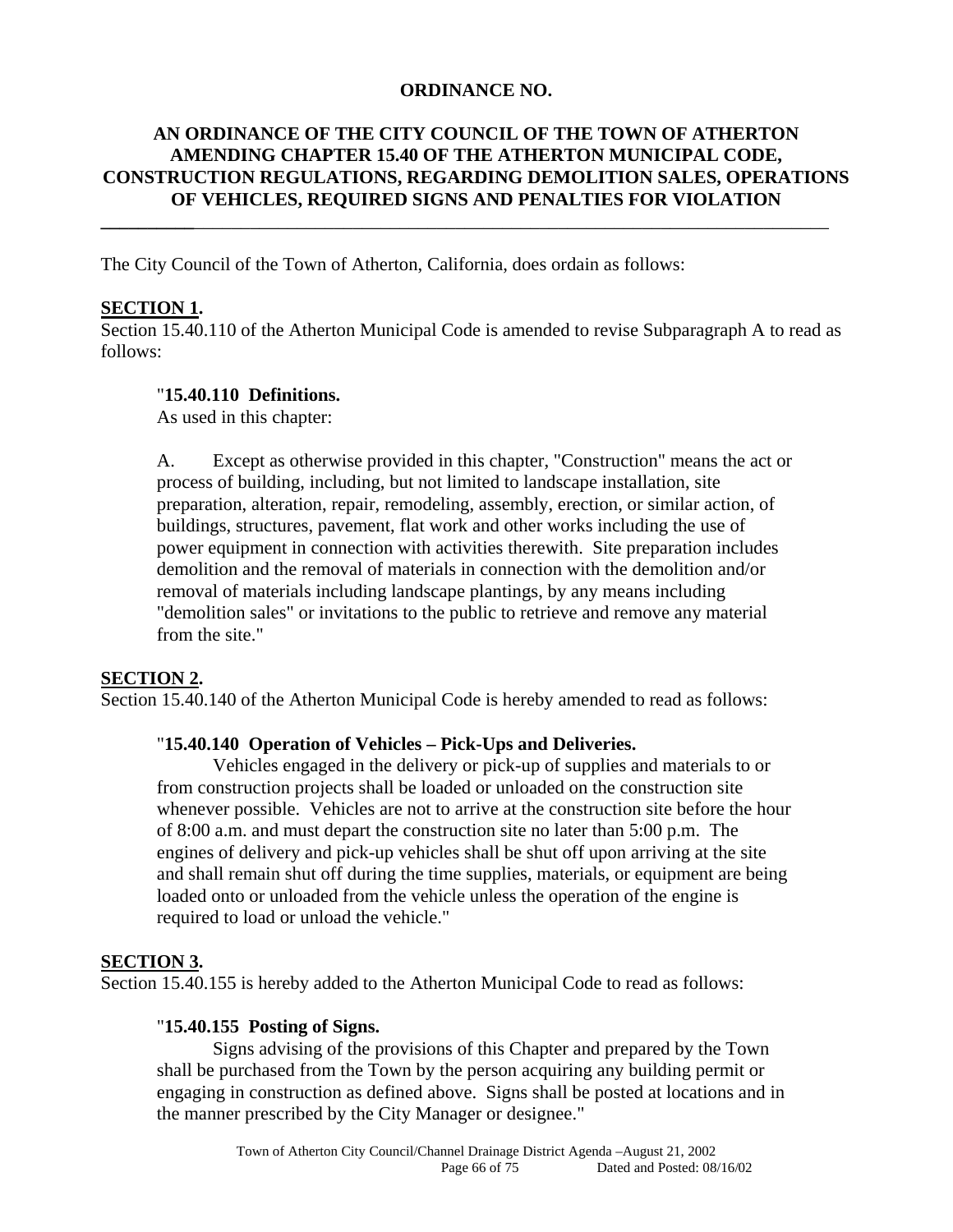#### **SECTION 4.**

Section 15.40.160 of the Atherton Municipal Code is hereby amended to read as follows:

#### **"15.40.160 Violations.**

 A. A violation of this ordinance is a misdemeanor and shall be punished as provided in Section 1.20.040. A civil action may be commenced to abate, enjoin, or otherwise compel the cessation of violation of any provision in this Chapter. In a civil action brought pursuant to this Chapter in which the Town prevails, the court may award to the Town all costs of investigation and preparation for trial, the costs of trial, reasonable expenses including overhead and administrative costs incurred in prosecuting the action, and reasonable attorney fees.

 B. As part of a civil action brought by the Town, a court may assess against any person who commits, allows, or maintains a violation of any provision of this Chapter a civil penalty in an amount not to exceed five thousand dollars per violation.

 C. Upon any guilty plea or judgment or conviction, in any criminal proceeding brought for the violation of this ordinance, where the defendant is entitled by law to probation, then the court may require the payment to the Town of the costs and expenses as described above and the code provision incorporated by reference as one of the conditions of such probation."

 D. The Building Official is authorized to order work stopped whenever work is being done contrary to the provisions of this Chapter.

#### **SECTION 5.**

 Except as added and amended, all other terms and provisions of Chapter 15.40 continue to remain in effect.

#### **SECTION 6.**

 The City Council hereby declares it would have passed this ordinance sentence by sentence, paragraph by paragraph, and section by section, and does hereby declare that the provisions are severable and, if for any reason any sentence, paragraph, or section of this ordinance shall be held invalid, such decision shall not affect the validity of the remaining parts of this ordinance.

#### **SECTION 7.**

 This Ordinance shall be posted in at least three public places according to law and shall take effect and be in force from and after 30 days after its passage and adoption.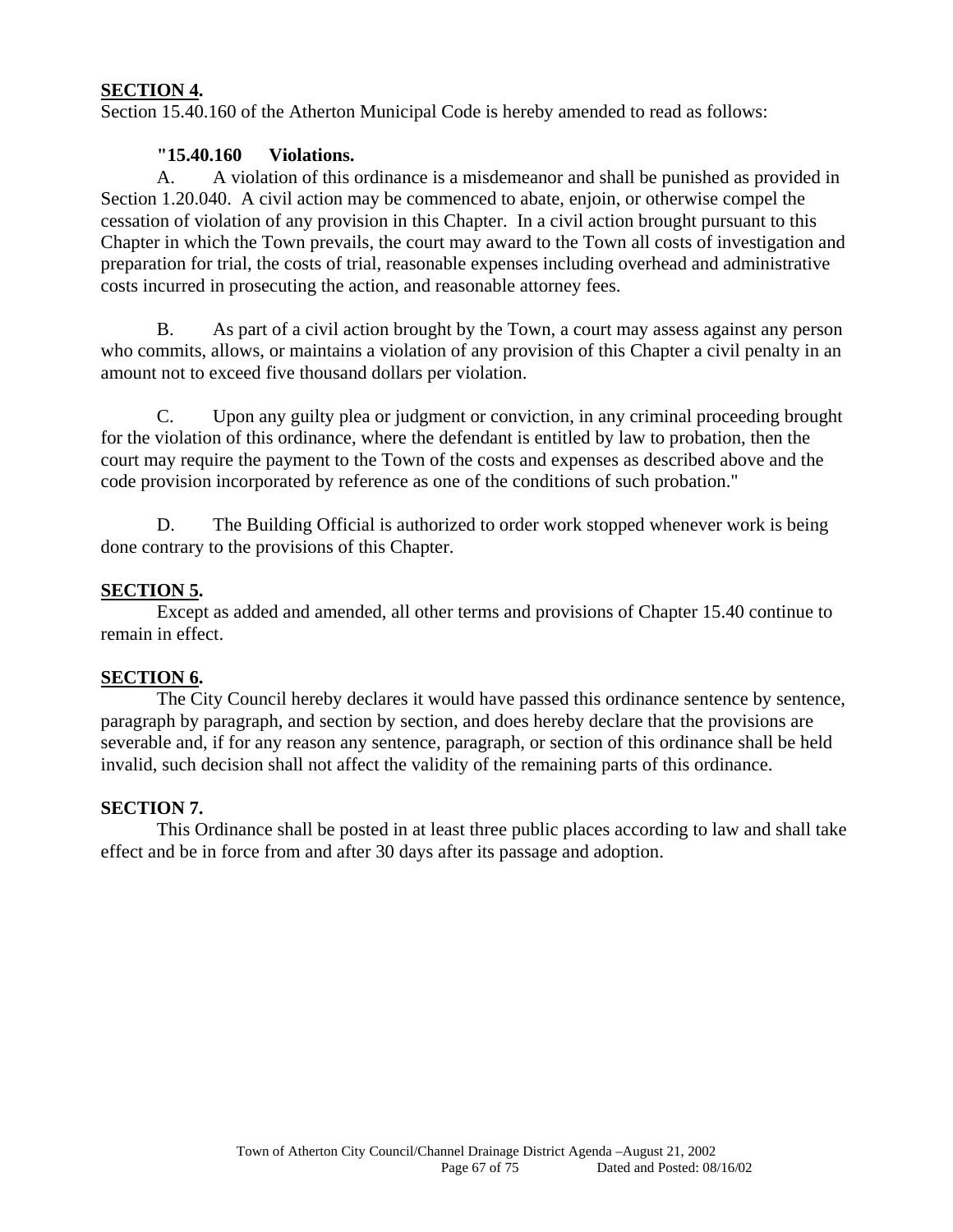\* \* \* \* \* \* \* \* \* \* \* \* \* \*

 $\overline{\phantom{a}}$  , and the contract of the contract of the contract of the contract of the contract of the contract of the contract of the contract of the contract of the contract of the contract of the contract of the contrac

Introduced this \_\_\_\_\_\_\_\_ day of \_\_\_\_\_\_\_\_, 2002.

AYES: NOES: ABSENT: ABSTAIN:

\* \*

 Alan B. Carlson, Mayor Town of Atherton

ATTEST:

Sharon Barker, City Clerk

\_\_\_\_\_\_\_\_\_\_\_\_\_\_\_\_\_\_\_\_\_\_\_\_\_\_

APPROVED AS TO FORM:

Marc G. Hynes, City Attorney

\_\_\_\_\_\_\_\_\_\_\_\_\_\_\_\_\_\_\_\_\_\_\_\_\_\_\_\_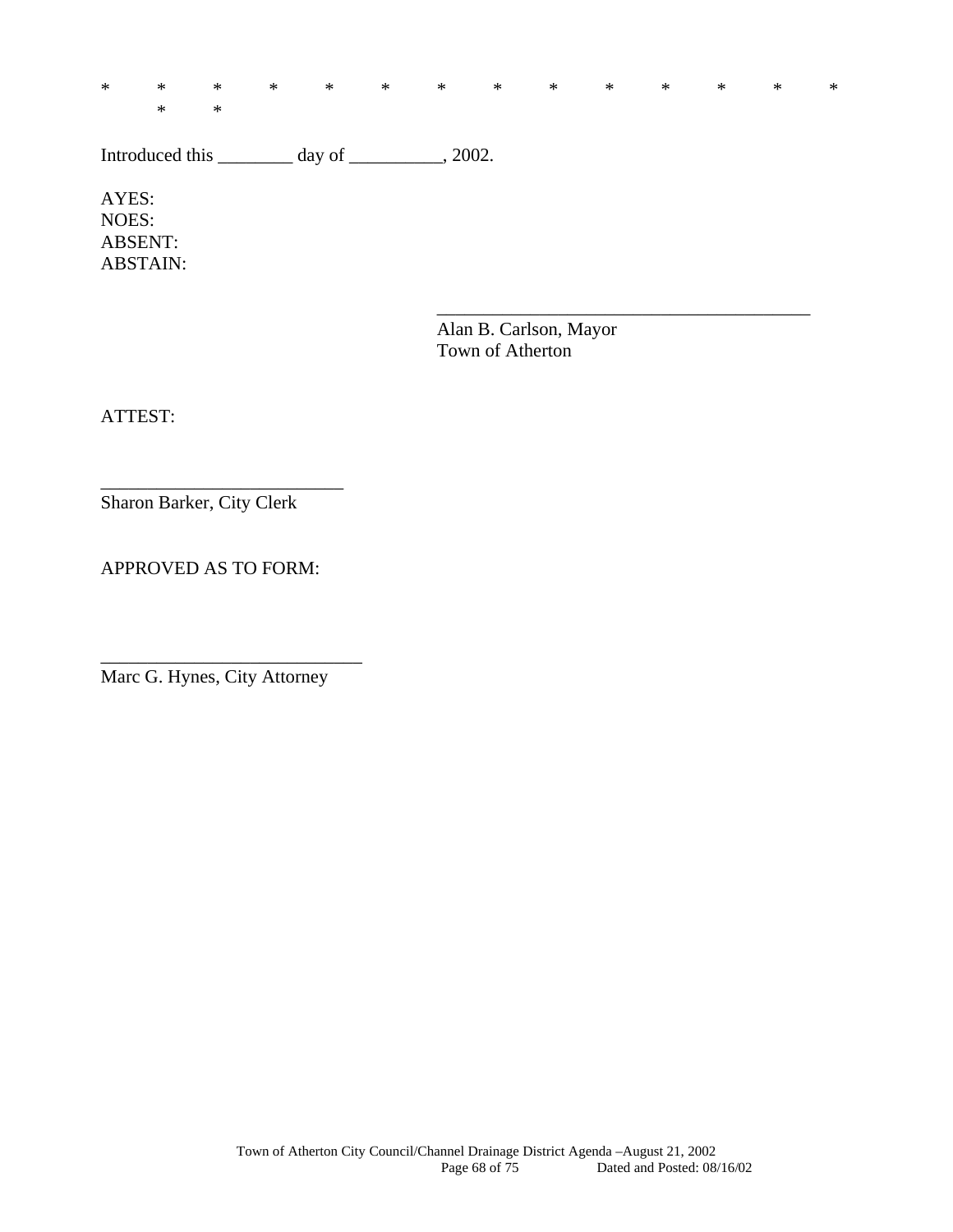

**Town of Atherton**

# **CITY COUNCIL STAFF REPORT**

## **TO: HONORABLE MAYOR AND CITY COUNCIL JAMES H. ROBINSON, CITY MANAGER**

## **FROM: LINDA KELLY, ASSISTANT TO THE CITY MANAGER**

**DATE: FOR THE MEETING OF AUGUST 21, 2002** 

## **SUBJECT: APPROVAL OF AGREEMENT WITH CITY OF PALO ALTO FOR INFORMATION TECHNOLOGY SERVICES THROUGH JUNE 30, 2003**

## **RECOMMENDATION**

It is recommended that the City Council approve the attached agreement with the City of Palo Alto for Information Technology Services, effective September 16, 2002 through June 30, 2003.

## **BACKGROUND**

## *Current Situation and Issues*

Over the past decade or so, computers have become more integrated with the way we conduct business at City Hall. Citizens and staff are more and more dependent on "information technology services" for accessing law enforcement data, posting information on the Town website for public viewing, and maintaining financial transactions in an electronic format. The need for a comprehensive computer solution at City Hall has become readily apparent in recent years.

Earlier this year, a Staff Information Technology Committee was formed consisting of the City Clerk, Finance Director, and Assistant to the City Manager. We identified the following issues with respect to the way we currently manage our information technology systems (which include all hardware and software, related wiring, and the Town website):

 We currently rely on one vendor who is a "one-person shop" to fix most of our hardware and software problems. He is utilized on a month-to-month basis. Calls for service are on a "break and repair" basis.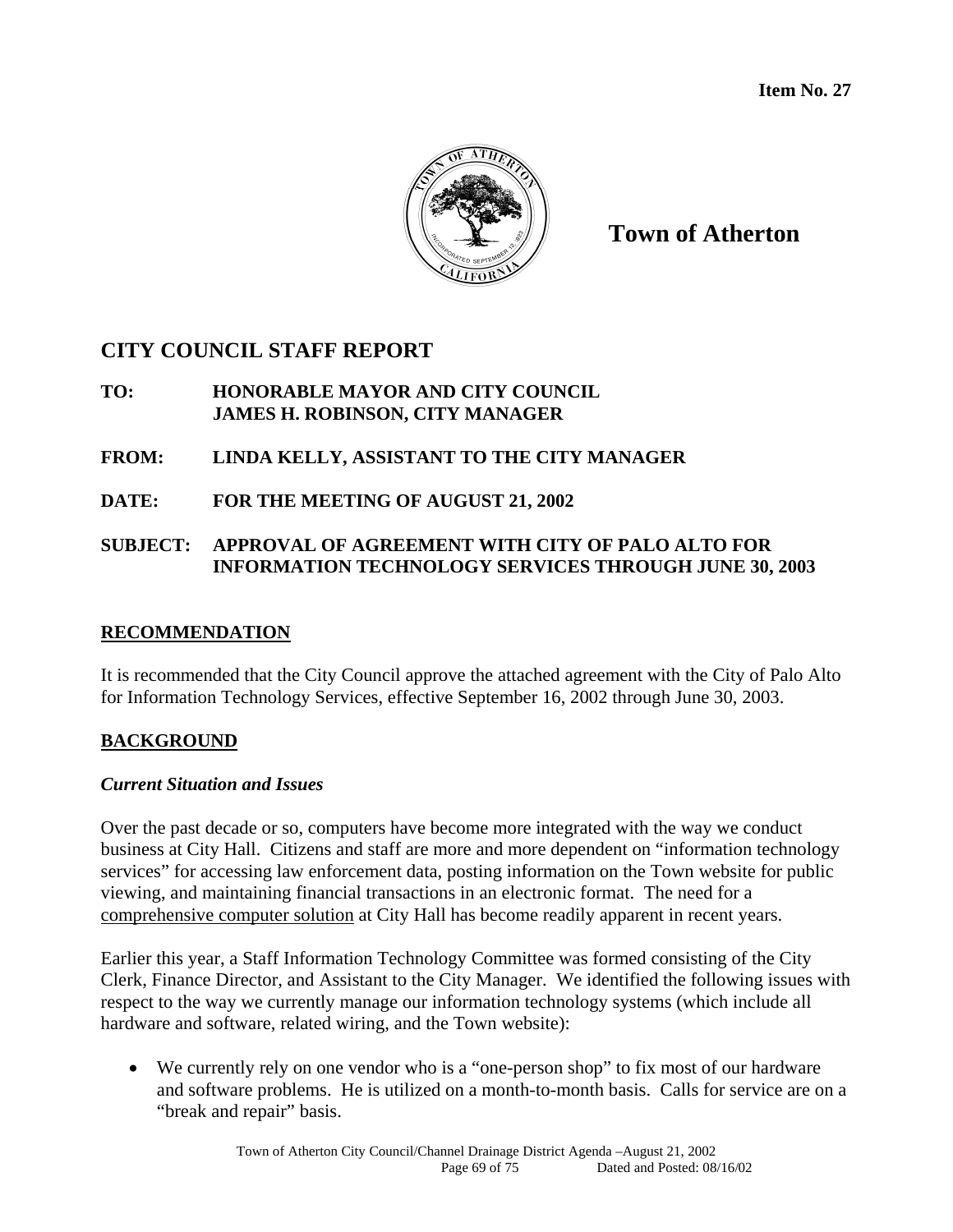- For the Town website, we rely on a vendor who is also a one-person business, who last year relocated across the country. The Police Department portion of the website is maintained by another vendor, who is local and is also a one-person business. Their services are utilized on a month-to-month basis.
- For purchasing hardware (computers, monitors, and printers) and software programs, each department typically purchases these items on their own, which has sometimes resulted in varying versions of software programs. This process does not encourage volume discounts that can be had through purchase agreements utilizing government pricing for computer equipment.
- For repair of computer printers, we utilize another vendor who repairs computer equipment on an as-needed basis.

## *Recommended Comprehensive Approach*

The Committee started looking at an alternative to our current computer vendors which would be a more comprehensive, coordinated approach to the Town's information technology needs. The City of Palo Alto's Information Technology Department approached staff regarding the possibility of contracting with Palo Alto for our computer needs. Palo Alto currently provides computer support services for the Cities of Los Altos, Los Altos Hills, East Palo Alto and Menlo Park. These cities contracting with Palo Alto have found their services to be a cost-effective alternative to in-house information technology staff or private vendors.

After researching this issue and speaking extensively with the City of Palo Alto staff, the Staff Information Technology Committee believes that contracting with the City of Palo Alto would address many of the issues described above, and would take care of the Town's information technology systems with more of a comprehensive approach as opposed to the current situation. During the process of considering this idea, the Committee and Palo Alto Information Technology staff met with each Town department and assessed their concerns and needs regarding the Town's computer systems.

## *Advantages to the Town*

The advantages of the City of Palo Alto approach are as follows:

- A **written agreement** that would hold the vendor (Palo Alto) accountable for the provision of services provided for in the contract.
- A negotiated, **guaranteed response time** to meet the needs of the Town to keep our systems, most critically Public Safety Dispatch, up and operational. The response times would be negotiated at prior to the commencement of the agreement.
- Annual **cost approximately the same** as is expended now on computer services, with **more services** than is currently the case.
- A "**help desk**" function with a dedicated phone number for staff to call with computer problems, questions, and service calls 7 days a week. We do not currently have such a service.
- An **on-site computer technician** for certain hours per week. We currently do not have dedicated, reliable on-site technician hours.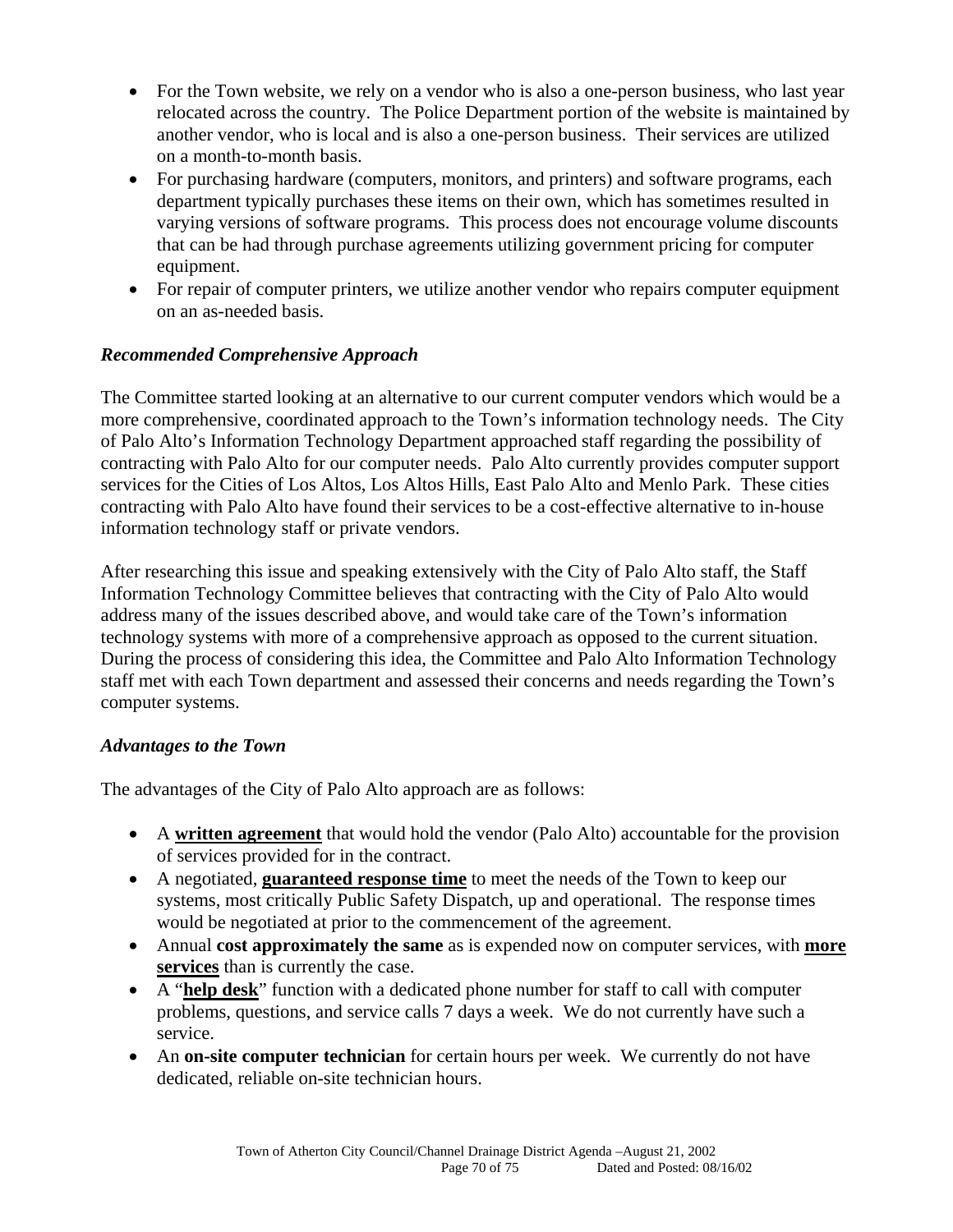- A team of trained **government website experts** to maintain the existing Town website, and provide assistance with site improvements and expansion of on-line services. Palo Alto staff is also willing to train Town staff to upload our own website pages, which would give staff more control over the website content and timing of updates, eventually decreasing the need to rely on outside help for this function.
- The Town would also be able to take advantage of pre-bidded and negotiated **lower-cost pricing on computer hardware** and equipment by "piggy-backing" on Palo Alto's computer purchasing contracts for replacement of Town computers, when needed. Initial estimates show that the cost savings through the use of these government pricing contracts is approximately 10-20% per piece of equipment.
- Town staff would have the benefit of working with talented technical support personnel who are in the specialized business of government computing, and thus are more cognizant of our needs.
- This is a proven approach that is working for other local cities.

This recommendation is an integrated model that would take advantage of the already-existing Palo Alto systems and staff, and provide Town staff more control over changes to our computer services, more accountability from a management standpoint, within the existing computer services budget. Atherton, as a small agency, does not have the funds, time or staff talent to devote significant resources to computer services or information technology needs.

## *Future Technology Planning*

We believe that this local government partnership could also help us **plan for our future technology needs** in areas which we and Palo Alto share public service models to our public customers, such as website design, financial computing packages, and perhaps someday on-line permitting and payment over the web. Staff currently is not planning for future information technology needs with the current vendors. In March 2002, Council ranked as a Goal and Objective to "Develop a Strategic Plan for the Town's Computer and Information Technology Needs" with a total score of 8, a mid-level ranking in the total scheme of Capital Improvement Projects. Staff believes that the contract with Palo Alto would allow staff to, over time, identify the future information technology needs of the Town. Palo Alto has proposed to prepare a long-term Information Technology Strategic Plan for the Town, and as we gain experience with their services, this is an option staff may bring forth in a future fiscal year.

## *Municipal Code Purchasing Procedures*

Staff is recommending that this contract be entered into and approved under Town of Atherton Municipal Code Section 3.16.110(A)(5) and (6) which allows for bidding to be dispensed with under the following circumstances:

(5) When participating in state and county cooperative contracts or utilizing other municipal government's competitive bids.

(6) When the services of attorneys, engineers, accountants or other specialized professionals are sought as approved by the City Manager.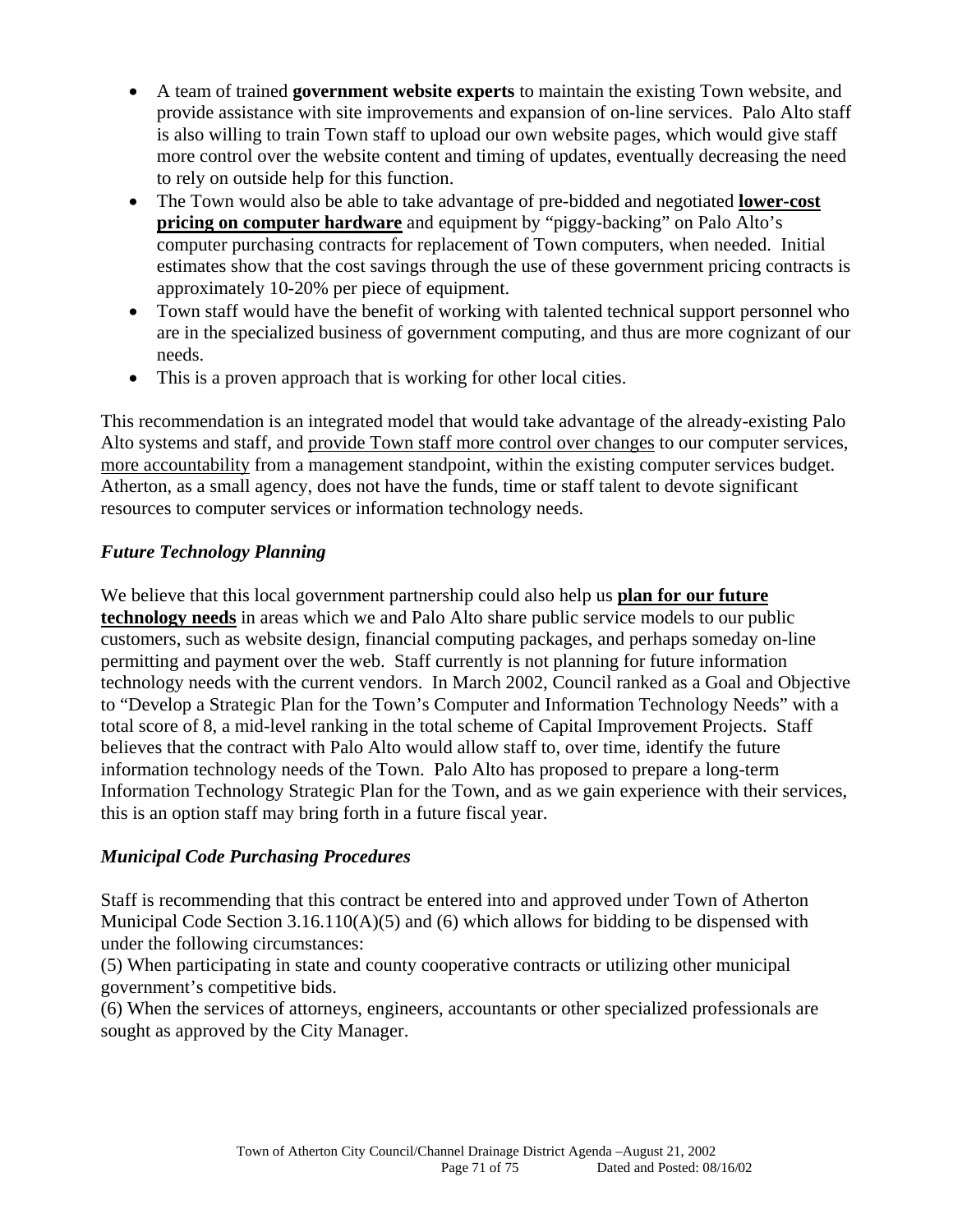Regarding  $3.16.110(A)(5)$ , the contract with Palo Alto would allow the Town to purchase replacement computer hardware and equipment through their contract with Hewlett-Packard, which is a government-pricing contract with substantial volume discounts.

Regarding  $3.16.110(A)(6)$ , the City of Palo Alto's information technology staff are specialized professionals trained in the needs of local government public safety systems, financial software needs, and government electronic records systems, and local government website design.

City Attorney Marc Hynes has reviewed and approved as to form the attached agreement.

## *Other Town Service Agreements with Municipalities*

The Town has set precedent in the area of contracting with other local municipalities. For instance, since 2000, the City of Redwood City has been providing all maintenance of Town vehicles, including police cars, as well as vehicle gasoline purchases. In addition, the Town staff currently utilizes the City of Palo Alto's computer and professional development training classes which are offered to surrounding municipalities at a lower cost than private training vendors.

Both of these intergovernmental service relationships have been positive and cost-effective for the Town, and dealing with other municipalities for service provision has been a smooth and seamless process.

# **FISCAL IMPACT**

The total cost for the 9 ½ month contract is \$30,400. An amount of \$42,000 was budgeted for Information Technology services for Fiscal Year 2002-03. Staff will monitor the use of any afterhours on-call services from Palo Alto to ensure that costs stay within budget.

Palo Alto's cost structure is based on rates of \$65 to 80 per hour. Staff informally gathered quotes from private vendors of similar computer services, and these ranged from \$100 to \$175 per hour.

## **CONCLUSION**

It is recommended that the City Council approve the attached agreement with the City of Palo Alto for Information Technology Services, effective September 16, 2002 through June 30, 2003. The agreement contains a clause allowing for extension of the contract for an additional one year. If the agreement is entered into, staff will monitor, review, and evaluate the services provided and recommend whether to extend the contract for Fiscal Year 2003-04, with or without modifications to the services provided.

If approved by the Atherton City Council, the agreement would be scheduled for approval by the Palo Alto City Council at its meeting of September 9, 2002, for an effective date of September 16, 2002.

At its meeting of August 12, 2002, the City Council's Finance Committee reviewed the concept of contracting with Palo Alto for Information Technology Services. The Committee's response to the idea was favorable.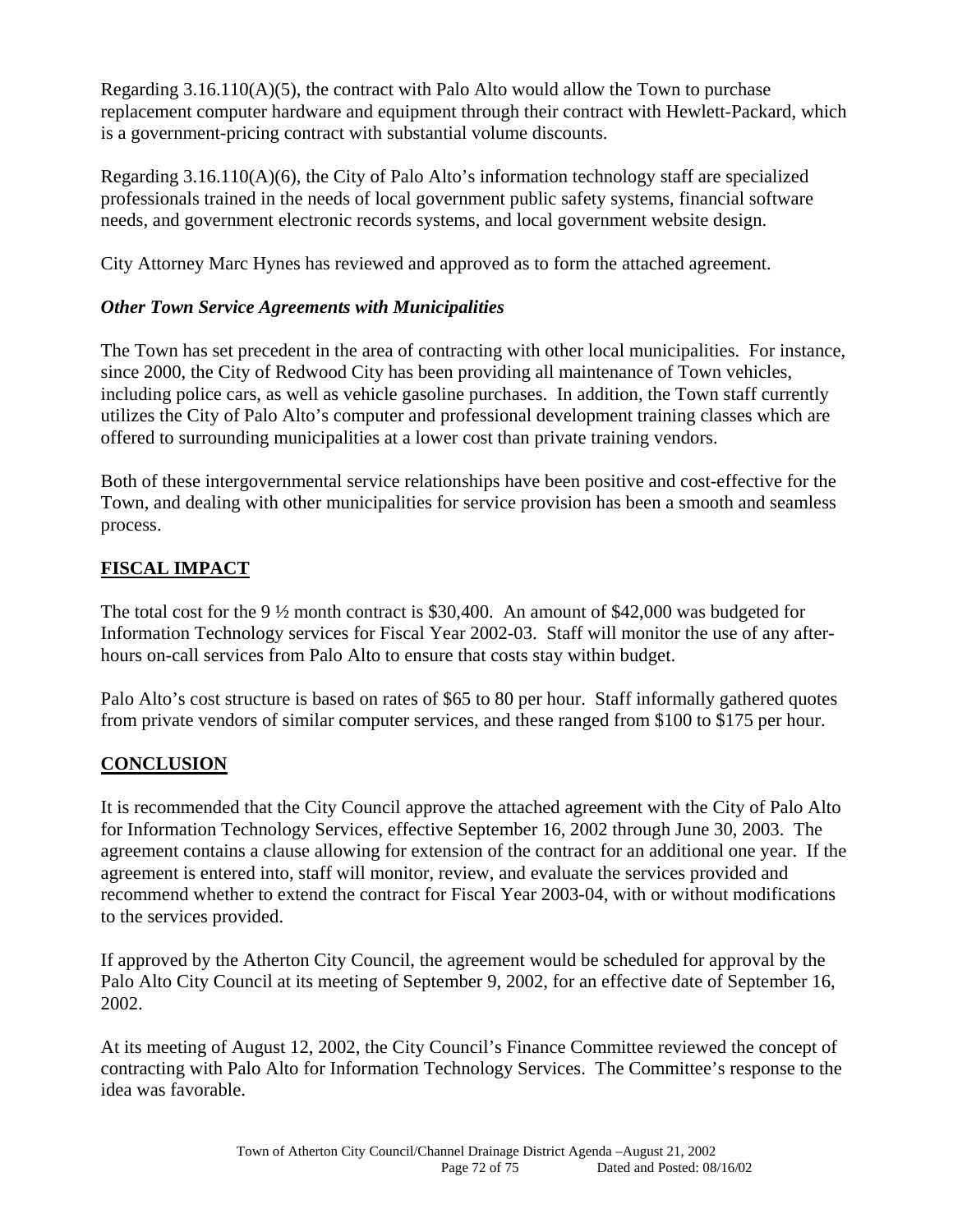Prepared by: Approved by:

Linda Kelly James H. Robinson Assistant to the City Manager City Manager

Attachment: Agreement for Information Technology Services between the City of Palo Alto and the Town of Atherton

\_\_\_\_\_\_\_\_\_\_\_\_\_\_\_\_\_\_\_\_\_\_\_\_ \_\_\_\_\_\_\_\_\_\_\_\_\_\_\_\_\_\_\_\_\_\_\_\_\_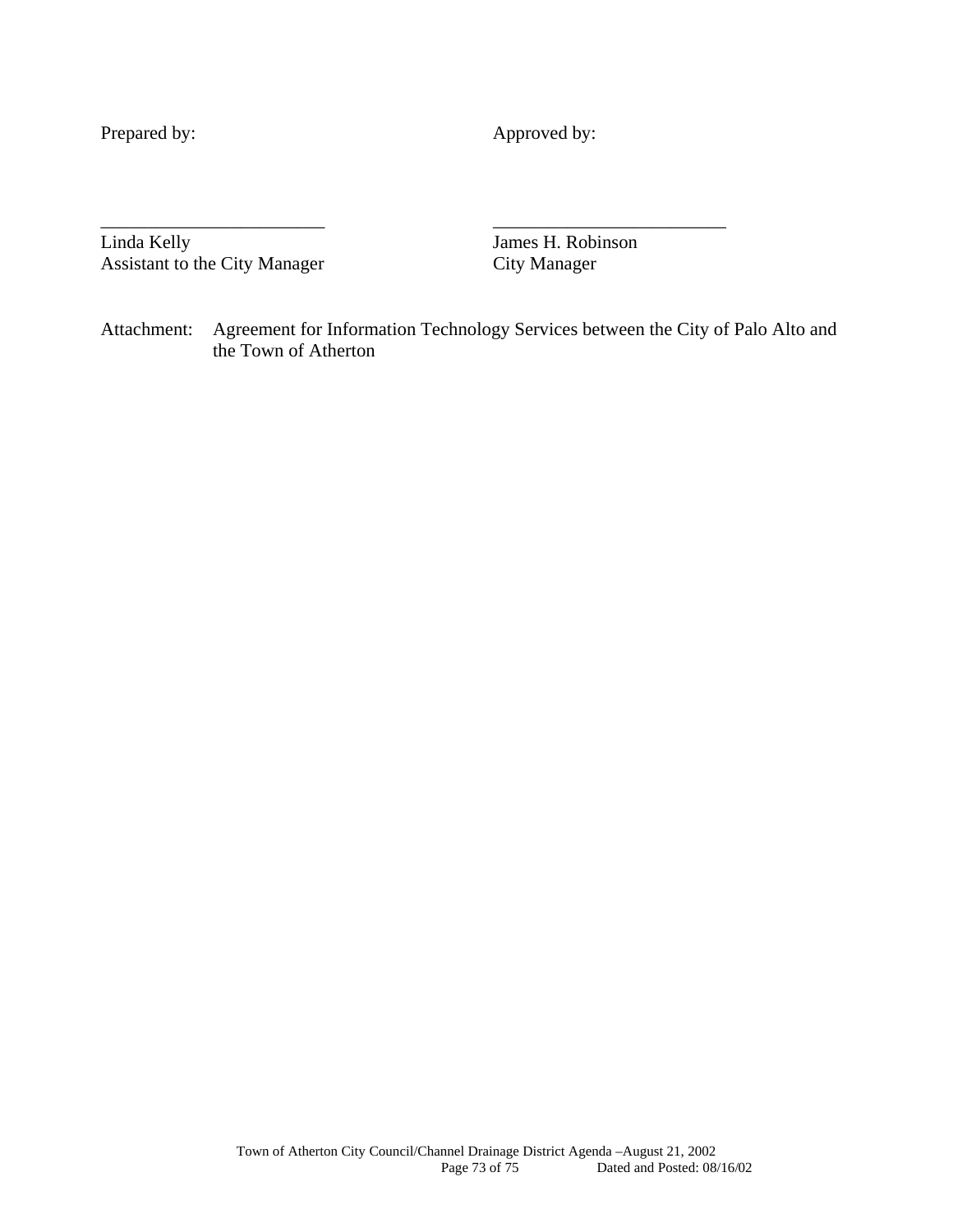

**Town of Atherton**

# **CITY COUNCIL STAFF REPORT**

# **TO: HONORABLE MAYOR AND CITY COUNCIL**

# **FROM: JAMES H. ROBINSON, CITY MANAGER**

# **DATE: FOR THE MEETING OF AUGUST 21, 2002**

# **SUBJECT: SET DATE OR JOINT MEETING WITH MENLO PARK CITY COUNCIL FOR CONSIDERATION OF VALPARAISO AVENUE TRAFFIC STUDY**

#### **RECOMMENDATION**

It is recommended that the City Council select a date for a joint meeting with the City of Menlo Park to discuss the draft Valparaiso Avenue Traffic Study.

#### **BACKGROUND**

The Atherton Transportation Committee held a meeting July 9, 2002 to discuss the Draft Valparaiso Corridor Study. DKS and Associates presented a summary of the draft Valparaiso Study prepared for the Town of Atherton and the City of Menlo Park. Following a review of the draft study, it was recommended that a joint meeting with Menlo Park and Atherton be held some time after Labor Day.

Please be sure to bring your calendars to the meeting so we can select some dates for this joint meeting.